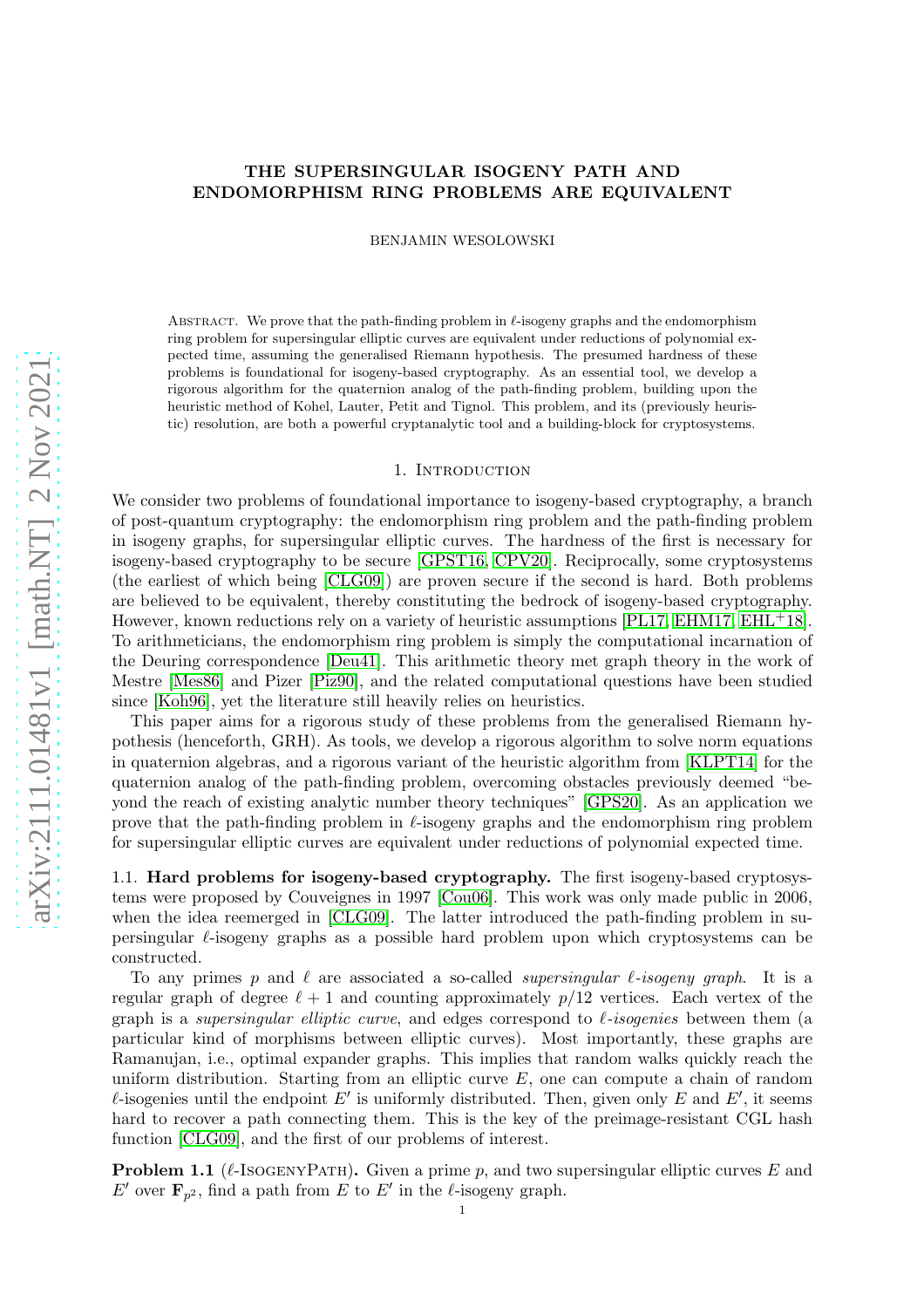#### 2 BENJAMIN WESOLOWSKI

Isogeny-based cryptography has since grown considerably, when Jao and De Feo [\[JD11\]](#page-29-8) noticed that it allows to build "post-quantum" cryptosystems, supposed to resist an adversary equipped with a quantum computer. There is today a wealth of other public-key protocols  $[CLM<sup>+</sup>18, DKPS19, Cos20]$  $[CLM<sup>+</sup>18, DKPS19, Cos20]$  $[CLM<sup>+</sup>18, DKPS19, Cos20]$  (including a Round 3 candidate  $[JAC<sup>+</sup>17]$  for NIST's stan-dardisation effort), signature schemes [\[BKV19,](#page-28-4) [DG19,](#page-29-11) [GPS20,](#page-29-7) [DKL](#page-29-12)+20] or other cryptosystems [\[DMPS19,](#page-29-13) [BKW20\]](#page-28-5) built on the presumed hardness of finding isogenies connecting supersingular elliptic curves.

The precise relation between the security of these schemes and the supposedly hard problem  $\ell$ -IsogenyPath is a critical question. Some of these schemes, like [\[CLG09\]](#page-28-0) or [\[GPS20\]](#page-29-7), are known to be secure if finding isogeny paths is hard. The reciprocal has been unclear: if one can solve  $\ell$ -IsogenyPath efficiently, is all of isogeny-based cryptography broken? The first element of response was discovered in [\[GPST16\]](#page-29-0) by taking a detour through another problem. They prove that an efficient algorithm to solve the closely related endomorphism ring problem allows to break the Jao–De Feo key exchange, and essentially all schemes of this type (see [\[FKM21\]](#page-29-14)). Similarly, it was proven in  $[CPV20]$  that the security of CSIDH  $[CLM+18]$  and its variants (an a priori very different family of cryptosystems) also reduces to the endomorphism ring problem, via a sub-exponential reduction.

Given an elliptic curve E, an endomorphism is an isogeny  $\varphi : E \to E$  from E to itself. The set of all endomorphisms of E, written  $End(E)$ , is a ring, where the addition is pointwise and multiplication is given by composition. Loops in  $\ell$ -isogeny graphs provide endomorphisms, hence the connection between path-finding problems and computing endomorphism rings. Since the curves considered are supersingular, the endomorphism rings are always generated by four elements (as a lattice), and they are isomorphic to certain subrings of a quaternion algebra  $B_{p,\infty}$ , called *maximal orders*. The problem of computing the endomorphism ring comes in two flavours. The first actually looks for endomorphisms.

**Problem 1.2** (ENDRING). Given a prime p, and a supersingular elliptic curves E over  $\mathbf{F}_{p^2}$ , find four endomorphisms of E (in an efficient representation) that generate  $End(E)$  as a lattice.

By an efficient representation for endomorphisms  $\alpha$ , we mean that there is an algorithm to evaluate  $\alpha(P)$  for any  $P \in E(\mathbf{F}_{p^k})$  in time polynomial in the length of the representation of  $\alpha$ and in k log(p). We also assume that an efficient representation of  $\alpha$  has length  $\Omega(\log(\deg(\alpha)))$ . The second version asks for an abstract description of  $End(E)$ .

**Problem 1.3** (MAXORDER). Given a prime p, and a supersingular elliptic curves E over  $\mathbf{F}_{p^2}$ , find four quaternions in  $B_{p,\infty}$  that generate a maximal order  $\mathcal O$  such that  $\mathcal O \cong \text{End}(E)$ .

Neither of them clearly reduces to the other, and in [\[GPST16\]](#page-29-0), it is only proven that solving both simultaneously allows to break cryptosystems. Many works have been studying the three problems  $\ell$ -ISOGENYPATH, ENDRING and MAXORDER, as early as [\[Koh96\]](#page-29-5), originally motivated by the importance of these structures in arithmetic geometry. With the increasing practical impact of these problems, it has become critical to understand their relations. It was shown in  $[EHL<sup>+</sup>18]$  that, under several heuristic assumptions, all three appear to be equivalent.

1.2. Contributions. We prove that the problems  $\ell$ -ISOGENYPATH, ENDRING and MAXORDER are equivalent under reductions of polynomial expected time, assuming the generalised Riemann hypothesis. In doing so, we develop new tools for a rigorous study of these problems.

Most importantly, we develop a new, rigorous variant of the heuristic algorithm of [\[KLPT14\]](#page-29-6) for QUATERNIONPATH, a quaternion analog of  $\ell$ -ISOGENYPATH. This algorithm (and its variants) is a crucial component of the reductions, but is also a powerful cryptanalytic tool [\[GPST16\]](#page-29-0) and a building-block for cryptosystems [\[DKPS19,](#page-29-9) [GPS20,](#page-29-7)  $DKL+20$ ]. More precisely, we solve in polynomial time the following problem for very flexible choices of  $N$ , including the most important variants  $\ell$ -QUATERNIONPATH and  $B$ -PSQUATERNIONPATH.

**Problem 1.4** (QUATERNIONPATH). Given two maximal orders  $\mathcal{O}_1$  and  $\mathcal{O}_2$  in  $B_{p,\infty}$  and a set N of positive integers, find a left  $\mathcal{O}_1$ -ideal I such that Nrd(I) ∈ N and  $\mathcal{O}_R(I) \cong \mathcal{O}_2$  (definitions provided in Section [2.2\)](#page-3-0). If  $\mathcal N$  is the set of powers of a prime  $\ell$ , we call the corresponding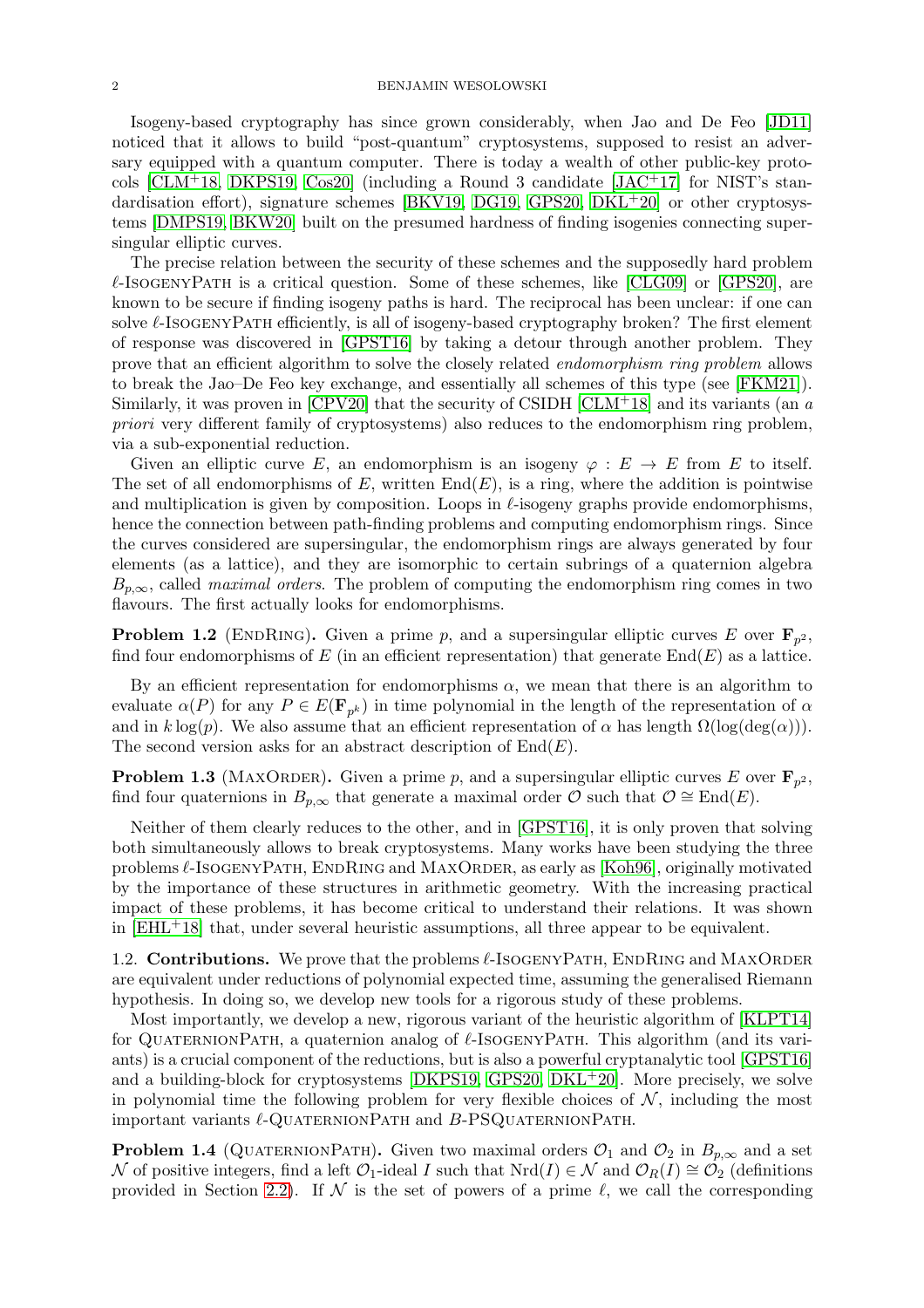problem  $\ell$ -QUATERNIONPATH. If N is the set of B-powersmooth integers for some  $B > 0$ , we call the corresponding problem  $B-PSQUATERNIONPATH$ .

The design and analysis of this new algorithm spans several sections of the present article.

- In Section [3,](#page-6-0) we combine some algorithmic considerations in euclidean lattices and the Chebotarev density theorem to prove that given an ideal in a maximal order, one can efficiently find an equivalent prime ideal (Theorem [3.7\)](#page-9-0). This serves as a preconditioning step in our algorithm, and has a heuristic analog in [\[KLPT14\]](#page-29-6).
- In Section [4,](#page-9-1) we prove bounds in the number of ways to represent an integer  $n$  as a linear combination of a prime and a quadratic form. This is a generalisation of a classic problem of Hardy and Littlewood [\[HL23\]](#page-29-15) on representing integers as  $p + x^2 + y^2$ . The proof resorts to analytic number theory, and the result, Theorem [4.2,](#page-10-0) unlocks the analysis of algorithms to solve certain diophantine equations in the following section.
- In Section [5,](#page-17-0) we design and analyse an algorithm (Theorem [5.1\)](#page-17-1) to find integral solutions  $(s, t, x, y)$  of equations of the form

$$
\det(\gamma)^2 f(s,t) + b f^\gamma(x,y) = n,
$$

where n and b are positive integers,  $f$  is a positive definite, integral, binary quadratic form, and  $\gamma$  is a 2 × 2 integral matrix. The key allowing a rigorous analysis is to randomise the class of  $f^{\gamma}$  within its genus using random walks, and apply the results of the previous section. As a first application, we use this algorithm to solve norm equations in special maximal orders in Corollary [5.8.](#page-21-0)

• Finally, we piece everything together in Section [6,](#page-21-1) solving QUATERNIONPATH in The-orem [6.3.](#page-22-0) The power-of- $\ell$  case is an immediate consequence, and we specialise to the powersmooth case in Theorem [6.4.](#page-23-0)

Note that our efforts are focused on obtaining rigorous, polynomial-time algorithms, with little consideration for practical efficiency, hence we spend little energy on calculating or optimising the hidden constants. A fast implementation should certainly follow the heuristic algorithm [\[KLPT14\]](#page-29-6), only resorting to our rigorous variant when unexpected obstructions are encountered.

This new algorithm at hands, we then tackle the various reductions between  $\ell$ -ISOGENYPATH, ENDRING and MAXORDER. They are similar to heuristic methods from the literature, and notably  $[EHL+18]$ , with a number of substantial differences that allow a rigorous analysis. Note that our chain of reductions has a different structure from  $[EHL<sup>+</sup>18]$ .

- We start in Section [7](#page-24-0) by proving that  $\ell$ -ISOGENYPATH and MAXORDER are equivalent. To do so, we adapt previous heuristic methods, essentially replacing their reliance on [\[KLPT14\]](#page-29-6) with the new rigorous variants. In particular, we prove that there is a polynomial time algorithm to convert certain ideals of prime power norm into isogenies.
- Finally, we prove in Section [8](#page-25-0) that  $MAXORDER$  and ENDRING are equivalent. The reduction from ENDRING to MAXORDER is essentially the same as the heuristic reduction from  $[EHL+18]$ , adapted to our new rigorous tools. The converse requires more work: the reduction from MAXORDER to ENDRING in  $[EHL^+18]$  encounters several large random numbers which are hoped to be easy to factor with good probability. We propose a strategy that provably avoids hard factorisations, exploiting the tools developed in Section [3.](#page-6-0)

Note that we do not a priori restrict the size of solutions to the three problems; however, our reductions polynomially preserve bounds on the output size. In particular, all reductions preserve the property of having a polynomially bounded output size, a requirement in [\[EHL](#page-29-3)+18]. This allows the reductions to be more versatile, and apply for instance if one discovers an algorithm that solves  $\ell$ -IsogenyPath with paths of superpolynomial length.

1.3. Notation. The statements  $f = O(g)$ ,  $f \ll g$  and  $g = \Omega(f)$  are synonymous, where O is the classic big O notation. We write  $O_{\varepsilon}$  to signify that the hidden constants depend on  $\varepsilon$ .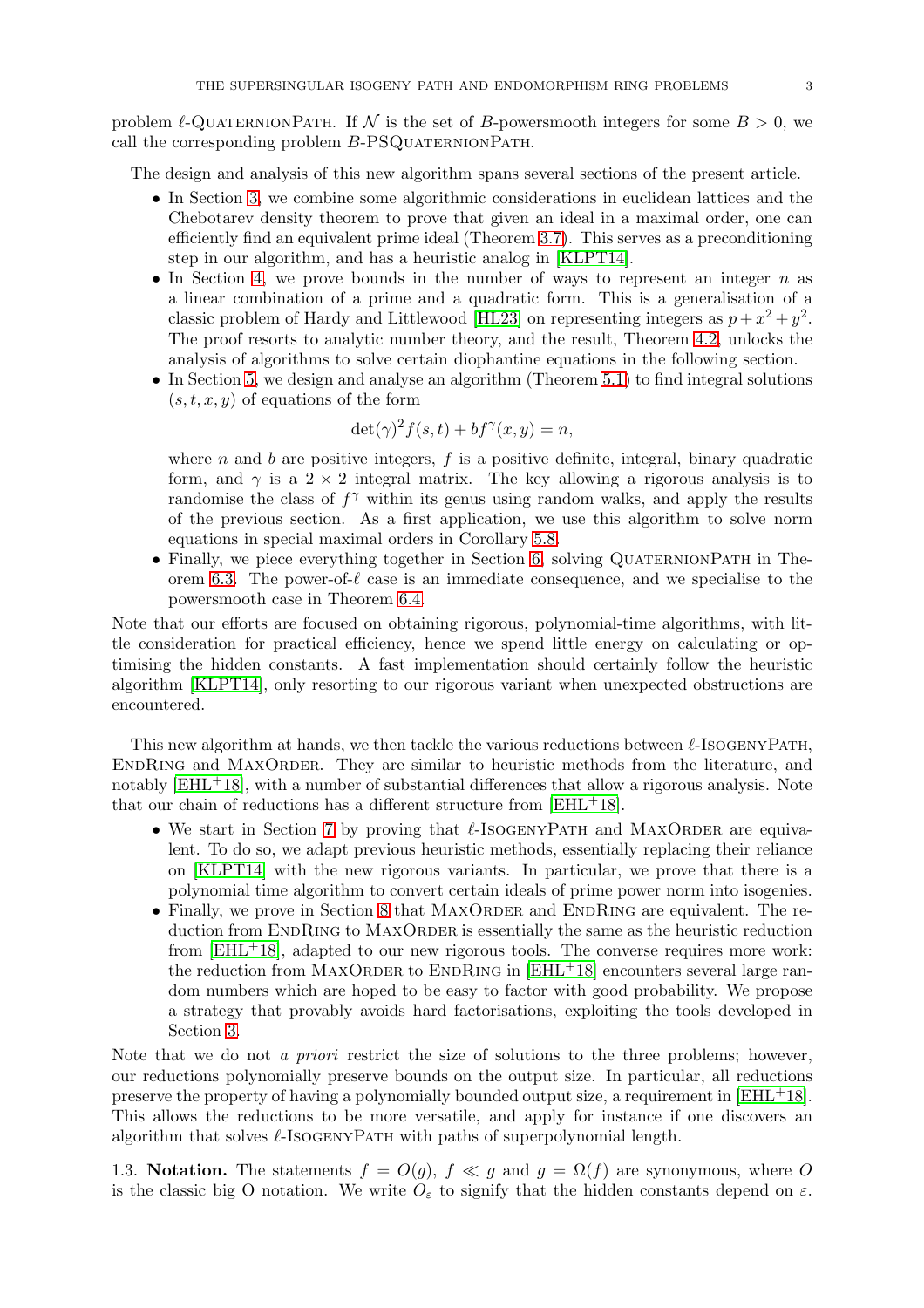#### 4 BENJAMIN WESOLOWSKI

We denote by  $\mathbf{Z}, \mathbf{Z}_{>0}$ , and  $\mathbf{Q}$  the ring of integers, the set of positive integers, and the field of rational numbers. For any prime power q, we denote by  $\mathbf{F}_q$  the finite field with q elements. The function log denotes the natural logarithm. The size of a set S is denoted by  $#S$ . If a and b are two integers, the greatest common divisor of a and b is written  $gcd(a, b)$ . We write  $a | b$  if a divides b, or a |  $b^{\infty}$  if all prime factors of a divide b, or a || b if a | b and  $gcd(a, b/a) = 1$ . The number of divisors of a is denoted by  $\tau(a)$ , and the number of prime divisors by  $\omega(a)$ , and Euler's totient is  $\phi(a)$ . If R is a ring and n a positive integer,  $M_{n\times n}(R)$  is the ring of  $n \times n$  matrices with coefficients in R. All statements containing the mention (GRH) assume the generalised Riemann hypothesis.

#### 2. Preliminaries

2.1. Quadratic forms. We will extensively use the theory of quadratic forms; the reader can find more details on the theory, with a computational perspective, in [\[Coh13\]](#page-28-6). A quadratic form of dimension r is a polynomial in r variables whose terms all have degree 2. A quadratic form  $f(x)$  in the variable  $x = (x_1, \ldots, x_r)$  is determined by its Gram matrix  $G = (g_{ij})$ , a symmetric  $r \times r$  matrix such that

$$
f(x) = x^{t}Gx = \sum_{i} g_{ii}x_{i}^{2} + 2\sum_{i} \sum_{j>i} g_{ij}x_{i}x_{j}.
$$

For computational purposes, we assume that quadratic forms are represented as their Gram matrix, and we let length( $f$ ) be the total binary length of its coefficients. The form is *integral* if  $f(x) \in \mathbf{Z}$  for any  $x \in \mathbf{Z}^r$ , or equivalently, if  $g_{ij} \in \frac{1}{2}\mathbf{Z}$  and  $g_{ii} \in \mathbf{Z}$ . If f is integral and  $n \in \mathbf{Z}$ , we say that f represents n if there exists  $x \in \mathbf{Z}^r$  such that  $f(x) = n$ . The form f is definite if  $f(x) = 0$  implies  $x = 0$ , and it is *positive* if  $f(x) \ge 0$  for all x. It is *primitive* if the greatest common divisor of all integers represented by f is 1. It is binary if  $r = 2$ . The discriminant of f is

$$
\operatorname{disc}(f) = \begin{cases} (-1)^{\frac{r}{2}} \det(2G) \text{ if } r \text{ is even,} \\ \frac{1}{2}(-1)^{\frac{r+1}{2}} \det(2G) \text{ if } r \text{ is odd.} \end{cases}
$$

To any quadratic form  $f$  is associated a symmetric bilinear form

$$
\langle x, y \rangle_f = \frac{1}{2}(f(x+y) - f(x) - f(y)).
$$

Given the bilinear form, one can recover the Gram matrix as  $g_{ij} = \langle e_i, e_j \rangle_f$ , where  $(e_i)_{i=1}^r$  is the canonical basis. If  $\gamma \in M_{r \times r}(\mathbf{Q})$ , let  $f^{\gamma}$  be the quadratic form defined by  $f^{\gamma}(x) = f(\gamma x)$ , with Gram matrix  $\gamma^t G \gamma$ . A quadratic space V is a Q-vector space of finite dimension together with a quadratic map  $q: V \to \mathbf{Q}$  such that for any (hence all) basis  $(b_i)_{i=1}^r$  of V, we have that  $q\left(\sum_{i} x_i b_i\right)$  is a quadratic form in x. A *lattice* is a full-rank **Z**-submodule in a positive definite quadratic space. The discriminant of a lattice is the discriminant of the quadratic form induced by any of its bases. Any positive definite f induces a lattice structure on  $\mathbf{Z}^r$ , via the canonical basis. The geometric invariants of this lattice induce invariants of  $f$ . The volume of f is  $Vol(f) = |\det(G)|^{1/2}$ . The covering radius  $\mu(f)$  is the smallest  $\mu$  such that for any  $y \in \mathbb{R}^r$ , we have  $\min_{x \in \mathbf{Z}^r} f(x - y) \leq \mu^2$ . We will use the following bound.

<span id="page-3-1"></span>**Lemma 2.1.** If f is integral, then  $\mu(f) \leq \frac{1}{2} r^{1/2} \gamma_r^{r/2}$  Vol $(f)$ , where  $\gamma_r$  is Hermite's constant.

*Proof.* Let  $\lambda_i$  be the successive minima of f. We have  $\frac{1}{2}\lambda_r \leq \mu(f) \leq \frac{r^{1/2}}{2}$  $\frac{1}{2} \lambda_r$ . By Minkowski's second theorem,  $\prod_{i=1}^r \lambda_i \leq \gamma_r^{r/2} \text{Vol}(f)$ , and since f is integral,  $\lambda_i \geq 1$ , hence  $\lambda_r \leq \gamma_r^{r/2} \text{Vol}(f)$ . Ó

<span id="page-3-0"></span>2.2. Quaternion algebras. An algebra B is a quaternion algebra over Q if there exist  $a, b \in$  $\mathbf{Q}^{\times}$  and  $i, j \in B$  such that  $(1, i, j, ij)$  is a  $\mathbf{Q}$ -basis for B and

$$
i^2 = a
$$
,  $j^2 = b$ , and  $ji = -ij$ .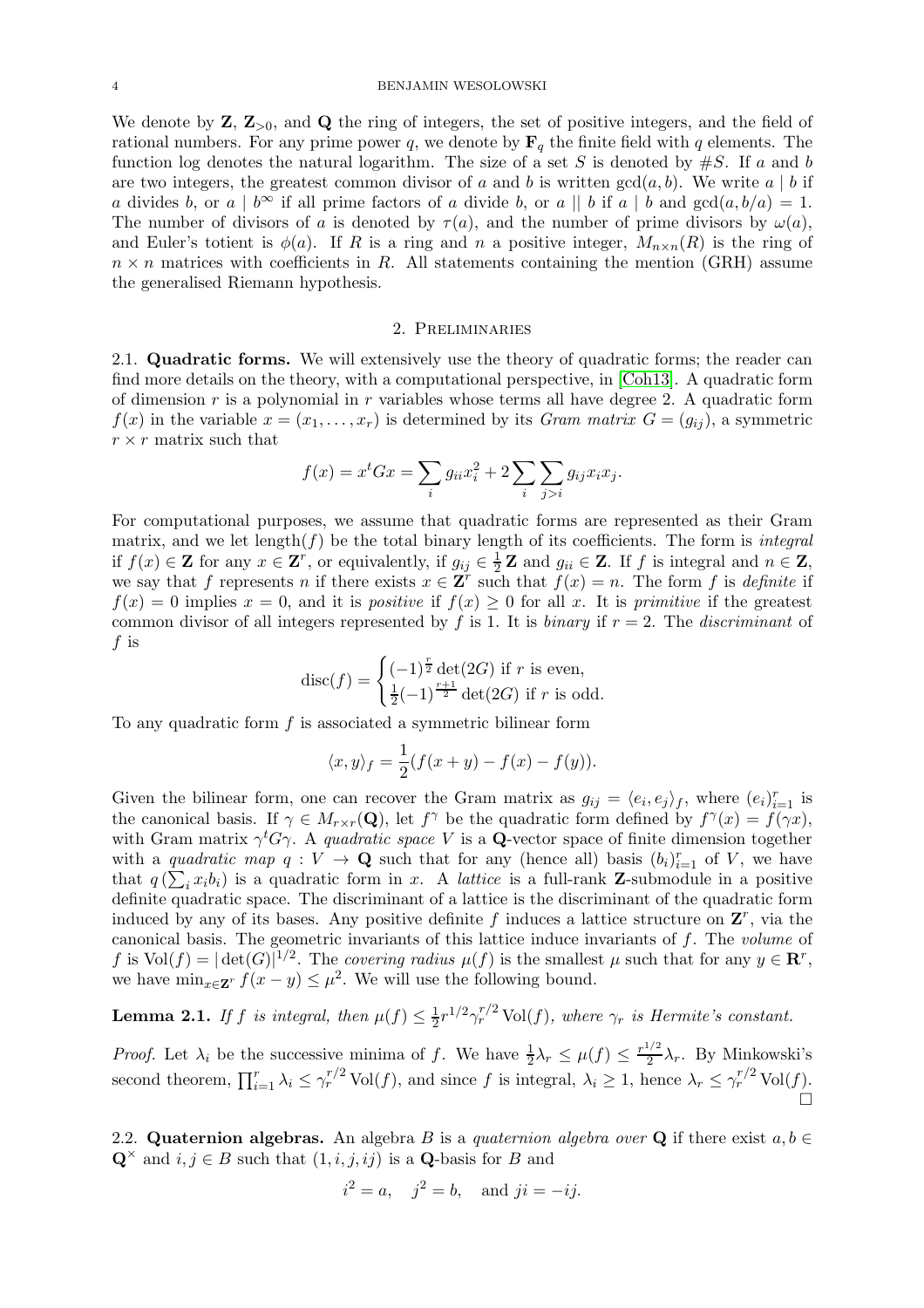Given a and b, the corresponding algebra is denoted by  $\left(\frac{a,b}{\Omega}\right)$  $\left(\frac{a,b}{\mathbf{Q}}\right)$ . Write an arbitrary element of B as  $\alpha = x_1 + x_2i + x_3j + x_4ij$  with  $x_i \in \mathbf{Q}$ . The quaternion algebra B has a canonical involution  $\alpha \mapsto \overline{\alpha} = x_1 - x_2i - x_3j - x_4ij$ . It induces the reduced trace and the reduced norm

$$
\operatorname{Trd}(\alpha) = \alpha + \overline{\alpha} = 2x_1, \quad \operatorname{Nrd}(\alpha) = \alpha \overline{\alpha} = x_1^2 - ax_2^2 - bx_3^2 + abx_4^2.
$$

The latter is a quadratic map, which makes  $B$  a quadratic space, and endows its  $\mathbf{Z}$ -submodules with a lattice structure. The corresponding bilinear form is

$$
\langle \alpha, \beta \rangle = \frac{1}{2} \left( \alpha \overline{\beta} + \beta \overline{\alpha} \right).
$$

If  $\Lambda$  is a full-rank lattice in B, the reduced norm of  $\Lambda$  is  $Nrd(\Lambda) = \gcd(Nrd(\alpha) \mid \alpha \in \Lambda)$ . We associate to  $\Lambda$  the normalised quadratic map

$$
q_{\Lambda} : \Lambda \longrightarrow \mathbf{Z} : \lambda \longmapsto \frac{\mathrm{Nrd}(\lambda)}{\mathrm{Nrd}(\Lambda)}.
$$

An order  $\mathcal O$  in B is a full-rank lattice that is also a subring. It is maximal if it is not contained in any other order. For any lattice  $\Lambda \subset B$ , we define the *left order of*  $\Lambda$  and the *right order of* Λ as

$$
\mathcal{O}_L(\Lambda) = \{ \alpha \in B \mid \alpha \Lambda \subseteq \Lambda \}, \quad \text{and } \mathcal{O}_R(\Lambda) = \{ \alpha \in B \mid \Lambda \alpha \subseteq \Lambda \}.
$$

If O is a maximal order, and I is a left ideal in O, then  $\mathcal{O}_L(I) = \mathcal{O}$  and  $\mathcal{O}_R(I)$  is another maximal order. Given two maximal orders  $\mathcal{O}_1$  and  $\mathcal{O}_2$ , their *connecting ideal* is the ideal

$$
I(\mathcal{O}_1, \mathcal{O}_2) = \{ \alpha \in B \mid \alpha \mathcal{O}_2 \overline{\alpha} \subseteq [\mathcal{O}_2 : \mathcal{O}_1 \cap \mathcal{O}_2] \mathcal{O}_1 \},\
$$

which satisfies  $\mathcal{O}_L(I) = \mathcal{O}_1$  and  $\mathcal{O}_R(I) = \mathcal{O}_2$ .

Let O be a maximal order. Two left O-ideals I and J are equivalent if there exists  $\alpha \in B$ such that  $I = \alpha J$ . The set of classes for this equivalence relation is the *(left) ideal class set* of  $\mathcal{O}$ , written Cls $(\mathcal{O})$ . The class of I is written [I].

To any prime number p, one associates a quaternion algebra  $B_{p,\infty}$ . In algebraic terms,  $B_{p,\infty}$ is defined as the unique quaternion algebra over Q ramified exactly at p and  $\infty$ . Explicitly, it is given by the following lemma, from [\[Piz80\]](#page-30-3).

<span id="page-4-0"></span>**Lemma 2.2.** Let  $p > 2$  be a prime. Then,  $B_{p,\infty} = \left(\frac{-q,-p}{Q}\right)$  $\left(\frac{q,-p}{\mathbf{Q}}\right)$ , where

$$
q = \begin{cases} 1 & \text{if } p \equiv 3 \bmod 4, \\ 2 & \text{if } p \equiv 5 \bmod 8, \\ q_p & \text{if } p \equiv 1 \bmod 8, \end{cases}
$$

where  $q_p$  is the smallest prime such that  $q_p \equiv 3 \mod 4$  and  $\left(\frac{p}{q_p}\right)$  $\left(\frac{p}{q_p}\right)$  = -1. Assuming GRH, we have  $q_p = O((\log p)^2)$ , which can thus be computed in polynomial time in  $\log p$ .

For a given quaternion algebra, the defining pair  $(a, b)$  is not unique. However, in the rest of this article, the algebra  $B_{p,\infty}$  will always be associated to the pair  $(-q, -p)$  given in Lemma [2.2,](#page-4-0) and the induced basis  $(1, i, j, ij)$ . For each p, we distinguish a maximal order  $\mathcal{O}_0$  in  $B_{p,\infty}$ , and a useful suborder  $R + Rj$  in the following lemma. This order  $\mathcal{O}_0$  will be reffered to as the special maximal order of  $B_{p,\infty}$ .

<span id="page-4-1"></span>**Lemma 2.3.** For any  $p > 2$ , the quaternion algebra  $B_{p,\infty}$  contains the maximal order

$$
\mathcal{O}_0 = \begin{cases} \left\langle 1, i, \frac{i+ij}{2}, \frac{1+j}{2} \right\rangle & \text{if } p \equiv 3 \mod 4, \\ \left\langle 1, i, \frac{2-i+ij}{4}, \frac{-1+i+j}{2} \right\rangle & \text{if } p \equiv 5 \mod 8, \\ \left\langle \frac{1+i}{2}, \frac{j+ij}{2}, \frac{i+cij}{q}, ij \right\rangle & \text{if } p \equiv 1 \mod 8, \end{cases}
$$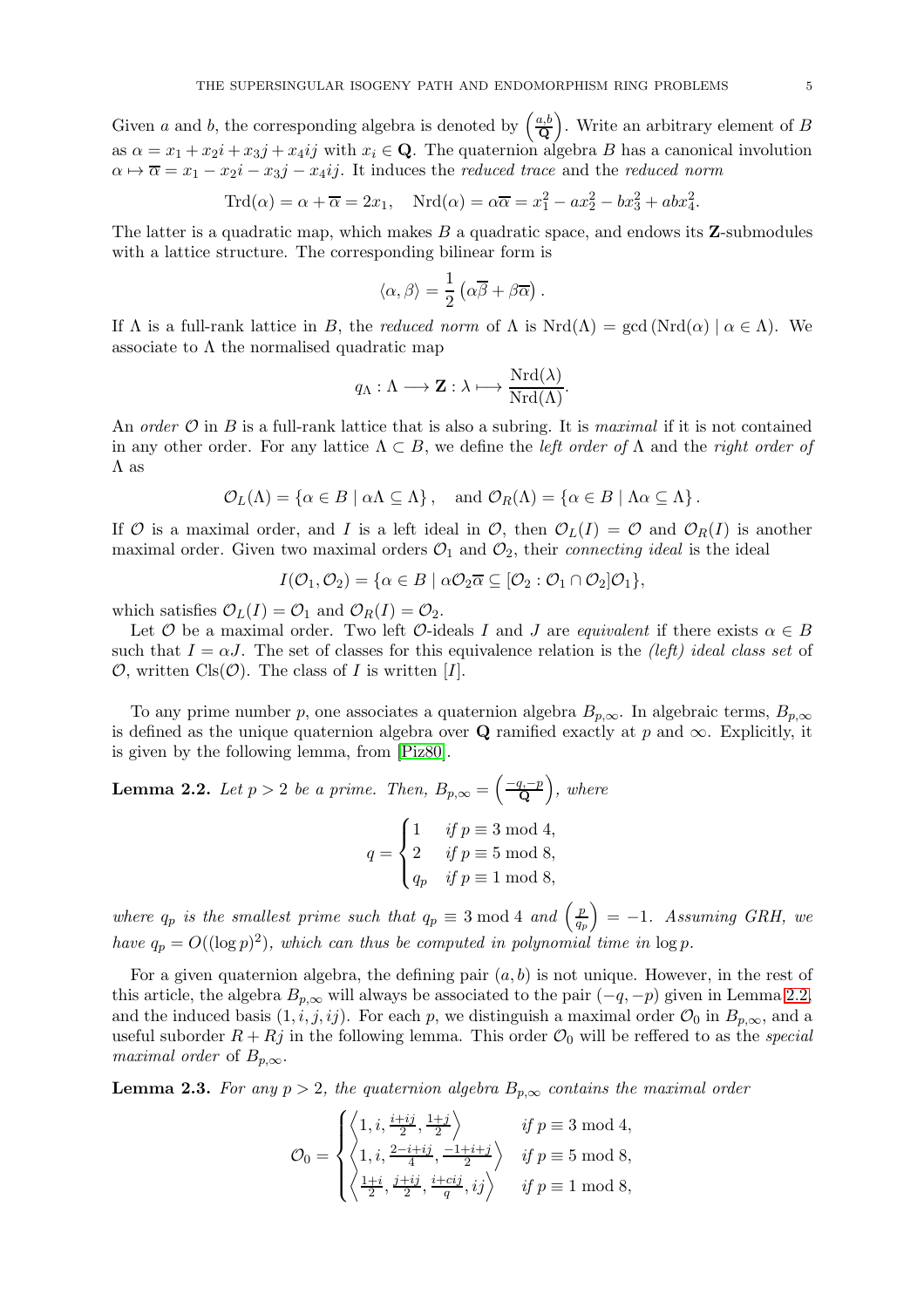where in the last case c is an integer such that  $q \mid c^2p + 1$ . Assuming GRH, the maximal order  $\mathcal{O}_0$  contains the suborder  $R+Rj$  with index  $O((\log p)^2)$ , where R is the ring of integers of  $\mathbf{Q}(i)$ . If  $\omega$  is a reduced generator of R, then

$$
Nrd(s + t\omega + xj + y\omega j) = f(s, t) + pf(x, y),
$$

where f is a principal, primitive, positive definite, integral binary quadratic form of discriminant  $\operatorname{disc}(\mathbf{Q}(i)) = O((\log p)^2).$ 

*Proof.* This lemma summarises [\[KLPT14,](#page-29-6) Section 2.2], itself based on [\[Piz80\]](#page-30-3) and [\[LO77\]](#page-30-4).  $\square$ 

If  $\mathcal O$  is any maximal order in  $B_{p,\infty}$ , then  $\text{disc}(\mathcal O) = p^2$ . In fact, for any left  $\mathcal O$ -ideal I, we have  $\#(\mathcal{O}/I) = \text{Nrd}(I)^2$  and the normalised quadratic map  $q_I$  has discriminant  $p^2$ . The following lemma tells us that the integers represented by  $q_I$  are the norms of ideals equivalent to I.

**Lemma 2.4** ([\[KLPT14,](#page-29-6) Lemma 5]). Let I be a left  $\mathcal{O}\text{-ideal}$ , and  $\alpha \in I$ . Then,  $I\overline{\alpha}/Nrd(I)$  is an equivalent left  $O$ -ideal of norm  $q_I(\alpha)$ .

2.3. Supersingular elliptic curves. A detailed account of the theory of elliptic curves can be found in [\[Sil86\]](#page-30-5). An elliptic curve is an abelian variety of dimension 1. More explicitly, given a field k of characteristic  $p > 3$ , an elliptic curve E can be described as an equation  $y^2 = x^3 + Ax + B$  for  $A, B \in k$  with  $4A^3 + 27B^2 \neq 0$ . The k-rational points of E is the set  $E(k)$ of pairs  $(x, y) \in k^2$  satisfying the curve equation, together with a point  $\infty_E$  'at infinity'. They form an abelian group, written additively, where  $\infty_E$  is the neutral element. The *geometric* points of E are the  $\overline{k}$ -rational points, where  $\overline{k}$  is the algebraic closure of k.

Let  $E_1$  and  $E_2$  be two elliptic curves defined over k. An isogeny  $\varphi : E_1 \to E_2$  is a non-constant rational map that sends  $\infty_{E_1}$  to  $\infty_{E_2}$ . It is then a group homomorphism from  $E_1(k)$  to  $E_2(k)$ , and is its kernel over the algebraic closure, written ker( $\varphi$ ), is finite. The *degree* deg( $\varphi$ ) is the degree of  $\varphi$  as a rational map. When deg( $\varphi$ ) is coprime to p, then deg( $\varphi$ ) = #ker( $\varphi$ ). The degree is multiplicative, in the sense that  $\deg(\psi \circ \varphi) = \deg(\psi) \deg(\varphi)$ . For any integer  $n \neq 0$ , the multiplication-by-m map  $[m]: E \to E$  is an isogeny. For any isogeny  $\varphi : E_1 \to E_2$ , its dual is the unique isogeny  $\hat{\varphi}: E_2 \to E_1$  such that  $\hat{\varphi} \circ \varphi = [\deg(\varphi)]$ . If  $\deg(\varphi) = \ell$  is prime, we say that  $\varphi$  is an  $\ell$ -isogeny. Any isogeny factors as a product of isogenies of prime degrees, hence  $\ell$ -isogenies are basic building blocks. An isogeny of degree coprime to p is uniquely determined by its kernel. Given this kernel, one can compute equations for the isogeny is time polynomial in deg( $\varphi$ ) and log p via Vélu's formula [Vél71]. An isogeny can be represented in size polynomial in  $\log p$  and  $\deg(\varphi)$ , for instance as a rational map, or by a generator of its kernel. The output of  $\ell$ -IsogenyPath is a chain of  $\ell$ -isogenies of length k; it corresponds to an isogeny of degree  $\ell^k$ , but should be represented as a sequence of  $\ell$ -isogenies (so that the length of the representation is polynomial in  $\ell$  and  $k$  instead of  $\ell^k$ .

An *isomorphism* is an isogeny  $\varphi : E_1 \to E_2$  of degree 1. We say that  $E_1$  and  $E_2$  are isomorphic over K (an extension of k) if there is an isomorphism between them that is defined over K. The *j*-invariant of E is  $j(E) = \frac{256 \cdot 27 \cdot A^3}{4A^3 + 27B^2}$ . We have  $j(E_1) = j(E_2)$  if and only if  $E_1$  and  $E_2$  are isomorphic over the algebraic closure of k. It is then simple to test  $\overline{k}$ -isomorphism. It is also simple to compute explicit isomorphisms.

An endomorphism of E is an isogeny  $\varphi : E \to E$  from E to itself. The endomorphism ring End(E) is the collection of these endomorphisms, together with the trivial map  $\varphi(x, y) = \infty_E$ . It is a ring for pointwise addition, and for composition of maps. The map  $\mathbf{Z} \to \text{End}(E) : m \mapsto [m]$ is an embedding. In that sense,  $End(E)$  contains **Z** as a subring, but it is always larger (in positive characterisic). The curve E is supersingular if  $\text{End}(E)$  has rank 4 as a **Z**-module. Then, End(E) is isomorphic to a maximal order in the quaternion algebra  $B_{p,\infty}$ , defined in Section [2.2.](#page-3-0) Up to k-isomorphism, all supersingular elliptic curves are defined over  $\mathbf{F}_{p^2}$ , and there are  $|p/12| + \varepsilon$  of them, with  $\varepsilon \in \{0, 1, 2\}$ . Fix a prime  $\ell \neq p$ . The supersingular  $\ell$ isogeny graph (for  $p$ ) is the graph whose vertices are these supersingular elliptic curves (up to isomorphism), and there is an edge from  $E_1$  to  $E_2$  for each  $\ell$ -isogeny from  $E_1$  to  $E_2$ . It is a regular graph of degree  $\ell+1$  (because any E has  $\ell+1$  subgroups H of order  $\ell$ , each inducing an isogeny of kernel H). The  $\ell$ -isogeny graph is Ramanujan. In particular, random walks rapidly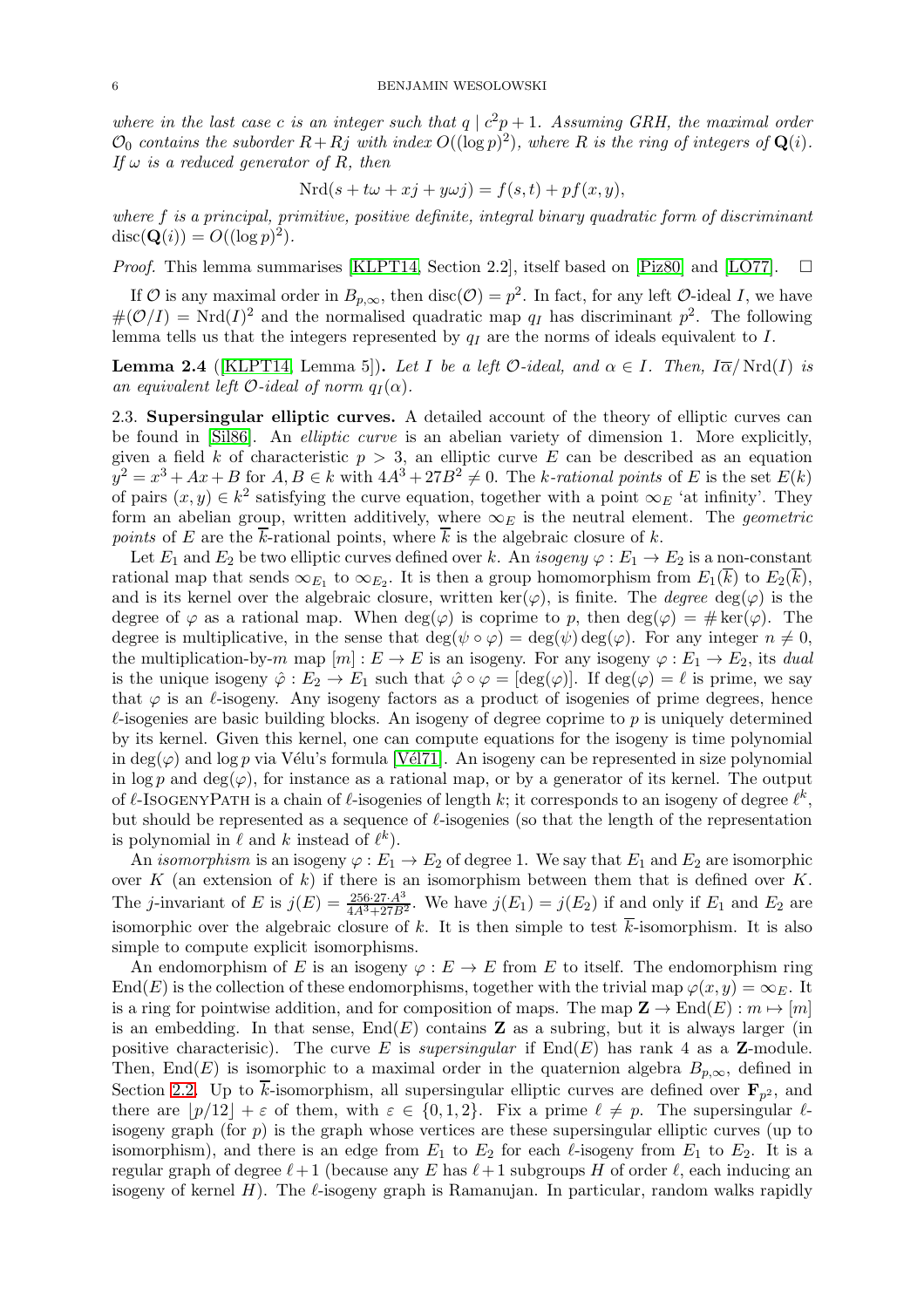converge to the uniform distribution, and any two curves of the graph are connected by an isogeny of degree  $\ell^m$  with  $m = O(\log p)$ .

2.4. The Deuring correspondence. As already mentioned, given a supersingular elliptic curve E over  $\mathbf{F}_{p^2}$ , its endomorphism ring End(E) is isomorphic to a maximal order in  $B_{p,\infty}$ . This Deuring correspondence is in fact a bijection

$$
\left\{\text{Isomorphism classes of } \atop \text{maximal orders $\mathcal{O}$ in $B_{p,\infty}$}\right\} \longleftrightarrow \left\{\text{supersingular elliptic curves $E$ over $\mathbf{F}_{p^2}$}\right\}/\operatorname{Gal}(\mathbf{F}_{p^2}/\mathbf{F}_p).
$$

A more detailed account of the theory can be found in [\[Voi21,](#page-30-7) Chapter 42].

We have identified a special order  $\mathcal{O}_0$  in Lemma [2.3,](#page-4-1) and it is natural to wonder what the corresponding elliptic curve may be. If  $p \equiv 3 \mod 4$ , then the curve  $E_0$  defined by  $y^2 = x^3 - x$ is supersingular. It is defined over  $\mathbf{F}_p$ , so has the Frobenius endomorphism  $\pi : (x, y) \mapsto (x^p, y^p)$ . Furthermore, if  $\alpha \in \mathbf{F}_{p^2}$  satisfies  $\alpha^2 = -1$ , it is easy to check that  $\iota : (x, y) \mapsto (-x, \alpha y)$  is also an endomorphism. These endomorphisms generate almost all  $End(E_0)$ : we actually have

$$
End(E_0) = \mathbf{Z} \oplus \mathbf{Z} \iota \oplus \mathbf{Z} \frac{\iota + \iota \pi}{2} \oplus \mathbf{Z} \frac{1 + \pi}{2}.
$$

<span id="page-6-1"></span>Since  $\iota^2 = [-1]$  and  $\pi^2 = [-p]$ , we have  $\text{End}(E_0) \cong \mathcal{O}_0$ . More generally, we have the following result.

**Lemma 2.5** ([\[EHL](#page-29-3)<sup>+</sup>18, Proposition 3]). Let  $\mathcal{O}_0$  as in Lemma [2.3.](#page-4-1) There is an algorithm that for any prime  $p > 2$  computes an elliptic curve  $E_0$  over  $\mathbf{F}_p$  and  $\iota \in \text{End}(E_0)$  such that

$$
\mathcal{O}_0 \longrightarrow \text{End}(E_0): 1, i, j, ij \longmapsto [1], \iota, \pi, \iota\pi
$$

is an isomorphism, and runs in time polynomial in  $\log p$  (if  $p \equiv 1 \mod 8$ , we assume GRH).

The Deuring correspondence runs deeper than a simple bijection: it also preserves morphisms between the two categories. Given any isogeny  $\varphi : E_1 \to E_2$ , let  $I_{\varphi} = \text{Hom}(E_2, E_1)\varphi$ , where  $\text{Hom}(E_2, E_1)$  is the set of isogenies from  $E_2$  to  $E_1$ . This object  $I_{\varphi}$  is a left End( $E_1$ )-ideal, hence  $\mathcal{O}_L(I_{\varphi}) \cong \text{End}(E_1)$ . Furthermore,  $\mathcal{O}_R(I_{\varphi}) \cong \text{End}(E_2)$ . In other words,  $I_{\varphi}$  connects End( $E_1$ ) to End(E<sub>2</sub>), just as  $\varphi$  connects E<sub>1</sub> to E<sub>2</sub>. This construction preserves the 'quadratic structure', in the sense that  $Nrd(I_{\varphi}) = deg(\varphi)$ .

Conversely, suppose I is a left End(E<sub>1</sub>)-ideal. Then, we can construct an isogeny  $\varphi_I$  as the unique isogeny with kernel  $\bigcap_{\alpha \in I} \ker(\alpha)$ . These two constructions are mutual inverses, meaning that for any I and  $\varphi$ , we have  $I_{\varphi_I} = I$  and  $\varphi_{I_{\varphi}} = \varphi$ . The translation from I to  $\varphi_I$  can be computed efficiently, provided that I is an ideal in the special order  $\mathcal{O}_0$  from Lemma [2.3,](#page-4-1) and that  $Nrd(I)$  is powersmooth (its prime-power factors are polynomially bounded). This is the following lemma. Only the case  $p \equiv 3 \mod 4$  is considered in [\[GPS20\]](#page-29-7), but as noted in [\[EHL](#page-29-3)+18], it easily extends to arbitrary p.

<span id="page-6-2"></span>**Lemma 2.6** ([\[GPS20,](#page-29-7) Lemma 5]). Let  $\mathcal{O}_0$  as in Lemma [2.3,](#page-4-1) and  $E_0$  as in Lemma [2.5.](#page-6-1) There exists an algorithm which, given a left  $\mathcal{O}_0$ -ideal I of norm  $N = \prod_i \ell_i^{e_i}$ , returns the corresponding isogeny  $\varphi_I : E_0 \to E_1$ . The complexity of this algorithm is polynomial in  $\log p$  and  $\max_i(\ell_i^{e_i})$  (if  $p \equiv 1 \mod 8$ , we assume GRH).

## 3. Quadratic forms and prime sampling

<span id="page-6-0"></span>In this section, we consider the following problem: given an integral, primitive, positive definite quadratic form f of rank r, find  $x \in \mathbb{Z}^r$  such that  $f(x)$  is prime. We then give a first application of this problem, for finding ideals of prime norm in a given ideal class of a maximal order of  $B_{p,\infty}$ .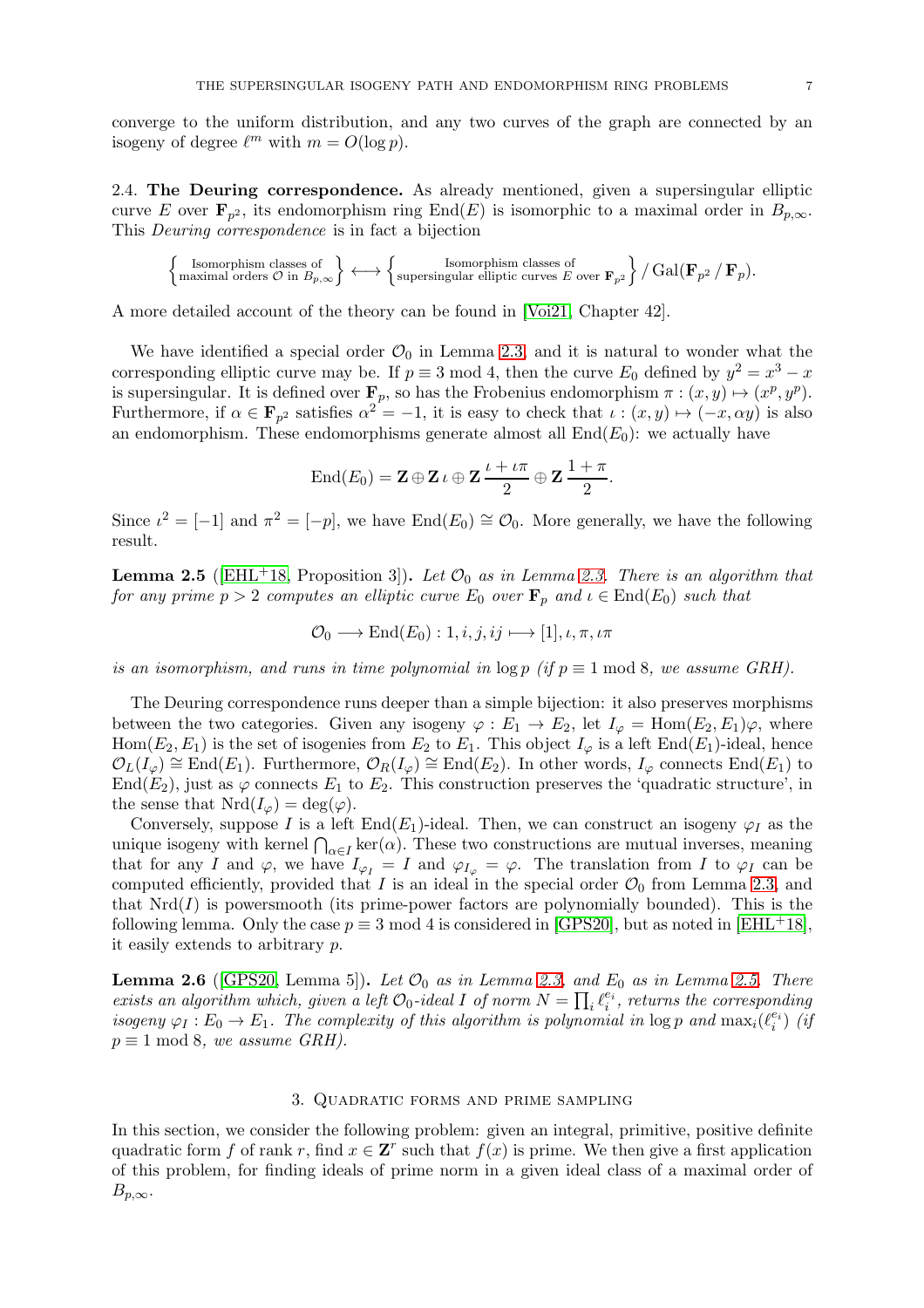3.1. **Sampling primes.** Let f be an integral, primitive, positive definite quadratic form. In this section, we discuss the problem of sampling vectors in  $\{x \in \mathbf{Z}^r \mid f(x) \leq \rho\}$  so that  $f(x)$ is prime. Let us first focus on the binary case, for which the following theorem tells that an important proportion of vectors represent primes. It is a classical consequence of the effective Chebotarev density theorem under GRH, due to Lagarias and Odlyzko [\[LO77\]](#page-30-4).

<span id="page-7-2"></span>**Theorem 3.1** (GRH). If f is an integral, primitive, positive definite, binary quadratic form of discriminant D, the number of primes at most  $\rho$  represented by f is

$$
\pi_f(\rho) = \frac{\delta \rho}{h(D) \log \rho} + O(\rho^{1/2} \log(|D|\rho)),
$$

where  $\delta$  is 1 is  $f(x, y)$  is equivalent to  $f(x, -y)$ , and  $1/2$  otherwise.

<span id="page-7-1"></span>The quantity  $\pi_f(\rho)$  should be compared to the cardinality of  $\{(x,y) \in \mathbb{Z}^2 \mid f(x,y) \leq \rho\}$ , which we estimate in the following lemma, in a slightly more general form for later purposes.

**Lemma 3.2.** For any integral, positive definite, binary quadratic form f, any  $x_0 \in \mathbb{R}^2$  and any  $\rho \geq 0$ , we have

$$
\left| \# \{ x \in \mathbf{Z}^2 \mid f(x + x_0) \le \rho \} - \frac{\pi}{\text{Vol}(f)} \rho \right| \le 2\pi \sqrt{\frac{2}{3}} \rho^{1/2} + \frac{2\pi}{3} \text{Vol}(f).
$$

*Proof.* For any  $z \geq 0$ , let  $V_2(z) = \pi z^2$  be the volume of the standard 2-ball of radius z. It is a classical application of the covering radius  $\mu(f)$  that

$$
V_2(\rho^{1/2} - \mu(f)) \le \text{Vol}(f) \cdot \# \{ x \in \mathbf{Z}^2 \mid f(x + x_0) \le \rho \} \le V_2(\rho^{1/2} + \mu(f)).
$$

This comes from the fact that Voronoi cells of f have volume  $Vol(f)$  and diameter  $2\mu(f)$ . From Lemma [2.1](#page-3-1) with Hermite's constant  $\gamma_2 = 2/\sqrt{3}$ , we have  $\mu(f) \leq \sqrt{\frac{2}{3}} \text{Vol}(f)$ . We obtain

$$
\left| \left( \rho^{1/2} \pm \mu(f) \right)^2 - \rho \right| \leq 2\mu(f)\rho^{1/2} + \mu(f)^2 \leq 2\sqrt{\frac{2}{3}} \operatorname{Vol}(f)\rho^{1/2} + \frac{2}{3} \operatorname{Vol}(f)^2,
$$

<span id="page-7-0"></span>from which the result follows.

**Lemma 3.3.** Let  $f$  be a primitive, positive definite, integral, binary quadratic form, and let  $\rho > 0$ . There is an algorithm that samples uniformly random elements from

$$
\{(x,y)\in\mathbf{Z}^2\mid f(x,y)\leq\rho\}
$$

in polynomial time in  $\log \rho$  and in length(f).

*Proof.* Let  $B_f(r) = \{v \in \mathbb{R}^2 \mid f(v) \leq r^2\}$  be the ball of radius r around the origin. Let  $r = \rho^{1/2}$ , and we wish to sample uniformly in  $B_f(r) \cap \mathbb{Z}^2$ . First, compute a Minkowski-reduced basis  $(b_1, b_2)$  of f with  $f(b_1) \le f(b_2)$ . If  $\rho < f(b_2)$ , then  $B_f(r) \cap \mathbb{Z}^2 \subset \mathbb{Z} b_1$ , and we can uniformly sample  $k \in \mathbb{Z}$  such that  $k^2 \leq \rho/f(b_1)$  and return  $kb_1$ . We may now assume that  $\rho \geq f(b_2)$ , which implies  $r \ge \sqrt{2}\mu$ , with  $\mu$  the covering radius of f. Let  $\mathcal{V} = \{v \in \mathbb{R}^2 \mid f(v) = \min_{\lambda \in \mathbb{Z}^2} f(v + \lambda)\}\$ be the Voronoi cell around the origin. Given any  $v \in \mathbb{R}^2$ , a closest lattice vector is an element  $\lambda(v) \in \mathbb{Z}^2$  such that  $v \in \mathscr{V} + \lambda(v)$ . This closest vector can be computed efficiently in dimension 2, and is unique for almost all v: only the boundaries of Voronoi cells are ambiguous. We sample as follows:

- (1) Sample  $v \in B_f(r + \mu)$  uniformly.
- (2) Solve the closest vector problem for v, resulting in  $\lambda(v)$  (unique with probability 1).
- (3) If  $\lambda(v) \in B_f(r)$ , return it; otherwise restart.

Let us analyse the distribution of  $\lambda(v)$  when  $v \in B_f(r + \mu)$  is uniform. For any  $u \in \mathbb{Z}^2 \cap B_f(r)$ , we have  $\mathscr{V} + u \subset B_f(r + \mu)$ , hence

$$
\Pr[\lambda(v) = u] = \frac{\text{Vol}((\mathcal{V} + u) \cap B_f(r + \mu))}{\text{Vol}(B_f(r + \mu)))} = \frac{\text{Vol}(\mathcal{V})}{\text{Vol}(B_f(r + \mu)))}.
$$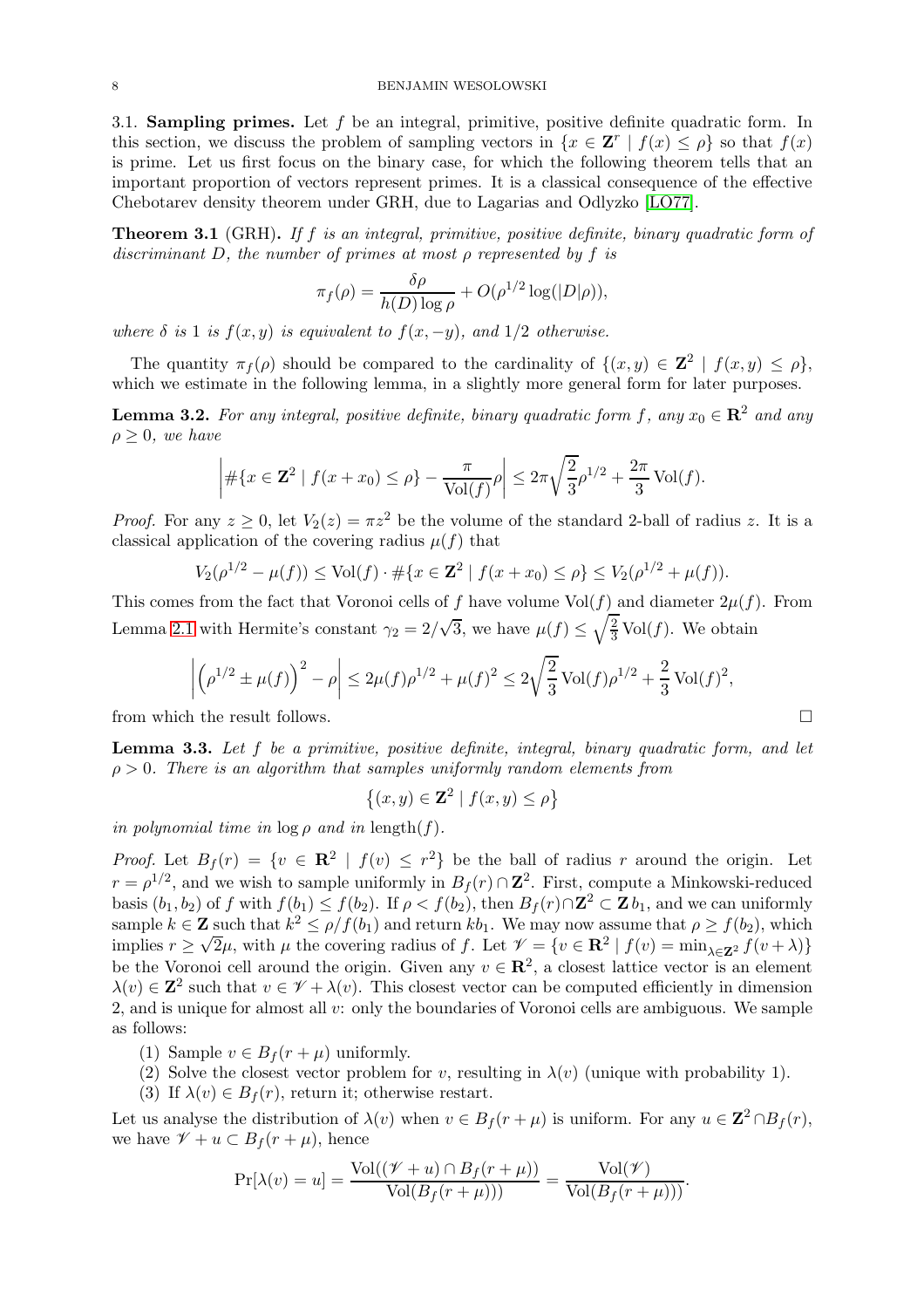In particular,  $Pr[\lambda(v) = u]$  for  $u \in \mathbb{Z}^2 \cap B_f(r)$  does not depend on u, which proves that the output of the sampling procedure is uniform in  $\mathbb{Z}^2 \cap B_f(r)$ . Finally,

$$
\Pr[\lambda(v) \in B_f(r)] \ge \Pr[v \in B_f(r - \mu)] = \frac{(r - \mu)^2}{(r + \mu)^2} \ge \left(\frac{1 - 2^{-1/2}}{1 + 2^{-1/2}}\right)^2 \ge 0.028,
$$

<span id="page-8-0"></span>which proves that the procedure succeeds after an expected constant number of trials.  $\Box$ 

Proposition 3.4 (GRH). Let f be a primitive, positive definite, integral, binary quadratic form. For any  $\varepsilon > 0$ , there is an algorithm that finds integers  $x, y \in \mathbf{Z}$  such that  $f(x, y)$  is a prime number at most  $O_{\varepsilon}(|\text{disc}(f)|^{1+\varepsilon})$ , and runs in polynomial time in length(f).

*Proof.* From Lemma [3.3,](#page-7-0) one can sample uniformly random pairs of integers  $(x, y) \in \mathbb{Z}^2$  such that  $f(x, y) \leq \rho$ . We conclude by combining Lemma [3.2](#page-7-1) and Theorem [3.1](#page-7-2) (with  $h(D)$  $O(|D|^{1/2} \log |D|)$ , see for instance [\[Coh08,](#page-28-7) p. 138]), which imply that a uniformly random vector represents a prime with good probability. The  $\varepsilon$  in the exponent comes from the crossover point between the main term and the error term in Theorem [3.1.](#page-7-2)

<span id="page-8-1"></span>Proposition 3.5 (GRH). Let f be a primitive, positive definite, integral quadratic form of dimension  $r \geq 3$ . For any  $\varepsilon > 0$ , there is an algorithm that finds a vector  $x \in \mathbf{Z}^r$  such that  $f(x)$  is a prime number at most  $O_{\varepsilon}\left(\left(2^{r(r-1)}|\operatorname{disc}(f)|\right)^{1+\varepsilon}\right)$  (or  $O_{\varepsilon}\left(|\operatorname{disc}(f)|^{4/3+\varepsilon}\right)$  if  $r=3$ ), and runs in polynomial time in length $(f)$ .

*Proof.* We are looking for two integral vectors u and v that generate a primitive binary quadratic form  $g_{uv}(x, y) = f(xu + yv)$ . We then apply Proposition [3.4](#page-8-0) to  $g_{uv}$ .

Compute an LLL-reduced [\[LLL82\]](#page-30-8) basis  $(b_1, b_2, \ldots, b_r)$  of f so that  $f(b_1) \leq 2^{r-1} \text{Vol}(f)^{2/r}$ and  $\prod_i f(b_i) \leq 2^{r(r-1)} \operatorname{Vol}(f)^2$ . Let  $u = b_1$ . Then, factor  $f(u) = \prod_i a_i^{e_i}$  where each  $a_i$  seems hard to factor further, and they are pairwise coprime. For each  $a_i$ , we now describe a procedure that will either reveal new factors of  $a_i$  (in which case we can restart with this new piece of information), or find a vector  $v_i$  such that  $f(v_i) = \langle v_i, v_i \rangle$  is coprime to  $a_i$ . We proceed as follows:

- (1) We compute the greatest common divisor of  $a_i$  with each of  $\langle b_j, b_j \rangle$  and  $2\langle b_j, b_k \rangle$  (i.e., the coefficients of f in the basis  $b_1, \ldots, b_r$ .
- (2) These common divisors cannot all be equal to  $a_i$  since f is primitive. So either one of them is a non-trivial factor of  $a_i$  (and we restart), or one of them is 1.
- (3) If there is an index j such that  $gcd(\langle b_i, b_j \rangle, a_i) = 1$ , we return  $v_i = b_j$ .
- (4) Otherwise, there are indices j and k with  $gcd(\langle b_j, b_j \rangle, a_i) = gcd(\langle b_k, b_k \rangle, a_i) = a_i$ , and  $gcd(2\langle b_i, b_k \rangle, a_i) = 1$ . Then, we return  $v_i = b_i + b_k$ .

Now, let  $v = \sum_i v_i \prod_{j \neq i} a_j$ , and as desired,  $gcd(f(u), f(v)) = 1$ . We have  $f(v) \ll f(b_1)^2 f(b_r)$ , and the form  $g_{uv}$  is primitive. It has volume at most  $\sqrt{f(u)f(v)}$ . If  $r > 3$ , we have  $\sqrt{ }$  $\sqrt{}$  $f(u)f(v) \ll$  $f(b_1)f(b_2)f(b_3)f(b_r) \leq 2^{r(r-1)/2} \text{Vol}(f)$ , and if  $r = 3$ , we have  $\sqrt{f(u)f(v)} \ll \text{Vol}(f)^{4/3}$ . The result then follows from Proposition [3.4.](#page-8-0)

<span id="page-8-2"></span>In applications, we will often need to find vectors representing primes that are *large enough* (but not too large). This can be done in a straighforward adaptation of the above strategy.

**Proposition 3.6** (GRH). There exists a constant c and an algorithm  $\mathscr A$  such that the following holds. Let f be a primitive, positive definite, integral quadratic form of dimension r. For any  $\rho > (2^{r^2} | \text{disc}(f) |)^c$ , the algorithm  $\mathscr{A}(f,\rho)$  outputs a vector  $x \in \mathbf{Z}^r$  such that  $f(x)$  is a prime number between  $\rho$  and  $\rho^2$ , and runs in polynomial time in length(f) and  $\log \rho$ .

*Proof.* As in the proof of Proposition [3.5,](#page-8-1)  $\mathscr A$  can compute a sub-basis of f that induces a primitive binary quadratic form g of discriminant at most  $O_{\varepsilon}\left(\left(2^{r(r-1)}|\operatorname{disc}(f)|\right)^{1+\varepsilon}\right)$ . Apply-ing Lemma [3.3,](#page-7-0) one can sample uniformly random pairs  $(x, y)$  such that  $g(x, y) \le \rho^2$ . From Theorem [3.1,](#page-7-2)  $g(x, y)$  is prime and larger that  $\rho$  with good probability, provided that  $\rho$  is large enough.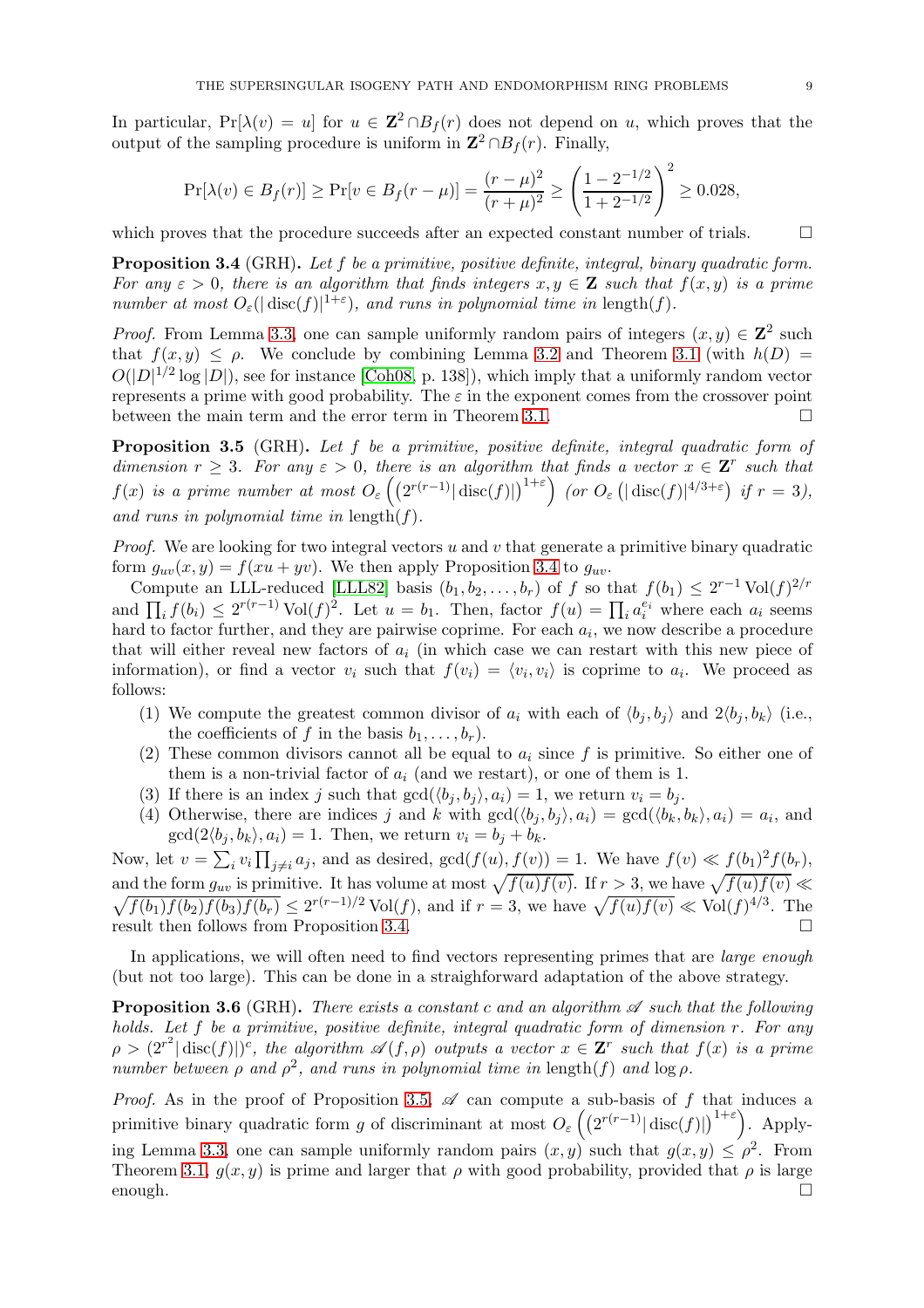3.2. Computing equivalent ideals of prime norm. The above results will be important in the rest of the article, and we can already prove them useful with a first important application. Consider a maximal order  $\mathcal O$  in  $B_{p,\infty}$  and a left  $\mathcal O$ -ideal I. We can compute an equivalent ideal J of prime norm as an immediate consequence of Proposition [3.5.](#page-8-1)

# <span id="page-9-2"></span> $\mathbf{Algorithm\ 1\ EQUIVPRIMEIDEAL}_{\varepsilon}(I)$

**Require:** A left ideal  $I$  in a maximal order  $\mathcal{O}$ . **Ensure:** An ideal J of prime norm, and an element  $\alpha \in I$  such that  $J = I\overline{\alpha}/Nrd(I)$ . 1:  $\alpha \leftarrow$  an element  $\alpha \in I$  such that  $q_I(\alpha)$  is prime; {Proposition [3.5](#page-8-1)} 2: return  $J = I\overline{\alpha}/Nrd(I)$ , and  $\alpha$ .

<span id="page-9-0"></span>**Theorem 3.7** (GRH). For any  $\varepsilon > 0$ , Algorithm [1](#page-9-2) is correct and runs in expected polynomial time in  $\log Nrd(I)$  and  $\log p$ , and the output J has reduced norm  $Nrd(J) = O_{\varepsilon}(p^{2+\varepsilon}).$ 

*Proof.* It follows from Proposition [3.5,](#page-8-1) and the fact that  $q_I : I \to \mathbb{Z}$  is a primitive, positive-<br>definite integral quadratic map of discriminant  $n^2$ definite, integral quadratic map of discriminant  $p^2$ .

Remark 1. Recall that our efforts are focused on provability, and the constants we obtain are certainly not tight. In [\[KLPT14,](#page-29-6) Section 3.1], the analogue heuristic algorithm is expected to return J of norm  $Nrd(J) = \tilde{O}(p^{1/2})$  most of the time, and they argue that in the worst case, one could possibly obtain  $Nrd(J) = \tilde{O}(p)$ .

<span id="page-9-3"></span>For our applications, we need a slightly more powerful version.

Proposition 3.8 (GRH). There is a constant c and an algorithm which on input a left ideal I, a bound  $\rho > p^c$ , and a prime  $\ell \neq p$ , returns an ideal J equivalent to I such that  $Nrd(J)$ is a prime between  $\rho$  and  $\rho^2$ , and  $\ell$  is a non-quadratic residue modulo Nrd(J), and runs in polynomial time in  $\log Nrd(I)$ ,  $\log p$ , and  $\ell$ .

Proof. Apply Algorithm [1](#page-9-2) with two modifications. First, we use Proposition [3.6](#page-8-2) instead of Proposition [3.5.](#page-8-1) Second, assuming  $\ell \neq 4$  we consider a sublattice  $4\ell I \subset \Lambda \subset I$  in place of I, where the quotient  $\Lambda/4\ell I$  is generated by any element x such that  $q_I(x) \equiv 1 \mod 4$  and  $q_I(x)$ is a non-quadratic residue modulo  $\ell$ . It follows from quadratic reciprocity that for any  $\gamma$  in the lattice, when  $q_I(y)$  is prime, then  $\ell$  is a non-quadratic residue modulo  $q_I(y)$ . Similarly, if  $\ell = 2$ , we consider a sublattice  $8I \subset \Lambda \subset I$  where the quotient  $\Lambda/8I$  is generated by any element x such that  $q_I(x) \equiv 3$  or 5 mod 8. such that  $q_I(x) \equiv 3$  or 5 mod 8.

## 4. Representing integers with quadratic forms and primes

<span id="page-9-1"></span>In this section, we count the number of ways to represent an integer n in the form  $a\ell + bf(x, y)$ , where the integers a and b and the quadratic form f are fixed, and  $\ell$  is required to be prime. The bounds we obtain are key to the analysis of algorithms designed in the following sections. The proof resorts to analytic number theory. The reader only interested in computational applications can safely read up to Corollary [4.3](#page-10-1) before skipping to the next section.

We fix the following notation for the rest of the section. Let  $f$  be a primitive, integral, positive definite, binary quadratic form of discriminant  $f_{\chi} f_0^2$  where  $f_{\chi}$  is fundamental. Let  $v = f_{\chi} f_0$ . Let  $a, b, u$  be positive integers with  $gcd(a, b) = gcd(b, v) = gcd(u, v) = gcd(a, f<sub>X</sub>) = 1$ . Let  $\chi$ be the Kronecker symbol  $\chi(m) = \left(\frac{f_{\chi}}{m}\right)^2$  $\frac{f_X}{m}$ , primitive of conductor  $f_X$ . Let n be a positive integer such that  $gcd(a, n) = gcd(b, n) = gcd(n - au, f_0) = 1$ . Finally, let

 $\mathscr{S}_n(f) = \{(\ell, x, y) \mid a\ell + bf(x, y) = n, \text{ where } x, y, \ell \in \mathbb{Z}, \ell \text{ is prime, and } \ell \equiv u \bmod v\}.$ 

The goal of this section is to obtain lower bounds on the size of  $\mathscr{S}_n(f)$ .

The problem at hand is a generalisation of the classic problem of Hardy and Littlewood [\[HL23\]](#page-29-15) of representing integers as  $\ell + x^2 + y^2$ , where  $\ell$  is prime. The number of representations of an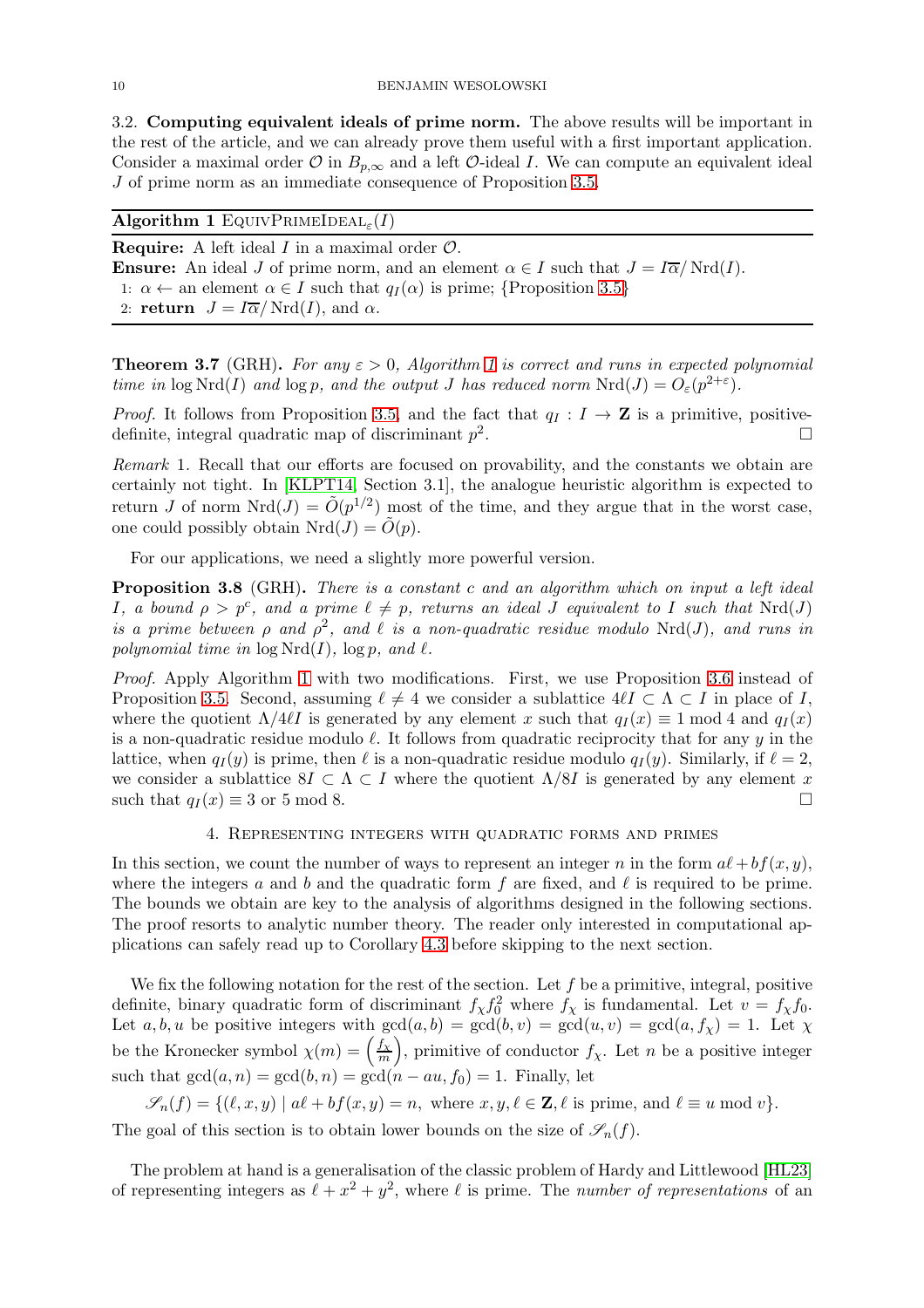integer N by f is  $r(N; f) = #\{(x, y) \in \mathbb{Z}^2 \mid f(x, y) = N\}$ . Following a classical approach to the Hardy and Littlewood problem, we can write

$$
\#\mathscr{S}_n(f) = \sum_{\substack{\ell \le n/a \\ \ell \text{ prime} \\ \ell \equiv n/a \bmod b \\ \ell \equiv u \bmod v}} r\left(\frac{n-a\ell}{b};f\right).
$$

Unfortunately, controlling  $r(N, f)$  is in general a difficult task. However, we know more about the number of representations of  $N$  in the genus of  $f$ . We indeed have the following classical theorem (see for instance [\[Pal33\]](#page-30-9)).

<span id="page-10-2"></span>**Theorem 4.1.** Let f be a primitive, integral, binary quadratic form of discriminant  $D = dm^2$ , where d is fundamental. For any  $N > 0$  such that  $gcd(N, m) = 1$ , the number of representations of N by forms of discriminant D is

$$
w\sum_{\nu|N}\chi(\nu),
$$

where  $\chi(\nu) = \left(\frac{d}{\nu}\right)$  $\left(\frac{d}{\nu}\right)_K$  is the Kronecker symbol, and  $w = 4$  when  $d = 4$ ,  $w = 6$  when  $d = 3$ , and  $w = 2$  otherwise.

<span id="page-10-0"></span>Let  $(f_i)_{i=1}^t$  be a list of class representatives for each form of same discriminant as f. The main result of this section is the following theorem.

**Theorem 4.2** (GRH). There exists an absolute constant  $\delta > 0$  such that for any integer  $n \geq \max(a, b, v)^{1/\delta},$  we have

$$
\left|\sum_{i=1}^t \#\mathscr{S}_n(f_i) - \frac{n}{a\log(n/a)}\frac{w}{\phi(b)\phi(v)}\left(1 + \chi\left(\frac{n - ua}{b}\right)\right)L(1,\chi)C(\chi, an f_0, b)\right| = O(n^{1-\delta}),
$$

where  $L(s, \chi)$  is the Dirichlet L-function, the integer w is as in Theorem [4.1,](#page-10-2) and

$$
C(\chi, m, s) = \prod_{\ell \nmid ms} \left(1 + \frac{\chi(\ell)}{\ell(\ell-1)}\right) \prod_{\ell \mid m} \left(1 - \frac{\chi(\ell)}{\ell}\right).
$$

<span id="page-10-1"></span>The following (immediate) corollary is more convenient for the forthcoming applications.

**Corollary 4.3** (GRH). There exists a constant  $c > 0$  such that for any positive integer n with  $log(n) > c log max(a, b, v)$ , we have

$$
\sum_{i=1}^{t} \# \mathscr{S}_n(f_i) \ge \frac{n}{abv} \frac{1 + \chi\left(\frac{n - ua}{b}\right)}{(\log n)^c}.
$$

Remark 2. If  $\#\mathscr{S}_n(f_i) \neq 0$  and  $\#\mathscr{S}_n(f_i) \neq 0$ , then  $f_i$  and  $f_j$  must be in the same genus. Therefore, the sums in Theorem [4.2](#page-10-0) and Corollary [4.3](#page-10-1) are actually sums over class representatives of a single genus.

<span id="page-10-3"></span>4.1. Preliminary results. We first present a theorem that will be a central tool in the proof of Theorem [4.2.](#page-10-0) It is essentially [\[ABL20,](#page-28-8) Theorem 2.1] with minor tweaks.

**Theorem 4.4** (GRH). There exists a positive constant  $\delta$  with the following property. Let  $x > 2$ .  $b, c, d \in \mathbb{Z}_{>0}, c_0, d_0 \in \mathbb{Z}, \text{ gcd}(d_0, d) = \text{gcd}(c_0, c) = 1, a_1, a_2 \in \mathbb{Z} \setminus \{0\}, \text{ gcd}(b, da_1a_2) = 1 \text{ such}$ that

$$
Q \leq x^{1/2+\delta}
$$
,  $a_1 \leq x^{1+\delta}$ ,  $a_2 \leq x^{\delta}$ ,  $b, c, d \leq x^{\delta}$ .

Then we have

$$
\sum_{\substack{q \leq Q \\ \gcd(q, a_1 a_2 d) = 1 \\ q \equiv c_0 \bmod c}} \left( \sum_{\substack{n \leq x \\ n \equiv a_1/a_2 \bmod bq \\ n \equiv d_0 \bmod d}} \Lambda(n) - \frac{1}{\phi(qbd)} \sum_{\substack{n \leq x \\ \gcd(n, qbd) = 1}} \Lambda(n) \right) \ll x^{1-\delta},
$$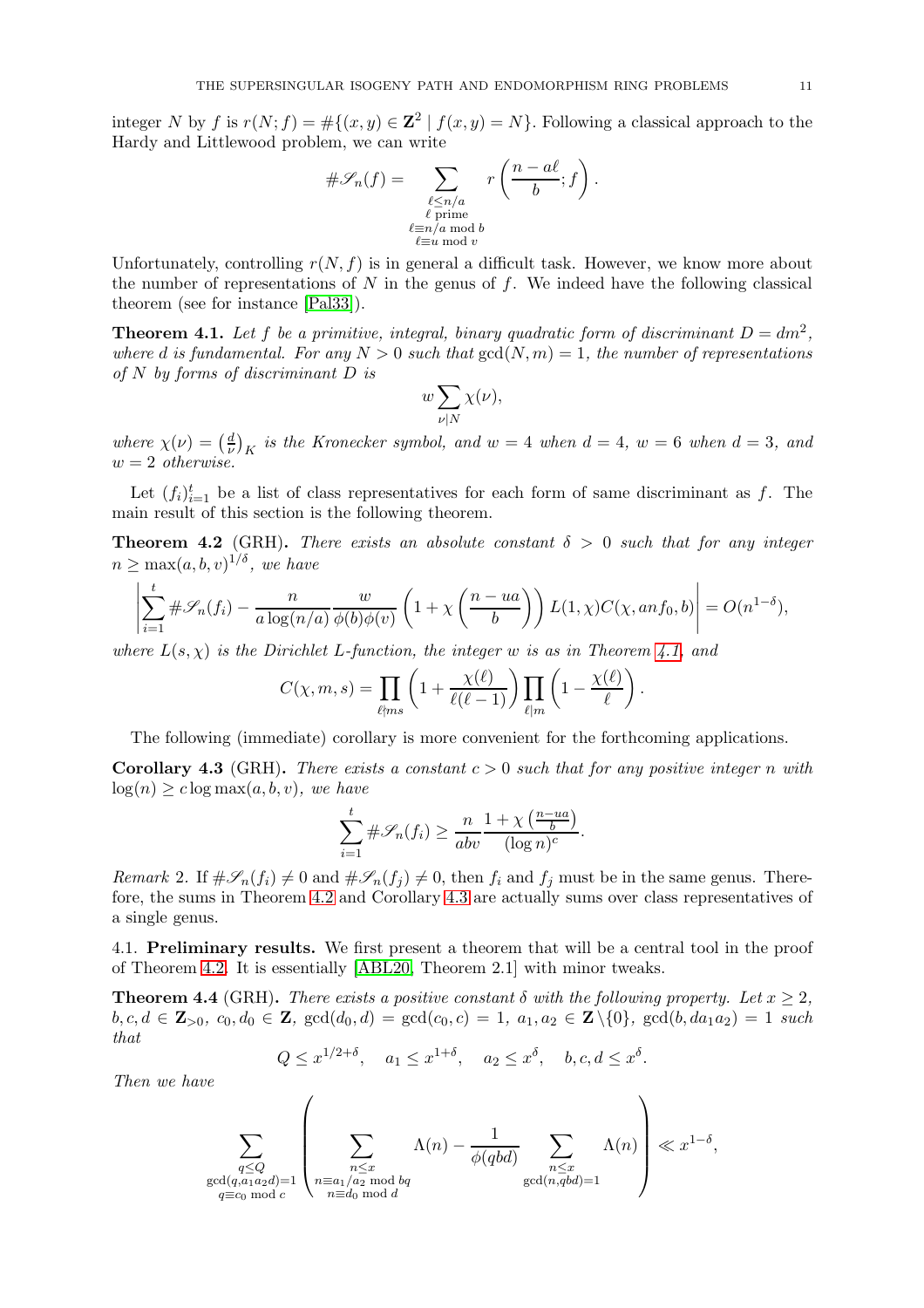where  $\Lambda$  is the von Mangoldt function.

*Proof.* Observe that if  $d \mid c^{\infty}$ , and  $b = 1$ , this is [\[ABL20,](#page-28-8) Theorem 2.1]. First, the condition  $d | c^{\infty}$  is removed, and replaced with  $gcd(q, d) = 1$ , with the following simple trick. Let  $\delta_0$  be as in [\[ABL20,](#page-28-8) Theorem 2.1], and  $\delta = \delta_0/2$ . Let D be the product of prime factors of d that do not divide c. Since  $d \mid (Dc)^{\infty}$  and  $Dc \leq x^{\delta_0}$ , we can apply [\[ABL20,](#page-28-8) Theorem 2.1] and obtain that our sum (still with  $b = 1$ ) is

$$
\sum_{\substack{c'_0 \bmod Dc \\ c'_0 \equiv c_0 \bmod c}} \sum_{\substack{q \leq Q \\ (q,a_1a_2)=1 \\ \gcd(c'_0,D)=1}} \left( \sum_{\substack{n \leq x \\ n \equiv a_1/a_2 \bmod q \\ n \equiv d_0 \bmod d}} \Lambda(n) - \frac{1}{\phi(qd)} \sum_{\substack{n \leq x \\ \gcd(n,qd)=1}} \Lambda(n) \right) \ll \varphi(D) x^{1-\delta_0} \leq x^{1-\delta}.
$$

This proves the theorem in the case  $b = 1$ .

Second, let us deal with the case where  $b \neq 1$ . Let  $\delta_1$  be such that the theorem holds with  $b = 1$ . Let  $\delta_2 = \delta_1/5$ , and assume the conditions of the theorem are met for  $\delta_2$ . In particular,  $bdx^{3\delta_2} \leq x^{\delta_1}$ , and for any  $\varepsilon > 0$  we have

$$
\sum_{\substack{q_b \leq Q \\ q_b \mid b^\infty \\ \gcd(q_b,c)=1}} \sum_{\substack{q \leq Q/q_b \\ q_b \mid q^\infty \\ \gcd(q_b,c)=1}} \left( \sum_{\substack{n \leq x \\ n \leq a \\ n \equiv a_1/a_2 \mod q \\ n \equiv a_1/a_2 \mod bq}} \Lambda(n) - \frac{1}{\phi(qq_bbd)} \sum_{\substack{n \leq x \\ n \leq x \\ q \equiv a_1/a_2 \mod bq \\ \gcd(n_gbd)=1}} \Lambda(n) \right)
$$
\n
$$
\ll \sum_{\substack{q_b \leq x^{3\delta_2} \\ q_b \mid b^\infty \\ q_b \mid b^\infty \\ \gcd(q_b,c)=1}} x^{1-\delta_1} + \sum_{\substack{x^{3\delta_2} \leq q_b \leq Q \\ q \leq Q/q_b \\ \gcd(q_b,c)=1}} \sum_{\substack{n \leq x \\ q \equiv a_1/a_2 \mod bq_b \\ \gcd(q_b,c)=1}} \left( \sum_{\substack{n \leq x \\ n \equiv a_1/a_2 \mod bq_b \\ n \equiv a_1/a_2 \mod bq_b}} \Lambda(n) \right)
$$
\n
$$
\ll \sum_{\substack{q_b \mid b^\infty \\ q_b \mid b^\infty \\ \gcd(q_b,c)=1}} x^{1-\delta_1} + \sum_{\substack{x^{3\delta_2} \leq q_b \leq Q \\ q \equiv a_1/a_2 \mod bq_b \\ \gcd(q_b,c)=1}} \left( \frac{x}{\phi(qbq_b)} + x^{1/2+\varepsilon} \right)
$$
\n
$$
\leq x^{1-2\delta_2} + x^{1-3\delta_2} \sum_{\substack{q_b \mid b^\infty \\ q_b \mid b^\infty \\ \gcd(q_b,c)=1}} \sum_{\substack{q \equiv a_1/a_2 \mod bq_b \\ q_b \mid b^\infty \\ \gcd(q_b,c)=1}} \frac{1}{\phi(q)} + x^{1/2+\varepsilon} \sum_{\substack{n \geq x \\ q_b \mid b^\infty \\ \gcd(q_b,c)=1}} Q/q_b
$$

where  $t(Q; b, c)$  is the number of positive integers at most  $Q$  whose prime factors divide  $b$  but not c. Using the estimates  $t(Q; b, c) \leq (\log Q)^{\omega(b)}$  and  $\omega(b) \ll \frac{\log(b)}{\log \log(b)}$ , get that  $t(Q; b, c) \ll_{\varepsilon} x^{\delta_2 + \varepsilon}$ , and we deduce that there is a constant  $\delta_3 > 0$  such that the above is dominated by  $x^{1-\delta_3}$ .  $\Box$ 

We now prove an elementary lemma, which is a slight generalisation of [\[Hoo57,](#page-29-16) Lemma 3] or [\[ABL20,](#page-28-8) Lemma 5.2].

<span id="page-11-0"></span>**Definition 4.5.** For any positive integers m and s, and any  $x > 0$ , let

$$
\Phi_{m,s}(x) = \sum_{\substack{d \le x \\ \gcd(d,m)=1}} \frac{\chi(d)}{\phi(sd)}.
$$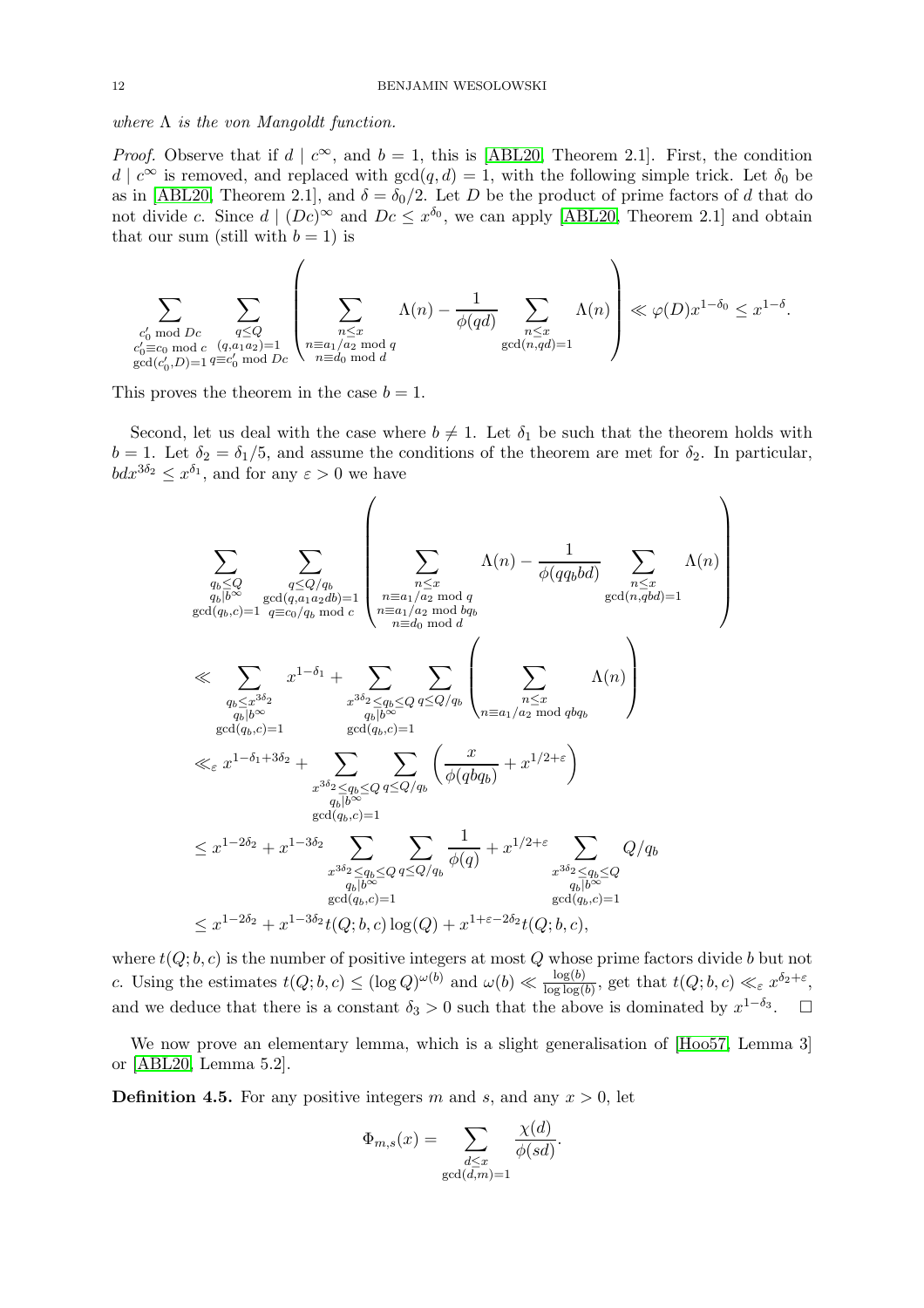**Lemma 4.6.** For any  $\varepsilon > 0$ ,

$$
\Phi_{m,s}(x) = \frac{1}{\phi(s)} L(1,\chi) C(\chi,m,s) + O_{\varepsilon}\left(\frac{f_{\chi}^{1/2+\varepsilon}(m s x)^{\varepsilon} (\log x)^{\omega(s;m)}}{x}\right),
$$

where  $C(\chi, m, s)$  is as in Theorem [4.2,](#page-10-0) where  $\omega(s; m)$  is the number of prime divisors of s that do not divide m.

*Proof.* Decomposing d as  $d_s d$  where  $(d, s) = 1$ , then applying [\[ABL20,](#page-28-8) Lemma 5.2], we get

$$
\Phi_{m,s}(x) = \sum_{\substack{d_s \le x \\ d_s|s^{\infty}, \gcd(d_s, m) = 1}} \frac{\chi(d_s)}{\phi(sd_s)} \sum_{\substack{d \le x/d_s \\ \gcd(d, ms) = 1}} \frac{\chi(d)}{\phi(d)}
$$
  
\n
$$
= \sum_{\substack{d_s \le x \\ d_s|s^{\infty}, \gcd(d_s, m) = 1}} \frac{\chi(d_s)}{\phi(sd_s)} \left( L(1, \chi) C(\chi, ms, 1) + O\left(\frac{\tau(ms)f_{\chi}^{1/2} \log(f_{\chi}) \log(x/d_s)}{x/d_s}\right) \right),
$$

where  $\tau(n)$  is the number of divisors of n. The error term is dominated by

$$
\frac{\tau(ms)f_\chi^{1/2}\log f_\chi\log(x)}{x}\sum_{\substack{d_s\leq x\\ d_s|s^\infty,\gcd(d_s,m)=1}}\frac{d_s}{\phi(sd_s)}=\frac{\tau(ms)f_\chi^{1/2}\log(f_\chi)t(x;s,m)\log(x)}{\phi(s)x},
$$

where  $t(x; s, m)$  is the number of integers at most x whose prime factors divide s but not m. In particular,  $t(x; s, m) \leq \log(x)^{\omega(s;m)}$ . The main term in the lemma follows from the equality

$$
\sum_{\substack{d_s|s^{\infty}\\ \gcd(d_s,m)=1}} \frac{\chi(d_s)}{\phi(sd_s)} = \frac{1}{\phi(s)} \sum_{\substack{d_s|s^{\infty}\\ \gcd(d_s,m)=1}} \frac{\chi(d_s)}{d_s} = \frac{1}{\phi(s)} \prod_{p|s, p\nmid m} \left(1 - \frac{\chi(p)}{p}\right)^{-1}
$$

The latter sum can be cut off to  $d_s < x$  with an error dominated by

$$
\frac{1}{\phi(s)} \sum_{\substack{d_s|s^{\infty} \\ \gcd(d_s,m)=1 \\ d_s > x}} \frac{1}{d_s}
$$

.

An elementary recursion on the number of prime factors of s not dividing m yields

$$
\sum_{\substack{d_s \mid s^{\infty} \\ \gcd(d_s, m) = 1 \\ d_s > x}} \frac{1}{d_s} \le \frac{1}{x} (\log x)^{\omega(s)}.
$$

Overall, the contributed error is dominated by

$$
\frac{1}{\phi(s)}L(1,\chi)C(\chi,ms,1)\sum_{\substack{d_s|s^\infty\\(d_s,m)=1\\d_s>x}}\frac{1}{d_s}\ll \frac{\log(f_\chi)\log\log(ms)(\log x)^{\omega(s)}}{\phi(s)x},
$$

where we used the estimates  $L(1, \chi) = O(\log f_{\chi})$  and  $C(\chi, m, s) = O(\log \log m)$ , a consequence of the formula  $\prod_{\ell|n} \left(1 - \frac{1}{\ell}\right)$  $\frac{1}{\ell}$  $\Big)^{-1} = O(\log \log n).$ 

<span id="page-12-0"></span>**Corollary 4.7.** For any  $\varepsilon > 0$ , there exists  $\delta$  such that if  $f_{\chi}, s \leq x^{\delta}$ , then

$$
\Phi_{m,s}(x) = \frac{1}{\phi(s)} L(1,\chi) C(\chi,m,s) + O_{\varepsilon}\left(\frac{(mx)^{\varepsilon}}{x}\right).
$$

*Proof.* It follows from Lemma [4.6](#page-11-0) and the estimate  $\omega(s) = O\left(\frac{\log s}{\log \log s}\right)$  $\frac{\log s}{\log \log s}$ . — Процессиональные просто производства и продата в собстановки с производствовки с производствовки с произво<br>В собстановки с производствовки с производствовки с производствовки с производствовки с производствовки с прои

.

$$
\qquad \qquad \Box
$$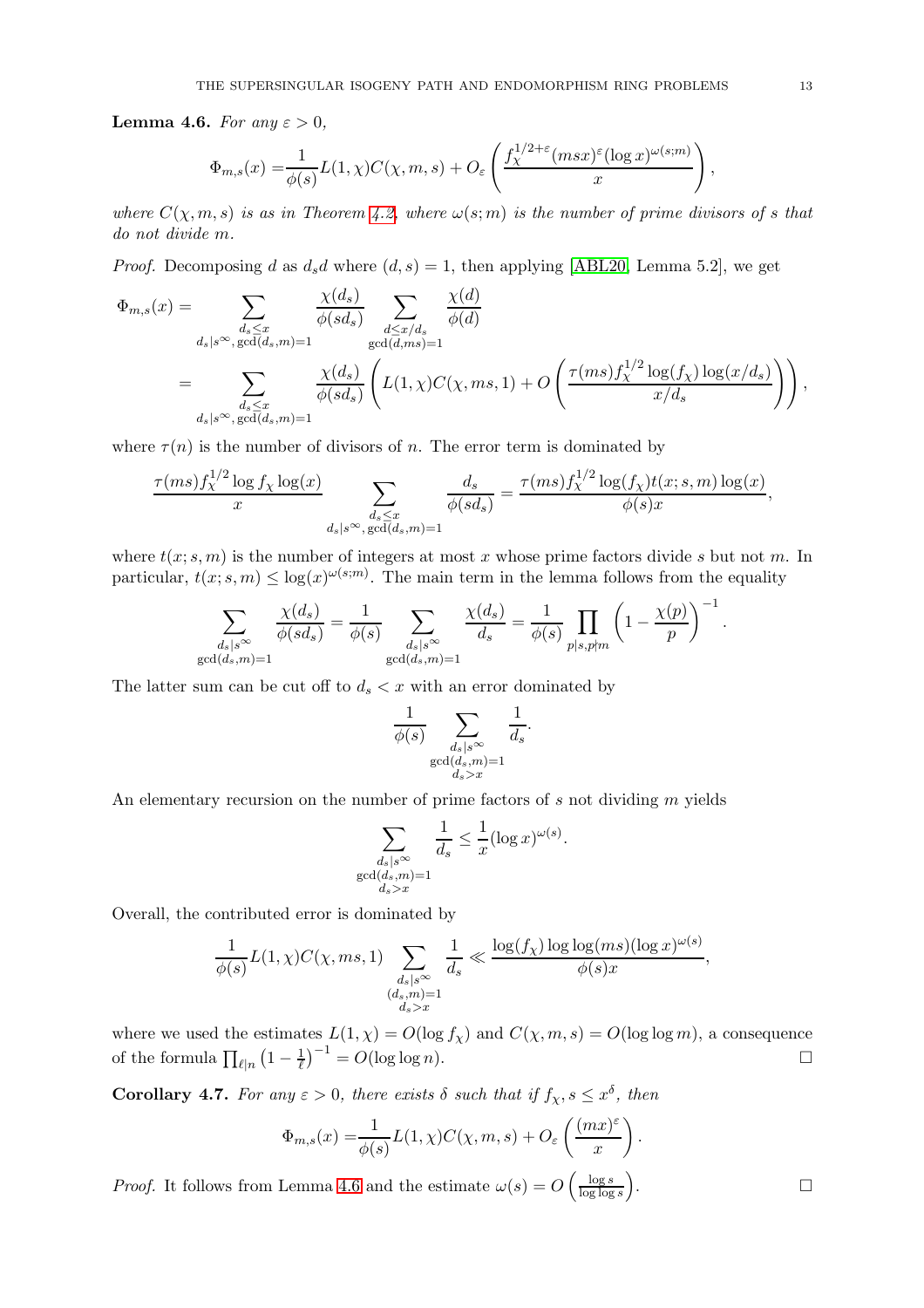4.2. Proof of Theorem [4.2.](#page-10-0) Following a classical approach to the Hardy and Littlewood problem, and using that  $v = f_{\chi} f_0$  and  $gcd(n - au, f_0) = 1$ , we have

$$
\sum_{i=1}^{t} \#\mathscr{S}_n(f_i) = \sum_{\substack{\ell \le n/a \\ \ell \text{ prime} \\ \ell \equiv u \bmod{v}}} \sum_{i=1}^{t} r\left(\frac{n-a\ell}{b}; f_i\right) = w \sum_{\substack{\ell \le n/a \\ \ell \text{ prime} \\ \ell \equiv u \bmod{b} \\ \ell \equiv u \bmod{v}}} \sum_{d \mid \frac{n-a\ell}{b}} \chi(d).
$$

The rest of the proof is dedicated to estimating the related sum

$$
\sum_{\substack{\ell \leq n/a \\ \ell \equiv n/a \bmod b}} \Lambda(\ell) \sum_{\substack{d \mid \frac{n-a\ell}{b}}} \chi(d),
$$
  
 $\ell \equiv u \bmod v$ 

where again, Λ is the von Mangoldt function. The theorem then follows by partial summation.

Let  $\delta > 0$  be a parameter to be adjusted. For any  $\varepsilon > 0$ , The terms where  $\ell < n^{1-\delta}$  can trivially be bounded by  $O_{\varepsilon}(x^{1-\delta+\varepsilon})$ . We can deal similarly with the terms where  $\ell > n/a - n^{1-\delta}$ Therefore, it is sufficient to consider sums of the form

<span id="page-13-0"></span>(1) 
$$
\sum_{\substack{Y < \ell \le X \\ \ell \equiv u \bmod v \\ \ell \equiv n/a \bmod b}} \Lambda(\ell) \sum_{d \mid \frac{n-a\ell}{b}} \chi(d),
$$

where  $n^{1-\delta} \leq Y < X \leq n/a - n^{1-\delta}$ , and  $n/(2a) < X$ . Since  $(a, n) = 1$ , the terms where  $gcd(d, an) \neq 1$  can be discarded, and the remaining terms are distributed into three parts as

$$
\sum_{\substack{Y<\ell\le X\\ \ell\equiv u \bmod v\\ \ell\equiv n/a \bmod b}} \Lambda(\ell) \sum_{\substack{d|\frac{n-a\ell}{b}\\ \gcd(d,an)=1}} \chi(d) = \sum_{\substack{Y<\ell\le X\\ \ell\equiv u \bmod v\\ \ell\equiv n/a \bmod b}} \Lambda(\ell) \left(\sum_{\substack{d\le D\\ db|n-a\ell\\ \gcd(d,an)=1}} \chi\left(\frac{n-a\ell}{db}\right) + \sum_{\substack{d<\frac{n-a\ell}{Db}\\ \ell\equiv b\\ \gcd(d,an)=1}} \chi(d)\right)
$$

where  $D = X^{1/2}$ , and

$$
S_1 = \sum_{\substack{d \le D \\ \gcd(d, an) = 1}} \sum_{\substack{Y < \ell \le X \\ \ell \equiv u \bmod v \\ \ell \equiv n/a \bmod db}} \Lambda(\ell) \chi\left(\frac{n - a\ell}{db}\right)
$$
\n
$$
S_2 = \sum_{\substack{d \le \frac{n - Xa}{Db} \\ \gcd(d, an) = 1}} \chi(d) \sum_{\substack{Y < \ell \le X \\ \ell \equiv u \bmod v \\ \ell \equiv n/a \bmod db}} \Lambda(\ell),
$$
\n
$$
S_3 = \sum_{\substack{\frac{n - Xa}{Db} < d \le \frac{n - Ya}{Db} \\ \gcd(d, an) = 1}} \chi(d) \sum_{\substack{Y < \ell \le \frac{n - bdD}{a} \\ \ell \equiv u \bmod v \\ \ell \equiv n/a \bmod db}} \Lambda(\ell).
$$

,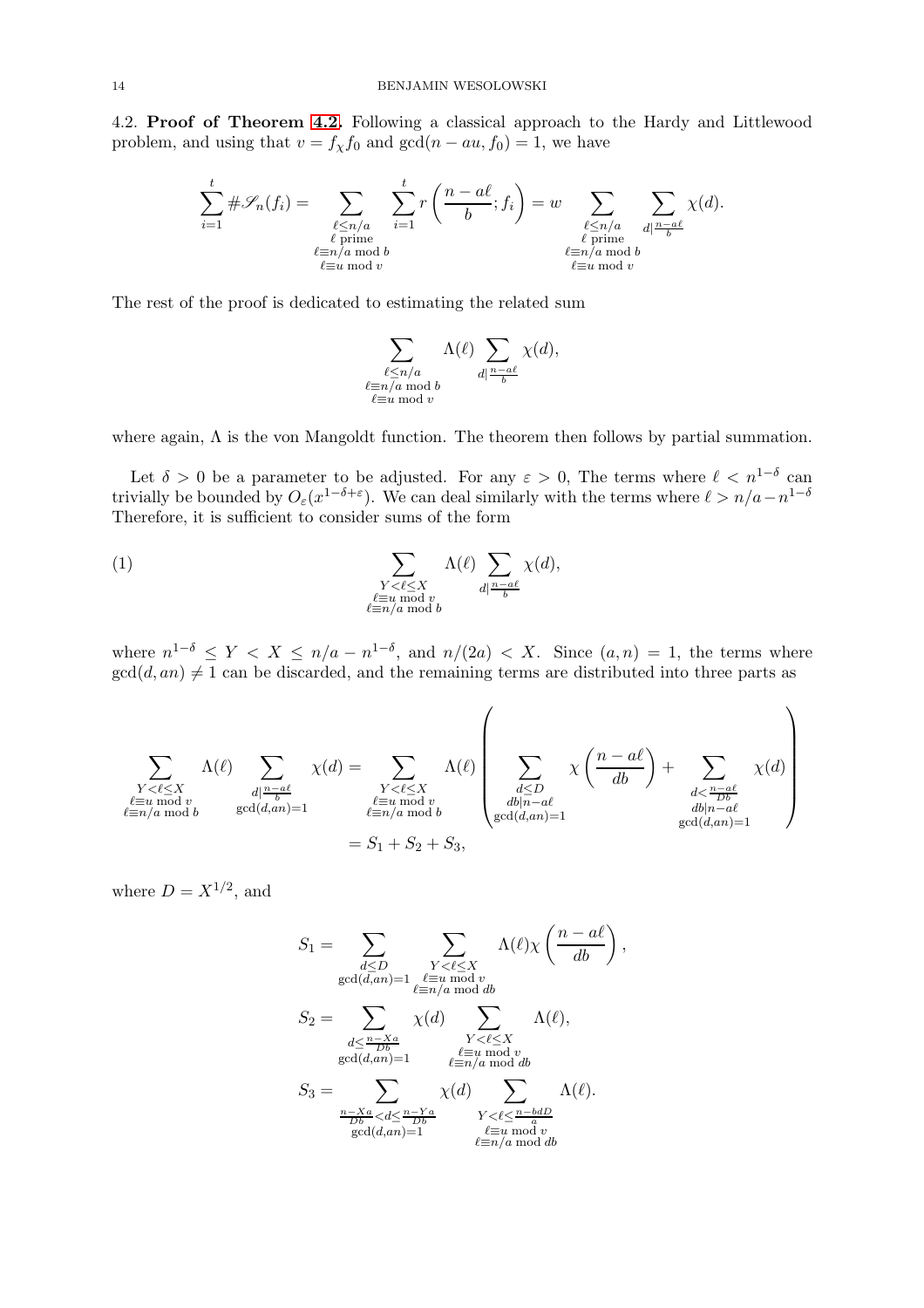Estimation of  $S_1$ . Decomposing d as  $dd_\chi$  where  $(d, f_\chi) = 1$  and  $d_\chi \mid f_\chi^\infty$ , we have

$$
S_1 = \sum_{\substack{d_X \leq D \\ d_X | f_X^{\infty} \\ \gcd(d_X, an) = 1}} \sum_{\substack{d \leq D/d_X \\ \gcd(d_X, an) = 1}} \overline{\chi}(d) \sum_{\substack{Y < \ell \leq X \\ \ell \equiv u \bmod v \\ \ell \equiv n/a \bmod dd_X b}} \Lambda(\ell) \chi\left(\frac{n - a\ell}{d_X b}\right)
$$
\n
$$
= \sum_{\substack{d_X \leq D \\ d_X | f_X^{\infty} \\ \gcd(d_X, an) = 1}} \sum_{y \bmod f_X} \overline{\chi}(y) \sum_{\substack{x \bmod f_X \\ \gcd(d, an) = 1}} \chi(x) \sum_{\substack{d \leq D/d_X \\ \gcd(d, an) = 1}} \sum_{\substack{\ell \equiv u \bmod v \\ \ell \equiv n/a \bmod db \\ \ell \equiv y \bmod f_X}} \Lambda(\ell).
$$

Since gcd(n – au, f<sub>0</sub>) = 1, the terms where gcd(d, f<sub>0</sub>)  $\neq$  1 are zero. Applying Theorem [4.4](#page-10-3) and the prime number theorem, we have

$$
S_1 = \sum_{\substack{d_X \leq D \\ d_X | f_X^{\infty} \\ \gcd(d_X, an) = 1}} \sum_{\substack{y \mod f_X \\ \gcd(d_X, an) = 1}} \sum_{\substack{u \equiv n - xbd_X \mod \gcd(f_X d_X, v) \\ \gcd(d_X, an) = 1}} \chi(x) \sum_{\substack{d \leq D/d_X \\ d \equiv y \mod f_X \\ d \equiv y \mod f_X}} \sum_{\substack{\ell \equiv n / d_X \mod \gcd(f_X d_X, v) \\ \ell \equiv (n - xbd_X)/a \mod d \\ \ell \equiv (n - xbd_X)/a \mod f_X d_X}} \Delta(\ell)
$$
  

$$
\approx \sum_{\substack{d_X \leq D \\ d_X | f_X^{\infty} \\ \gcd(d_X, an) = 1}} \sum_{\substack{y \mod f_X \\ \gcd(d_X, an) = 1}} \overline{\chi}(y) \sum_{\substack{u \equiv n - xbd_X \mod f_X \\ u \equiv n - xbd_X \mod f_X}} \sum_{\substack{gcd(d_X, f_0) \\ \gcd(d_X, f_0) = 1 \\ \ell \equiv y \mod f_X}} \chi(x) \sum_{\substack{d \leq D/d_X \\ \gcd(d_X, an) = 1}} \frac{\sum_{\substack{\ell \leq L \\ d \equiv y \mod f_X \\ d \equiv y \mod f_X}} \Delta(\ell)}{\phi(dbcm(v, f_X d_X))}
$$

where the error introduced by the approximations is dominated by

$$
\sum_{\substack{d_\chi \leq D \\ d_\chi \mid f_\chi^\infty \\ \gcd(d_\chi,an)=1}} \sum_{\substack{y \bmod f_\chi \\ \gcd(y,f_\chi)=1}} \sum_{\substack{x \bmod f_\chi \\ \gcd(x,f_\chi)=1 \\ ua \equiv n-xbd_\chi \bmod f_\chi}} X^{1-\delta_0} \leq X^{1-\delta_0} \phi(f_\chi)^2 t(D;f_\chi,an),
$$

where  $\delta_0$  is the constant of Theorem [4.4,](#page-10-3) and  $t(D; f_\chi, an)$  is the number of integers at most D whose prime factors divide  $f_{\chi}$  but not an. Reorganising the terms, our estimation of  $S_1$ becomes

$$
S_1 \approx (X - Y) \sum_{\substack{d_X \le D \\ d_X | f_X^{\infty} \\ \gcd(d_X, an) = 1}} \left( \sum_{\substack{x \mod f_X \\ \gcd(d_X, \gcd(d_X, f_0))}} \chi(x) \right) \left( \sum_{\substack{d \le D/d_X \\ \gcd(d, an f_0) = 1}} \frac{\overline{\chi}(d)}{\phi(db f_X \text{lcm}(f_0, d_X))} \right).
$$

Let us focus on the first inner sum. Let  $m = \gcd(n - ua, f_\chi \gcd(d_\chi, f_0), d_\chi)$ . We have

$$
\sum_{\substack{x \mod f_X \\ xbd_\chi \equiv n - ua \mod f_X \\ x \equiv (n - ua)/bd_\chi \mod f_X \\ 0}} \chi(x)
$$
\n
$$
= \begin{cases}\n\sum_{\substack{x \mod f_X \\ x \equiv (n - ua)/bd_\chi \mod f_X \\ x \equiv (d_X, f_0)/m}} \chi(x) & \text{if } \gcd(d_X, f_X \gcd(d_X, f_0)) = m, \\ \sum_{\substack{x \mod f_X \\ x \equiv (n - ua)/bd_X \mod f_X \gcd(d_X, f_0)/m}} \chi(x) & \text{if } \gcd(d_X, f_X \gcd(d_X, f_0)) = m, \\ 0 & \text{otherwise.}\n\end{cases}
$$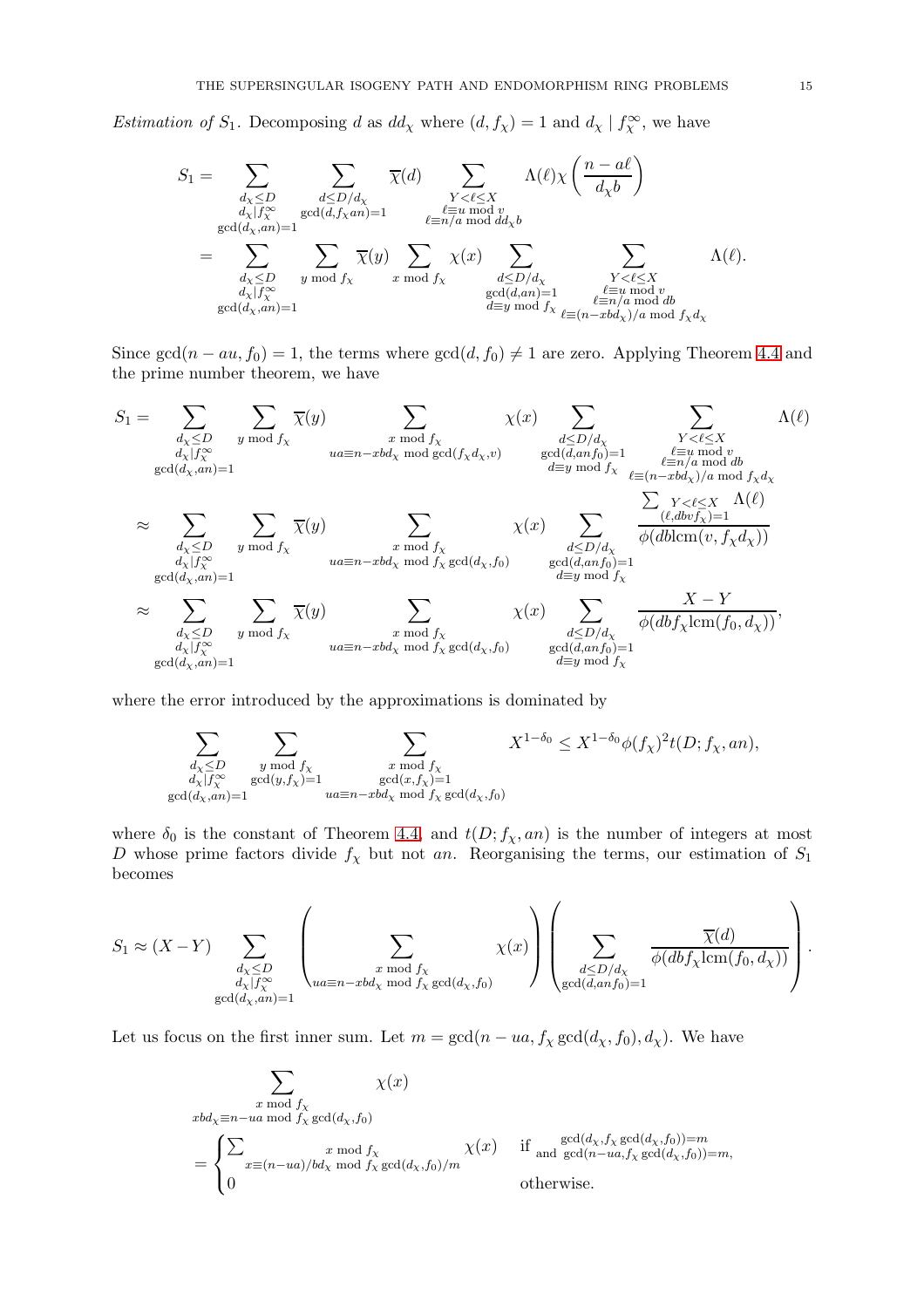In the situation where  $gcd(d_\chi, f_\chi gcd(d_\chi, f_0)) = gcd(n - ua, f_\chi gcd(d_\chi, f_0))$ , let  $\alpha = (n$ ua)/ $bd_\chi$  mod  $f_\chi$  gcd $(d_\chi, f_0)/m$ . From [\[IK04,](#page-29-17) (3.9)], we have

$$
\sum_{\substack{x \mod f_X \\ x \equiv \alpha \mod f_X \gcd(d_X, f_0)/m}} \chi(x) = \sum_{\substack{y \mod m/\gcd(d_X, f_0) \\ y \mod f_X}} \chi(\alpha + y(f_X \gcd(d_X, f_0)/m))
$$

$$
= \frac{m}{f_X \gcd(d_X, f_0)} \sum_{\substack{y \mod f_X \\ y \mod f_X}} \chi(\alpha + y(f_X \gcd(d_X, f_0)/m))
$$

$$
= \begin{cases} \chi(\alpha) & \text{if } m = \gcd(d_X, f_0), \\ 0 & \text{otherwise.} \end{cases}
$$

In summary, and using that  $gcd(n - ua, f_0) = 1$ , we get

$$
\sum_{\substack{x \bmod f_{\chi} \\ x \text{d} \chi \equiv n - ua \bmod v}} \chi(x) = \begin{cases} \chi\left(\frac{n - ua}{b}\right) & \text{if } \gcd(n - ua, f_{\chi}) = 1 \text{ and } d_{\chi} = 1, \\ 0 & \text{otherwise.} \end{cases}
$$

We deduce that our estimation of  $S_1$  is

$$
S_1 \approx (X - Y) \frac{1}{\phi(f_\chi f_0)} \chi\left(\frac{n - ua}{b}\right) \left(\sum_{\substack{d \le D \\ \gcd(d, an f_0) = 1}} \frac{\chi(d)}{\phi(db)}\right).
$$

*Estimation of*  $S_2$ . Similarly, using  $\frac{n-Xa}{Db} \leq \frac{n}{Db} \leq \frac{2aX^{1/2}}{b}$  $\frac{X^{1/2}}{b}$ , we can apply Theorem [4.4](#page-10-3) and get up to an admissible error

$$
S_2 = \sum_{y \bmod f_X} \chi(y) \sum_{\substack{d \leq \frac{n-Xa}{Db} \\ \gcd(d, anf_0) = 1}} \sum_{\substack{Y < \ell \leq X \\ \ell \equiv u \bmod f_X f_0 \\ d \equiv y \bmod f_X}} \Lambda(\ell)
$$

$$
\approx \sum_{y \bmod f_X} \chi(y) \sum_{\substack{d \leq \frac{n-Xa}{Db} \\ \gcd(d, anf_0) = 1 \\ d \equiv y \bmod f_X}} \frac{X - Y}{\phi(dbf_Xf_0)}
$$

$$
\approx (X - Y) \frac{1}{\phi(f_Xf_0)} \sum_{\substack{d \leq \frac{n-Xa}{Db} \\ \gcd(d, anf_0) = 1}} \frac{\chi(d)}{\phi(db)}.
$$

Main term of the estimation. Anticipating that  $S_3$  will disappear in the error term, we get that the main term of our estimation of the sum [\(1\)](#page-13-0) is

$$
S_1 + S_2 \approx (X - Y) \frac{1}{\phi(b)} \frac{1}{\phi(f_\chi f_0)} \left( 1 + \chi \left( \frac{n - ua}{b} \right) \right) L(1, \chi) C(\chi, an f_0, b),
$$

From Corollary [4.7,](#page-12-0) for any  $\varepsilon > 0$ , the error introduced in the above estimation is dominated by

$$
\frac{X-Y}{\phi(f_{\chi}f_0)}\frac{(anf_0D')^{\varepsilon}}{D'},
$$

for  $D' = \min (D, \frac{n - Xa}{Db}) \ge n^{\frac{1}{2} - \frac{3\delta}{2}}$ .

Estimation of  $S_3$ . We now prove that the third and last term is absorbed in the error. We have

$$
S_3 = \sum_{\substack{\frac{n-Xa}{Db} < d \le \frac{n-Ya}{Db} \\ \gcd(d,an)=1}} \chi(d) \sum_{\substack{Y < \ell \le \frac{n-bdD}{a} \\ \ell \equiv n/a \bmod{v} \\ \ell \equiv n/a \bmod{db}}} \Lambda(\ell) = \sum_{y \bmod{f_\chi}} \chi(y) \sum_{\substack{\frac{n-Xa}{Db} < d \le \frac{n-Ya}{Db} \\ \gcd(d,anf_0)=1 \\ \ell \equiv y \bmod{f_\chi}}} \sum_{\substack{\ell \le \frac{n-bdD}{a} \\ \ell \equiv u \bmod{v} \\ \ell \equiv n/a \bmod{db}}} \Lambda(\ell).
$$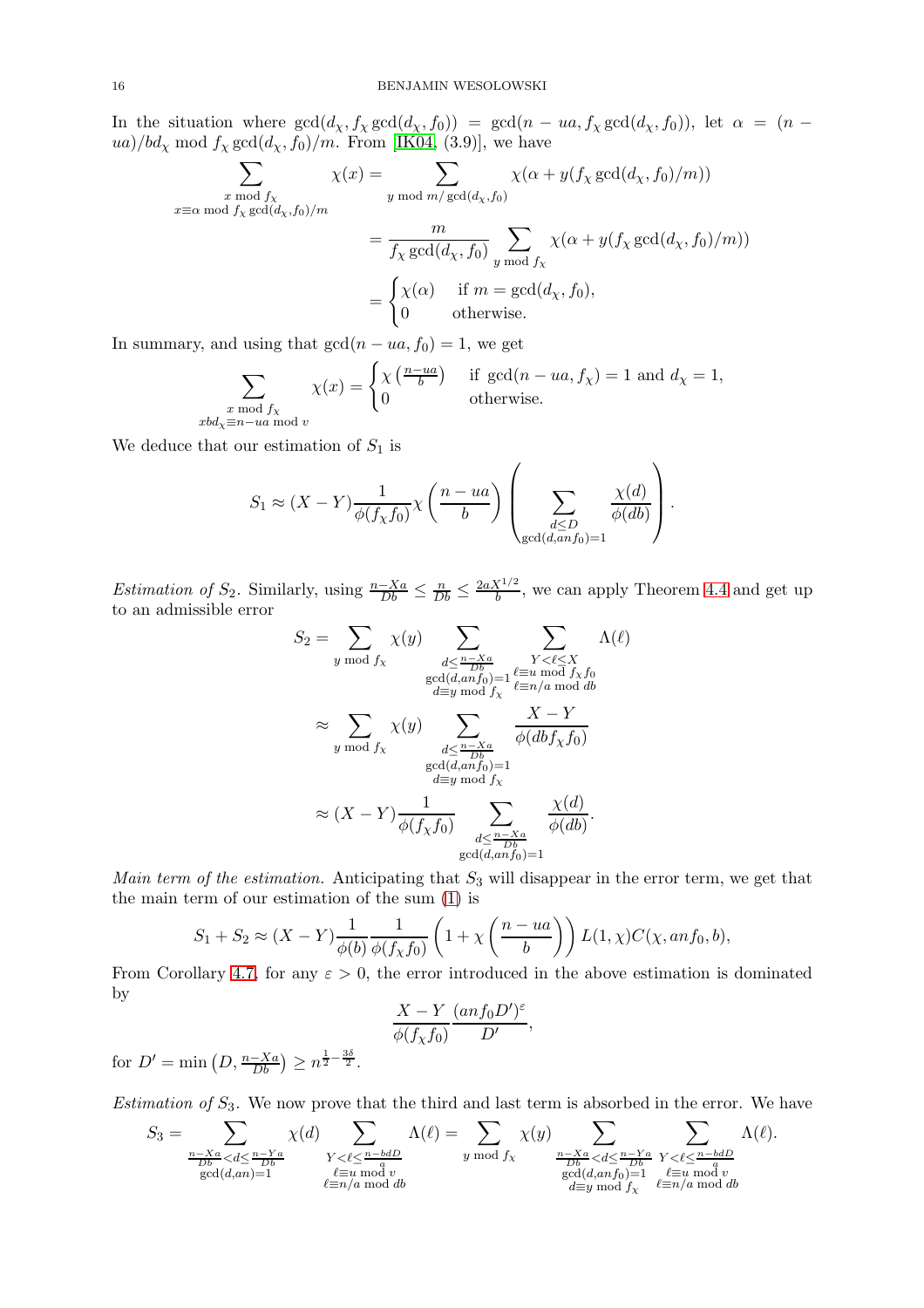To split this sum into manageable components, let

$$
T_{\chi}(s,t,y,x)=\sum_{y \bmod f_{\chi}} \chi(y) \sum_{\substack{s < d \leq t \\ \gcd(d,anf_0)=1 \\ d \equiv y \bmod f_{\chi}}} \sum_{\substack{y < \ell \leq x \\ \ell \equiv u \bmod v \\ \ell \equiv n/a \bmod db}} \Lambda(\ell).
$$

Assuming that  $\frac{n-Xa}{Db} \leq s \leq t \leq n/Db$  and  $x \geq Y$ , and recalling that  $Y \geq n^{1-\delta}$  where  $\delta$  is adjustable, we can ensure that Theorem [4.4](#page-10-3) and Corollary [4.7](#page-12-0) apply in the following estimation:

$$
T_{\chi}(s,t,y,x) = \sum_{y \bmod f_{\chi}} \chi(y) \sum_{\substack{s < d \le t \\ \gcd(d, anf_0) = 1}} \frac{x - y}{\phi(vdb)} + O(\phi(f_{\chi})x^{1 - \delta_0})
$$
  
\n
$$
= (x - y) \sum_{\substack{s < d \le t \\ \gcd(d, anf_0) = 1}} \frac{\chi(d)}{\phi(vdb)} + O(\phi(f_{\chi})x^{1 - \delta_0})
$$
  
\n
$$
= (x - y) \sum_{\substack{s < d \le t \\ \gcd(d, anf_0) = 1}} \frac{\chi(d)}{\phi(vdb)} + O(\phi(f_{\chi})x^{1 - \delta_0})
$$
  
\n
$$
\ll (x - y) \frac{(anf_0s)^{\varepsilon}}{s} + \phi(f_{\chi})x^{1 - \delta_0}.
$$

Also, if  $\mathbf{1}_{\chi}$  is the principal character of conductor  $f_{\chi}$ ,

$$
T_{1_{\chi}}(s,t,y,x) = \sum_{\substack{s < d \le t \\ (d, a n v b) = 1}} \sum_{\substack{y < \ell \le x \\ \ell \equiv n/a \bmod{b} \\ \ell \equiv n/a \bmod{d} \\ \gcd(d, a n v b) = 1}} \Lambda(\ell)
$$

$$
= \sum_{\substack{s < d \le t \\ \gcd(d, a n v b) = 1}} \frac{x - y}{\phi(vdb)} + O(x^{1 - \delta_0})
$$

Let  $\Delta = n^{-\delta_0/2}$ . We now split the  $\ell$ -sum in  $S_3$  into k intervals of the form  $(L_i, L_{i+1}]$  with  $L_1 = Y$ ,  $L_{i+1} = (1 - \Delta)L_i + \Delta n/a$ , and cropping the last interval so that  $(Y, \frac{n-bdD}{a}] = \bigcup_{i=1}^{k} (L_i, L_{i+1}]$ . Let  $F(\ell) = \frac{n}{bD} - \ell \frac{a}{bD}$ . We have  $F(L_{i+1})/F(L_i) = 1 - \Delta$ . In particular, k is the smallest integer such that  $(1 - \Delta)^{k-1} \leq F(X)/F(Y)$ . We can assume that  $X \leq n/a - 1$ , and deduce that  $k = O(\Delta^{-1} \log(n))$ . Now, we have

$$
S_3 \ll \sum_i \left( T_{\chi} \left( \frac{n - Xa}{bD}, F(L_{i+1}), L_i, L_{i+1} \right) + T_{1\chi}(F(L_{i+1}), F(L_i), L_i, L_{i+1}) \right).
$$

On one hand,

$$
\sum_{i=1}^{k} T_{1_{\chi}}(F(L_i), F(L_{i-1}), L_{i-1}, L_i) \ll \sum_{i=1}^{k} \left( (L_i - L_{i-1}) \log(F(L_{i-1})/F(L_i)) + L_i^{1-\delta_0} \right)
$$
  
=  $-\log(1 - \Delta) \sum_{i=1}^{k} (L_i - L_{i-1}) + kX^{1-\delta_0}$   
 $\ll \Delta(X - Y) + \Delta^{-1} \log(n)X^{1-\delta_0}$   
 $\leq X^{1-\delta_0/2}(1 + \log(n))$   
 $\ll n^{1-\delta}.$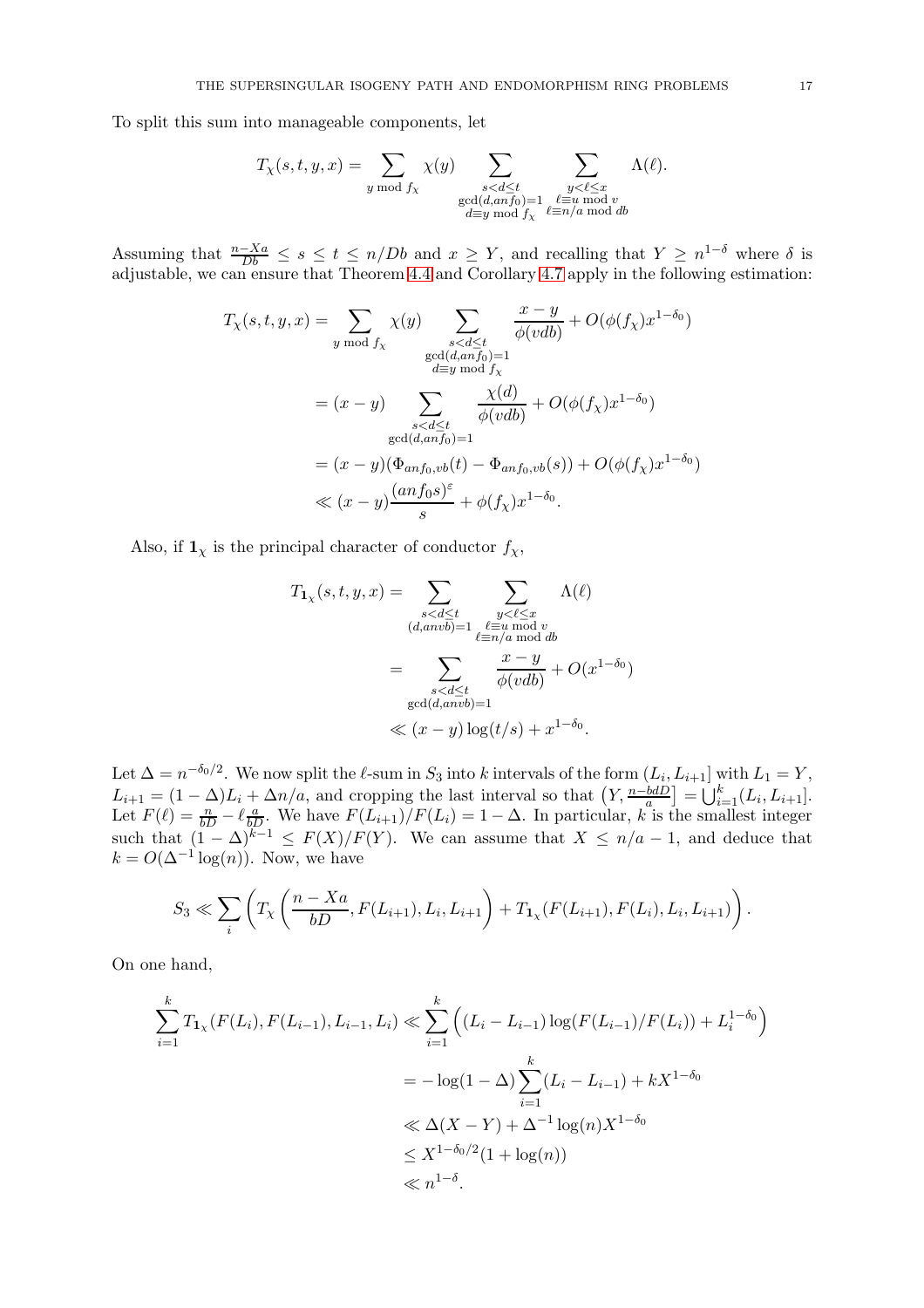On the other hand, writing  $s = (n - Xa)/bD \geq \frac{a}{bD} n^{1-\delta} \geq \frac{n^{1/2-\delta}}{b}$  $\frac{z}{b}$ ,

$$
\sum_{i=1}^{k} T_{\chi}(s, F(L_i), L_{i-1}, L_i) \ll \sum_{i=1}^{k} \left( (L_i - L_{i-1}) \frac{(anf_0 s)^{\varepsilon}}{s} + \phi(f_{\chi}) L_i^{1-\delta_0} \right)
$$
  
=  $(X - Y) \frac{(anf_0 s)^{\varepsilon}}{s} + X^{1-\delta_0/2} \log(n) \phi(f_{\chi})$   
 $\ll n^{1/2 + \delta + 2\varepsilon} b(af_0)^{\varepsilon} + n^{1-\delta_0/2} \log(n) \phi(f_{\chi}).$ 

<span id="page-17-0"></span>This proves that choosing  $\varepsilon$  and  $\delta$  appropriately,  $S_3$  is absorbed in the error term. It concludes the proof of Theorem [4.2.](#page-10-0)

5. SOLVING EQUATIONS OF THE FORM 
$$
\det(\gamma)^2 f(s,t) + b f^{\gamma}(x,y) = n
$$

Let  $b$  and  $n$  be positive integers, and  $f$  a primitive, positive definite, integral, binary quadratic form whose discriminant is fundamental. Let  $\gamma \in M_{2\times 2}(\mathbf{Z})$  be a matrix of rank 2. In this section, we focus on the problem of finding integer solutions of the equation

 $\det(\gamma)^2 f(s,t) + b f^{\gamma}(x,y) = n.$ 

<span id="page-17-1"></span>More precisely, we prove the following theorem.

**Theorem 5.1** (GRH). There exists a constant  $c > 0$  and an algorithm  $\mathscr A$  such that the following holds. Let b and n be positive integers, and f a reduced, primitive, positive definite, integral, binary quadratic form whose discriminant is fundamental. Let  $\gamma \in M_{2\times 2}(\mathbf{Z})$  of rank 2 and content 1. Suppose that the factorisation of  $\det(\gamma)$  is known, that  $\det(\gamma)$ ,  $\operatorname{disc}(f)$  and b are pairwise coprime, and that  $gcd(det(\gamma)b, n) = 1$ . Suppose that  $log n \ge max(c \cdot log b, log(det(\gamma))<sup>c</sup>, disc(f)<sup>c</sup>),$ and either

<span id="page-17-5"></span><span id="page-17-4"></span>(1)  $\log n \geq \omega(n)^c$ , or

(2) the prime divisors of n are larger than  $\text{disc}(f)^c$ ,  $(\log \log b)^c$  and  $\log(\det(\gamma))^c$ .

Then  $\mathscr{A}(f, \gamma, b, n)$  returns an integer solution  $(s, t, x, y) \in \mathbb{Z}^4$  of the equation

$$
\det(\gamma)^2 f(s,t) + b f^\gamma(x,y) = n,
$$

provided that the equation has a solution modulo  $\text{disc}(f^{\gamma})$  for which  $f(s,t)$  is invertible modulo disc(f). The algorithm runs in expected polynomial time in disc(f), length( $\gamma$ ), log n, and the output is random with min-entropy  $\Omega(\log n)$ .

Cornacchia's algorithm allows to solve equations of the form

<span id="page-17-2"></span>
$$
f(s,t)=z,
$$

in time polynomial in disc(f) and  $\log z$  when the factorisation of z is known and a solution exists. We are therefore led to study the solutions  $(z, x, y)$  of the equation

(2) 
$$
\det(\gamma)^2 z + b f^{\gamma}(x, y) = n,
$$

where the factorisation of z is known and  $z > 0$ . Factoring is hard, but primality testing is easy. so we will simply look for solutions where  $z$  is prime. Having  $z$  prime has another advantage: if x is the Kronecker symbol of modulus disc(f), the condition  $\chi(z) = 1$  ensures that there is a solution  $f'(s,t) = z$  for some f' of same discriminant as f. Replacing this condition by  $z \equiv u \mod \operatorname{disc}(f)$  for any u represented by f ensures that z is represented by some f' in the same genus as f. Ensuring that z is represented by f itself will require additional tricks.

5.1. **Solutions of**  $az + bq(x, y) = n$ . First, let us lift the delicate primality condition on z. The following proposition allows to sample random solutions of Equation [\(2\)](#page-17-2) if  $z$  is only required to be a positive integer.

<span id="page-17-3"></span>**Proposition 5.2.** Let g be a primitive, positive definite, integral, binary quadratic form. Let a, b, n be positive integers, and suppose that a divides  $\text{disc}(q)$  and  $\text{gcd}(a, 2bn) = 1$ . Let X be the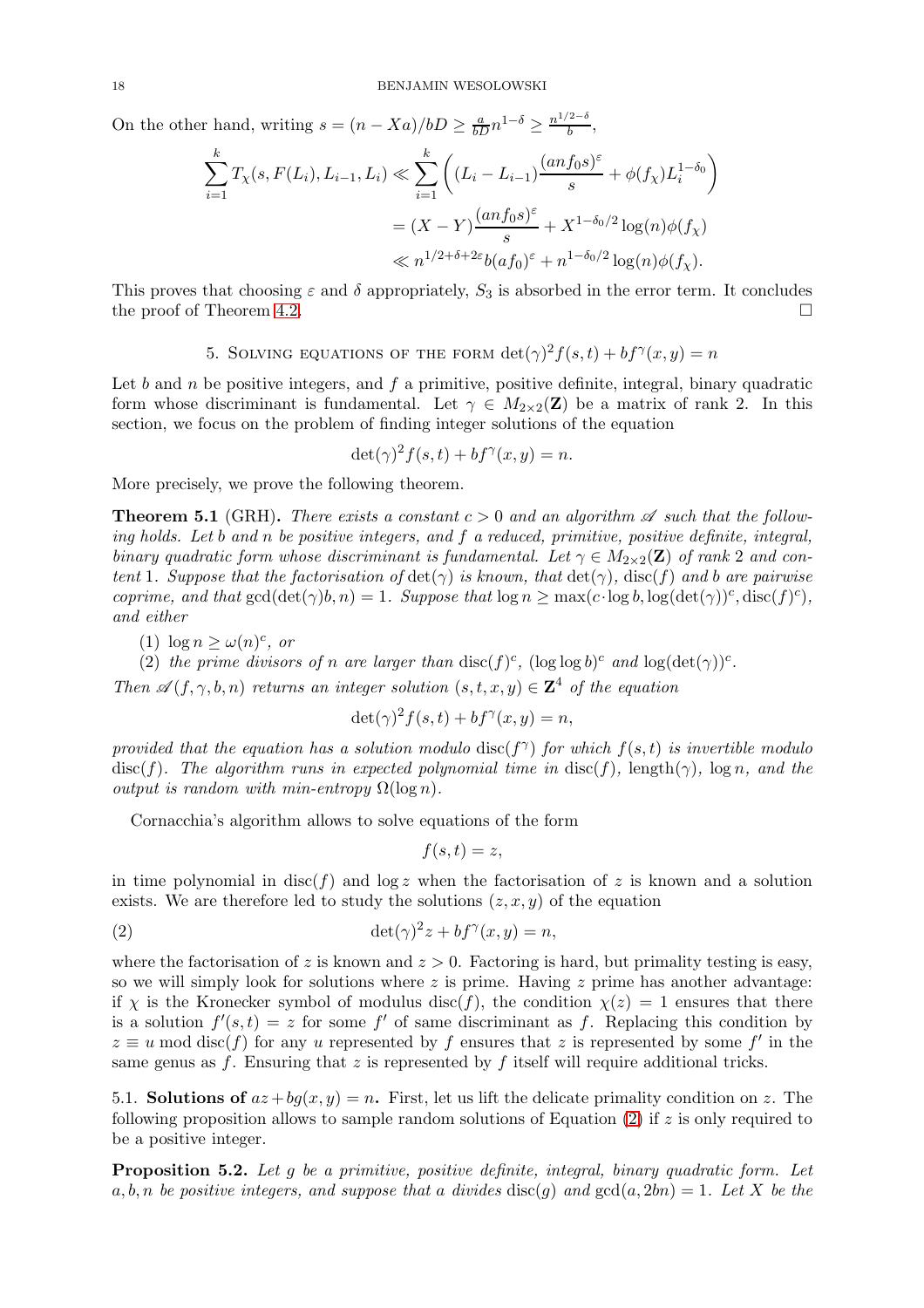set of integral solutions  $(z, x, y)$  of the equation  $az + bq(x, y) = n$ , with  $z > 0$ . If there exists a solution modulo a, then X is a disjoint union of  $2^{\omega(a)}$  sets  $X_i$ , with

#X<sup>i</sup> = πn ba Vol(g) + O n b 1/<sup>2</sup> + a Vol(g) ,

and knowing the factorisation of a allows to sample uniformly from any  $X_i$  in polynomial time.

*Proof.* First consider the equation modulo a. Since a divides the discriminant of  $g(x, y)$ , the latter polynomial splits modulo a and the equation becomes

$$
\varepsilon \cdot (\alpha x + \beta y)^2 = n/b \bmod a,
$$

where  $\varepsilon$ , and a least one of  $\alpha$  and  $\beta$ , are invertible. Now, the element  $n/b\varepsilon$  mod  $\alpha$  is invertible, so it either has no square root (in which case X is empty), or it has  $2^{\omega(a)}$  distinct square roots. Suppose it has square roots. There is a sublattices  $\Lambda$  of index a in  $\mathbb{Z}^2$  such that the space of admissible pairs  $(x, y)$  is the disjoint union  $\bigsqcup_{i=1}^{\delta} (\Lambda + v_i)$ , where the  $v_i$ -vectors are representative solutions for the  $2^{\omega(a)}$  roots modulo a. Accounting for the condition  $z > 0$ , it remains to count for each translated lattice  $\Lambda + v_i$  the number of points  $(x, y) \in \Lambda + v_i$  such that

$$
g(x, y) < n/b.
$$

From Lemma [3.2,](#page-7-1) it is equal to

$$
\frac{\pi n}{b \operatorname{Vol}(\Lambda) \operatorname{Vol}(g)} + O\left(\left(\frac{n}{b}\right)^{1/2} + \operatorname{Vol}(\Lambda) \operatorname{Vol}(g)\right) = \frac{\pi n}{ba \operatorname{Vol}(g)} + O\left(\left(\frac{n}{b}\right)^{1/2} + a \operatorname{Vol}(g)\right).
$$

Let  $X_i$  be the solutions stemming from  $\Lambda + v_i$ . Given the factorisation of a, one can compute all the square roots of  $n/b\varepsilon \mod a$ . Therefore, to sample uniformly in  $X_i$ , apply Lemma [3.3](#page-7-0) to sample uniformly a point in the intersection of  $\Lambda + v_i$  and the ellipsoid  $g(x, y) < n/b$ .

5.2. Randomisation in the genus. Proposition [5.2](#page-17-3) tells us that integer solutions of Equation [\(2\)](#page-17-2) can be sampled uniformly (up to a small error). We would then be done if a large proportion of these have a z-value which is a prime represented by  $f$ . Unfortunately, it is hard to control the primality and representability of these solutions when the form  $f^{\gamma}$  is fixed. Theorem [4.2](#page-10-0) only gives information about the family of equations where  $f^{\gamma}$  is replaced by any form in its genus. Luckily, we can randomise within the genus thanks to the following two lemmata. Their proofs use the classical correspondence between binary quadratic forms and ideals in quadratic orders; for an account of this theory, we refer the reader to  $[Cox11, Section 7]$ .

<span id="page-18-0"></span>Lemma [5.3](#page-18-0) below is useful to deal with forms  $f^{\gamma}$  of large discriminant.

**Lemma 5.3** (GRH). For any discriminant d and positive integer m, there exists an integer B coprime to md such that any primitive binary quadratic form of discriminant d represents a divisor of B, and  $\log B = O_{\varepsilon} ((\log |d| \cdot ((\log |d|)^{2+\varepsilon} + \omega(m)^{1+\varepsilon}))$ . There is an algorithm which samples a form uniformly distributed in the class group, together with a representation by this class of a divisor of B, in time polynomial in  $log |d|$  and  $log m$ .

Proof. We utilise the correspondence between classes of binary quadratic forms and ideal classes in quadratic number fields, and the fact that a form represents  $n > 0$  if and only if the corresponding ideal class contains an ideal of norm  $n$ . The key is the fact that there is a small bound  $C$  such that the ideals of prime norm at most  $C$  constitute a generating set of the class group so that the Cayley graph is highly connected: any two vertices are connected by a path of length at most  $D = O(\log h(d)) = O(\log |d|)$ . From [\[JMV05,](#page-29-18) Theorem 1.1] and [JMV05, Corollary 1.3, one can choose  $C = O_{\varepsilon}((\log |d|)^{2+\varepsilon})$  for any  $\varepsilon > 0$ . However, to construct our B, we wish to consider only prime ideals coprime to  $m$ . The same proof as [\[JMV05\]](#page-29-18) implies that we can choose  $C = O_{\varepsilon}((\log |d|)^{2+\varepsilon} + \omega(m)^{1+\varepsilon})$ : replace the estimate (in [\[JMV05,](#page-29-18) Equation (2.4)], with  $n = 2$ )

$$
\sum_{N(\mathfrak{p}) \le x} \left( \chi(\mathfrak{p}) + \chi(\mathfrak{p})^{-1} \right) = 2r \frac{x}{\log x} + O\left( x^{1/2} \log(xd) \right)
$$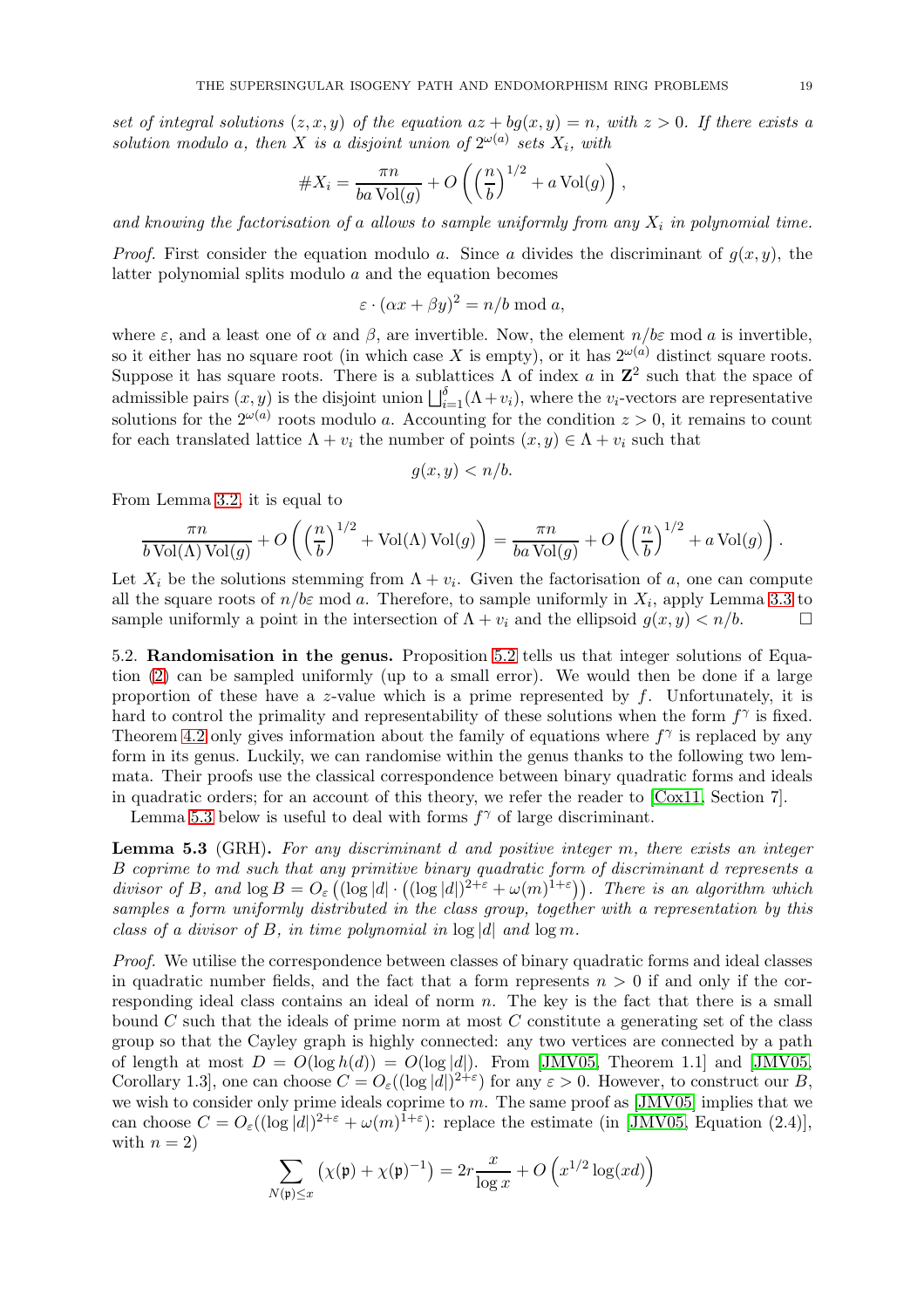with its simple corollary

$$
\sum_{\substack{N(\mathfrak{p}) \le x \\ (\mathfrak{p},m)=1}} \left( \chi(\mathfrak{p}) + \chi(\mathfrak{p})^{-1} \right) = 2r \frac{x}{\log x} + O\left( x^{1/2} \log(xd) + \omega(m) \right).
$$

We deduce that if  $p_1, \ldots, p_k$  are all the primes at most C not dividing m, any ideal is equivalent to an ideal of norm  $\prod_i p_i^{e_i}$  where  $\sum_i e_i \leq D$ . The latter is a divisor of  $B = \prod_i p_i^D$ , and we have

$$
\log B = D \sum_{i} \log p_i \leq D\pi(C) \log(C) = O_{\varepsilon} \left( (\log |d| \cdot \left( (\log |d|)^{2+\varepsilon} + \omega(m)^{1+\varepsilon} \right) \right),
$$

where  $\pi(C) \log(C) = O(C)$  is the prime number theorem.

To sample an ideal with norm dividing  $B$  and uniformly distributed in the class group, compute a random walk of length D in the (expander) Cayley graph, as in [\[JMV05\]](#page-29-18).  $\Box$ 

<span id="page-19-0"></span>The next lemma is similar, but mostly useful when the discriminant is small.

**Lemma 5.4** (GRH). For any discriminant d and positive integer m, there exists an integer B coprime to md such that any primitive binary quadratic form of discriminant d represents a divisor of B, and  $\log B = O_{\varepsilon}(|d|^{1/2+\varepsilon} \log(\omega(m) + 2))$ . There is an algorithm which samples a form uniformly distributed in the class group in time polynomial in  $|d|$  and  $\log m$ . Given any class, one can compute a divisor of  $B$  together with a representation by this class in time polynomial in |d| and  $\log m$ .

Proof. We proceed as above, but instead of doing random walks, we use that class group computations can be done in time polynomial in the discriminant (see [\[Coh13,](#page-28-6) Chapter 5]). As already seen in the proof of Lemma [5.3,](#page-18-0) the class group is generated by the set  $P_0$  of ideal of prime norm at most  $C = O_{\varepsilon}((\log |d|)^{2+\varepsilon} + \omega(m)^{1+\varepsilon})$  not dividing md. In time polynomial in |d|, one can compute the class group, and find a minimal subset  $P \subseteq P_0$  generating the class group. We have  $\#P \leq \log(h)$ , where  $h = O(|d|^{1/2} \log |d|)$  is the class number. For each class, one can compute a representative that is a product of ideals in  $P$ , with exponents at most the class number h. These representatives divide  $B = \prod_{\mathfrak{p} \in P} N(\mathfrak{p})^h$ , and

$$
\log B = h \sum_{\mathfrak{p} \in P} \log N(\mathfrak{p}) \le h \log(C) \# P = O_{\varepsilon}(|d|^{1/2 + \varepsilon} \log(\omega(m) + 2)).
$$

The added 2 avoids the degeneracy at  $m = 1$ . In polynomial time in |d|, one can sample a uniformly random ideal class. Given any class, one can return the corresponding (previously computed) representative that divides  $B$ .

Let  $a, b, u, v$  and n be positive integers, and f and q two primitive, positive definite, integral, binary quadratic forms. We are looking for a solution  $(z, x, y)$  to the equation

$$
(3) \t\t az + bg(x, y) = n,
$$

where  $z > 0$  is represented by f. A condition of the form  $\ell \equiv u \mod \text{disc}(f)$  can ensure that  $\ell$ is represented by the genus of f, but this is not enough for  $\ell$  to be represented by f itself. The following trick deals with this difficulty.

<span id="page-19-2"></span>**Lemma 5.5.** There is an integer  $B_0$  coprime to 2nb disc(q) such that the following holds. For any  $\rho \in M_{2\times 2}(\mathbf{Z})$  of determinant  $B_0$  and content 1, given an integral solution  $(\ell, x, y)$  of

<span id="page-19-1"></span>
$$
a \det(\rho)^2 \ell + b g^{\rho}(x_0, y_0) = n,
$$

with  $\ell$  a prime represented by the genus of f, one can compute an integral solution  $(s, t, x, y)$  of

$$
af(s, t) + bg(x, y) = n
$$

in expected polynomial time in  $\mathrm{disc}(f)$  and the size of the input.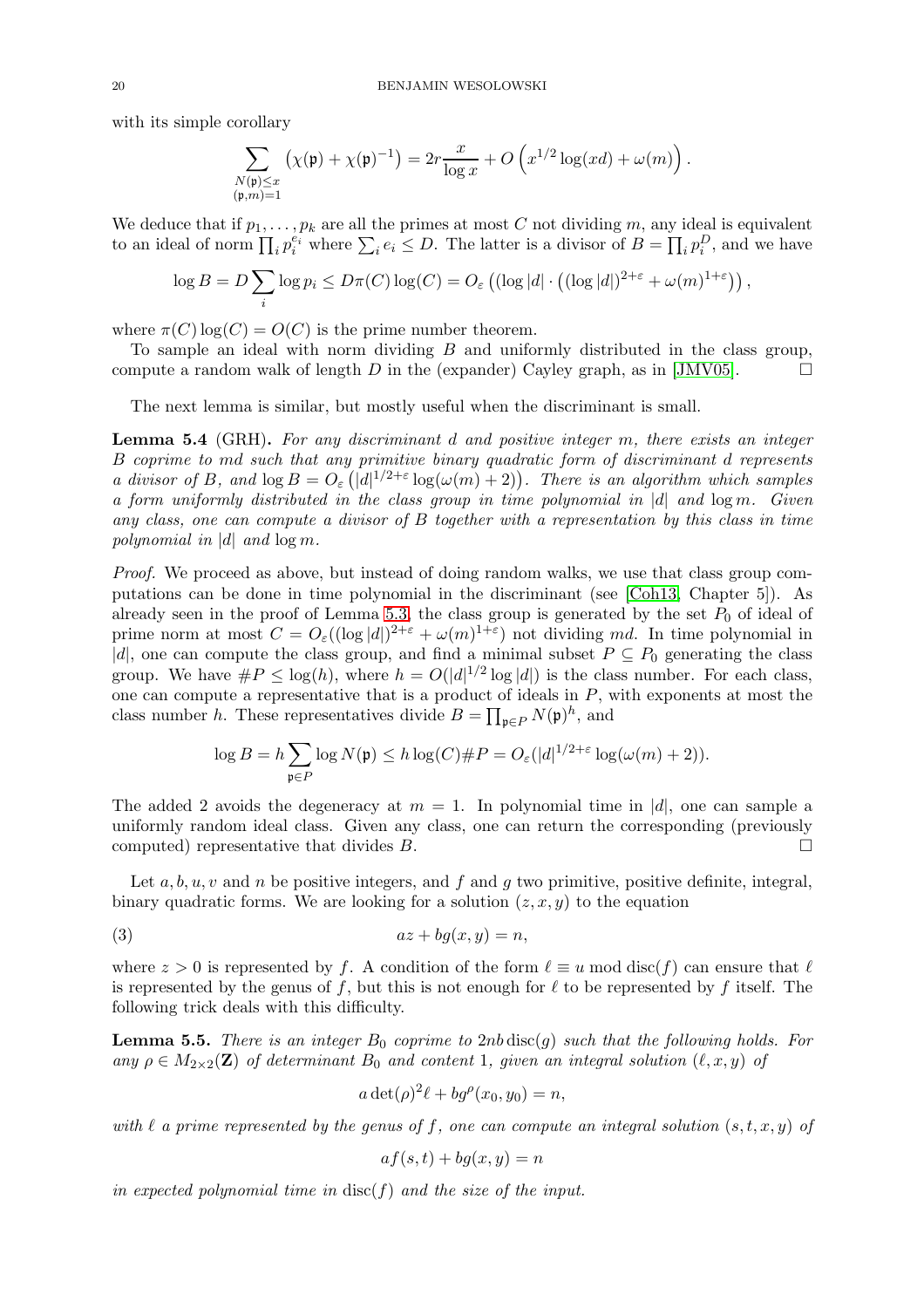*Proof.* Let  $B_0$  be the integer from Lemma [5.4,](#page-19-0) for  $d = \text{disc}(f)$  and  $m = 2nb \text{disc}(g)$ . Let  $\rho \in M_{2\times 2}(\mathbf{Z})$  of determinant  $B_0$  and content 1, and suppose we have a solution  $(\ell, x, y)$  of

$$
aB_0^2\ell + bg^{\rho}(x',y') = n,
$$

with  $\ell$  a prime represented by the genus of f. Then, Cornacchia's algorithm allows to find h in the genus of f and integers  $(s_0, t_0)$  such that  $\ell = h(s_0, t_0)$ . Let k such that  $[k]^2 = [h]^{-1}[f]$  and  $(s_1, t_1)$  $(s_1, t_1)$  $(s_1, t_1)$  such that  $k(s_1, t_1) = d | B_0$ . Then, we can compute<sup>1</sup>  $(s_2, t_2)$  such that

$$
B_0^2 \ell = (B_0/d)^2 k(s_1, t_1)^2 h(s_0, t_0) = (B_0/d)^2 f(s_2, t_2) = f(s_2 B_0/d, t_2 B_0/d).
$$

With  $(s,t) = (s_2B_0/d, t_2B_0/d)$  and  $(x, y) = \rho(x', y')$ , we get  $af(s,t) + bg(x, y) = n$ .

Therefore, it is sufficient to study solutions of Equation [\(3\)](#page-19-1) where  $\ell$  is a prime represented by the genus of f, up to replacing a with  $aB_0^2$  and g with  $g^{\rho}$ .

For the rest of this section, consider all notation and conditions from Theorem [5.1,](#page-17-1) and let  $a = \det(\rho \gamma)^2$  and  $g = f^{\rho \gamma}$ , with  $\rho$  as in Lemma [5.5.](#page-19-2) By working carefully at each prime factor of  $B_0$ , one can craft  $\rho$  in a way that ensures the local solvability of the equation  $a\ell + bg(x_0, y_0) = n$ . Observe that in general, the  $B_0$  constructed in Lemma [5.5](#page-19-2) satisfies

$$
\log(B_0) = O_{\varepsilon}\left(|\operatorname{disc}(f)|^{1/2+\varepsilon}\log(2+\log(nb\operatorname{disc}(g)))\right),\,
$$

but if Condition [\(2\)](#page-17-4) holds, we can obtain

$$
\log(B_0) = O_{\varepsilon}\left(|\operatorname{disc}(f)|^{1/2+\varepsilon}\log(2+\log(b\operatorname{disc}(g)))\right)
$$

by choosing  $m = 2b \operatorname{disc}(g)$  in the application of Lemma [5.4;](#page-19-0) the condition that  $(B_0, n) = 1$  is then enforced by the fact that the prime divisors of n are larger than those of  $B_0$ .

Now, let B be the integer from Lemma [5.3](#page-18-0) for  $d = \text{disc}(g)$ , and  $m = n$  if Condition [\(1\)](#page-17-5) holds, or  $m = 1$  if Condition [\(2\)](#page-17-4) holds. In either case, Lemma [5.3](#page-18-0) ensures that  $\log(B) = O((\log n)^{\frac{9+3\varepsilon}{2c}})$ , either by bounding  $\omega(n)$  with Condition [\(1\)](#page-17-5), or with  $\omega(1) = 0$  in the other case. Also, even in the case  $m = 1$ , we have  $(B, n) = 1$ , as Condition [\(2\)](#page-17-4) ensures that the prime factors of n are all larger than those of B. Consider the sets

$$
\mathcal{X} = \{(z, x_1, y_1, h, x_0, y_0, k) \mid az + B^2bh(x_1, y_1) = n, z > 0, [k^2h] = [g], \text{ and } k(x_0, y_0) \text{ divides } B\},
$$
\n
$$
X = \{(z, x, y, [h]) \mid az + B^2bh(x, y) = n, z > 0, \text{ and } h \text{ is in the genus of } g\},
$$
\n
$$
\mathcal{S} = \{(\ell, x, y, [h]) \in X \mid \ell \text{ is prime and } \ell \equiv u \text{ mod disc}(f)\},
$$

<span id="page-20-2"></span>where [h] denotes the class of h in the class group. There is a natural surjection  $\pi : \mathcal{X} \to X$ .

**Lemma 5.6.** Given a tuple  $T \in \mathcal{X}$  such that  $\pi(T) \in \mathcal{S}$ , one can compute a solution  $(\ell, x, y)$ of Equation [\(3\)](#page-19-1) in polynomial time, where  $\ell > 0$  is a prime number such that  $\ell \equiv u \mod v$ .

*Proof.* Let  $T = (\ell, x_1, y_1, h, x_0, y_0, k) \in \mathcal{X}$  such that  $\pi(T) \in \mathcal{S}$ . We then have

$$
a\ell + B^2bh(x_1, y_1) = n.
$$

Since  $[k^2h] = [g]$ , one can compute  $x_2$  and  $y_2$  such that  $k(x_0, y_0)^2h(x_1, y_1) = g(x_2, y_2)$  (see the footnote from the proof of Lemma [5.5\)](#page-19-2). We obtain

$$
B2h(x1, y1) = (B/d)2k(x0, y0)2h(x1, y1) = (B/d)2g(x2, y2) = g(x2B/d, y2B/d),
$$

<span id="page-20-1"></span>where  $d = k(x_0, y_0)$ . Then,  $(\ell, x_2B/d, y_2B/d)$  is a solution of Equation [\(3\)](#page-19-1).

**Lemma 5.7.** Suppose a is an odd prime power dividing  $\text{disc}(g)$  and coprime to b. There is an algorithm that samples elements T in  $\mathscr X$  such that  $\pi(T)$  is close to uniformly distributed in X, and runs in expected polynomial time. More precisely, the probability of any  $x \in X$  is between  $1/(2 \# X)$  and  $3/(2 \# X)$ .

<span id="page-20-0"></span><sup>&</sup>lt;sup>1</sup>Using the Gauss composition law, find  $S, T$  such that  $(k^2h)(S,T) = k(s_0,t_0)^2h(s_1,t_1)$ . Then, find  $\gamma, \gamma' \in$  $SL_2(\mathbf{Z})$  such that  $(k^2h)^\gamma$  and  $g^{\gamma'}$  are reduced (see [\[Coh13,](#page-28-6) Algorithm 5.4.2]). Since they are in the same class and reduced, we actually have  $(k^2h)^\gamma = g^{\gamma'}$ . Finally, let  $(s_2, t_2) = \gamma' \gamma^{-1}(S, T)$ .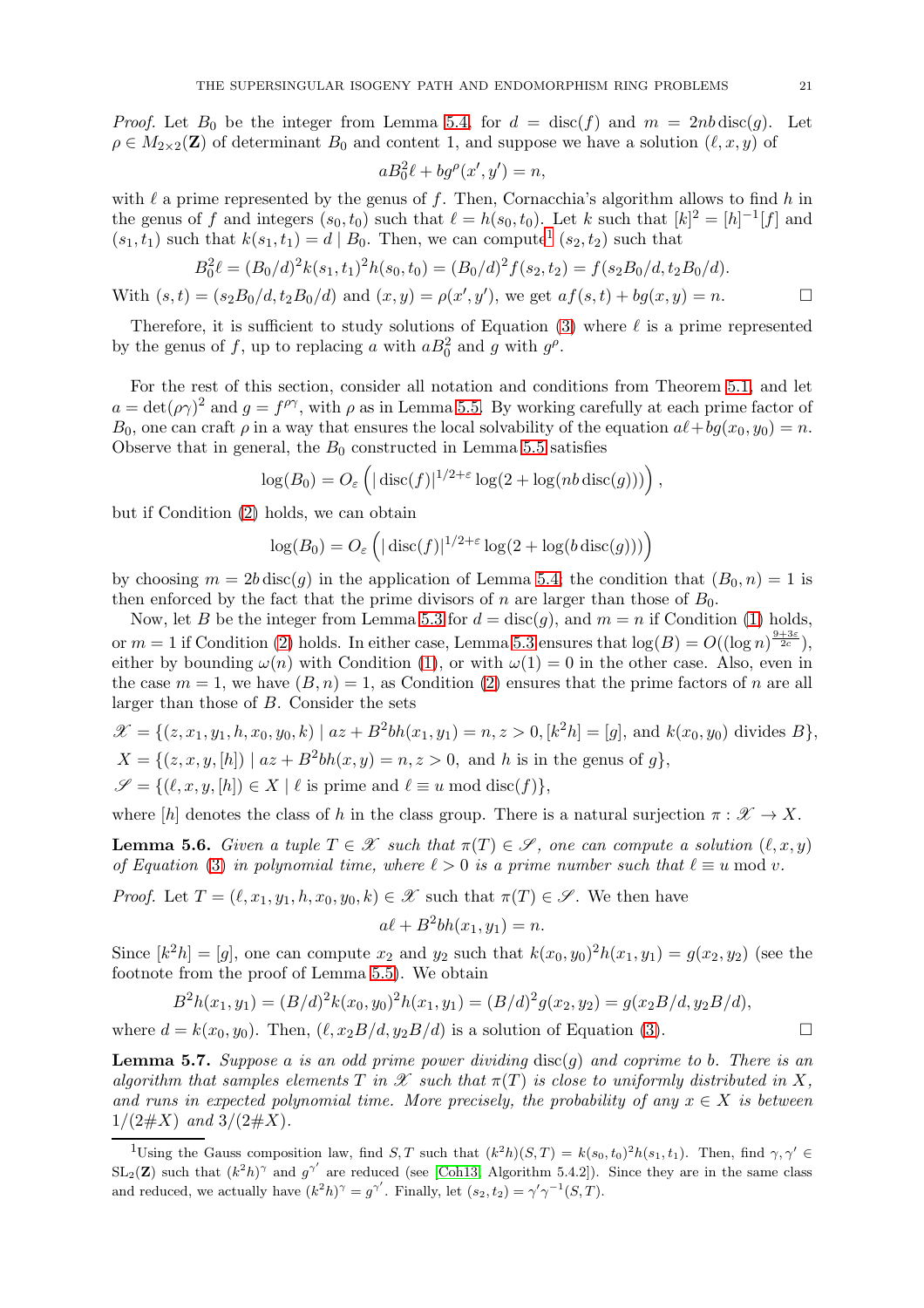*Proof.* Generate a uniformly random class [k] in Cl(disc(g)) together with a divisor d of B which it represents as  $k(z_0, t_0) = d$ . Let  $h \in [k^{-2}g]$ . Following Proposition [5.2,](#page-17-3) sample a uniformly random integer solution  $(z, x_1, y_1)$  of  $az + bB^2h(x_1, y_1) = n$ , with  $z > 0$ . Note that the local solvability at a in Proposition [5.2](#page-17-3) is satisfied for any k (because h is always in the same genus), so the deviation from uniformity only comes from the error term.

5.3. Proof of Theorem [5.1.](#page-17-1) Recall that  $a = \det(\rho \gamma)^2$  and  $g = f^{\rho \gamma}$ . From the assumption on the solutions modulo disc(f), there exists an invertible u mod disc(f) represented by the genus of f and such that  $\chi\left(\frac{n-ua}{b}\right)$  $\frac{-ua}{b}$   $\neq -1$  (an exhaustive search finds it in time polynomial in disc(f)). From Lemma [5.7,](#page-20-1) we can efficiently sample  $T \in \mathscr{X}$  such that  $\pi(T)$  is uniform in X. From Lemma [5.6,](#page-20-2) we are done as soon as  $\pi(T) \in \mathscr{S}$ . Indeed, such a T gives a solution of

$$
n = az + bg(x_0, x_0) = \det(\gamma)^2 \det(\rho)^2 \ell + b(f^{\gamma})^{\rho}(x_0, y_0),
$$

giving rise via Lemma [5.5](#page-19-2) to a solution of  $\det(\gamma) f(s,t) + bf^{\gamma}(x,y) = n$ . Then, it only remains to prove that  $#X/\#S$  is small. On one hand, from Proposition [5.2,](#page-17-3) we have

$$
\#X \ll \frac{n2^{\omega(a)}h}{B^2ba|\operatorname{disc}(g)|^{1/2}} \ll \frac{n\log|a\operatorname{disc}(f)|}{B^2ba},
$$

where  $h \ll 2^{-\omega(a)} |\text{disc}(g)|^{1/2} \log |\text{disc}(g)|$  is the number of classes in the genus of g. On the other hand, the local solvability of the equation modulo disc(q) together with Corollary [4.3](#page-10-1) implies that there is a constant  $c'$  such that

$$
\#\mathscr{S} \gg \sum_{\substack{u' \bmod \operatorname{disc}(f) \det(\rho \gamma) \\ u' \equiv u \bmod \operatorname{disc}(f) \\ (u', \det(\rho \gamma)) = 1}} \frac{n\left(1 + \chi\left(\frac{n - ua}{b}\right)\right)}{B^2 ba \phi(\operatorname{disc}(f)) (\log n)^{c'}} = \frac{n\left(1 + \chi\left(\frac{n - ua}{b}\right)\right)}{B^2 ba \phi(\operatorname{disc}(f)) (\log n)^{c'}}.
$$

Note that since  $a = det(\rho \gamma)^2$  is coprime to n, the condition  $gcd(n - au', det(\rho \gamma)) = 1$  (required for Corollary [4.3\)](#page-10-1) is satisfied for any  $u'$ . The theorem follows.

5.4. Representing integers in special orders. Theorem [5.1](#page-17-1) has an immediate, but important corollary. Recall that for any prime p, we denote by  $\mathcal{O}_0$  the special order in  $B_{p,\infty}$  defined in Lemma [2.3.](#page-4-1)

<span id="page-21-0"></span>**Corollary 5.8** (GRH). There is a constant c and an algorithm  $\mathscr A$  such that the following holds. For any prime p and integer n with  $\log n > (\log p)^c$ , if either  $\log n \ge \omega(n)^c$ , or the prime divisors of n are larger than  $(\log p)^c$ , then the algorithm  $\mathscr A$  finds an element  $\alpha \in \mathcal O_0$  of reduced norm n, and runs in expected polynomial time in  $\log p$  and  $\log n$ . The output  $\alpha$  is random with min-entropy at least  $\Omega(\log n)$ .

*Proof.* With notations as in Lemma [2.3,](#page-4-1) the order  $\mathcal{O}_0$  contains the elements  $1, \omega, j$  and  $\omega j$ , and

$$
Nrd(s + t\omega + xj + y\omega j) = f(s, t) + pf(x, y).
$$

When  $gcd(n, p) = 1$ , the result follows from Theorem [5.1](#page-17-1) with  $b = p$  and  $\gamma$  the identity matrix. In the case where prime divisors of n are at least  $(\log p)^c$ , we use that  $\text{disc}(f) = O((\log p)^2)$ , which allows to satisfy Condition [\(2\)](#page-17-4). Since  $Nrd(j) = p$ , the general result follows by multiplicativity of the reduced norm.  $\Box$ 

## 6. Solving the quaternion path problem

<span id="page-21-1"></span>For the rest of the article we consider the quaternion algebra  $B_{p,\infty}$ , with basis 1, *i*, *j*, *ij*, as defined in Section [2.2,](#page-3-0) and  $\mathcal{O}_0$  is the special maximal order defined in Lemma [2.3.](#page-4-1) In this section, we consider the QUATERNIONPATH problem. Since computing connecting ideals between two maximal orders is easy (see [\[KV10,](#page-29-19) Algorithm 3.5]), it is sufficient to consider the following problem: given a maximal order  $\mathcal O$  in  $B_{p,\infty}$ , a left  $\mathcal O$ -ideal I, and an integer N, find an ideal J equivalent to I such that  $Nrd(J) = N$ . As noted in [\[KLPT14,](#page-29-6) Section 4.6], the general case reduces to the case  $\mathcal{O} = \mathcal{O}_0$ , so we focus on this special maximal order.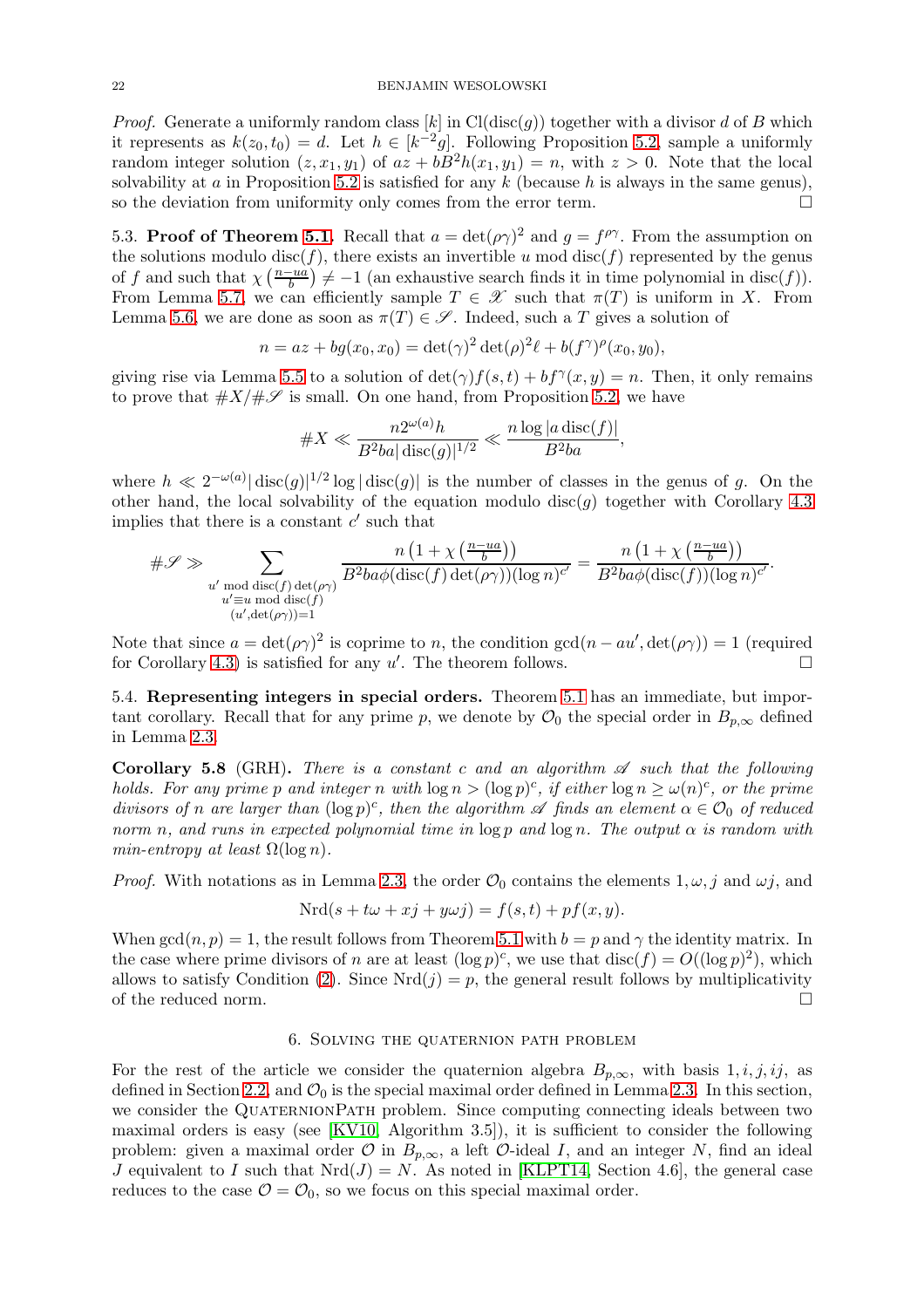6.1. Random walks between ideal classes. As a first step towards a rigorous algorithm, we start by randomising the input ideal, thereby avoiding pathological cases.

**Definition 6.1** (Brandt graph). Let p be a prime number, and  $\mathcal{O}$  a maximal order in  $B_{p,\infty}$ . Let I, J be two left  $\mathcal{O}\text{-ideals}$ . We say J is an  $\ell$ -neighbor of I if  $J \subseteq I$  and  $Nrd(J) = \ell Nrd(I)$ . The  $\ell$ -Brandt graph is the graph with vertices  $\text{Cls}(\mathcal{O})$  and an edge from  $[I_i]$  to  $[J]$  for each l-neighbor  $J \subseteq I_i$ , where  $(I_i)_{i=1}^{\#Cls(\mathcal{O})}$  is a list of ideal class representatives.

Through the Deuring correspondence, the  $\ell$ -Brandt graph is isomorphic to the  $\ell$ -isogeny graph (up to the action of  $Gal(\mathbf{F}_{p^2}/\mathbf{F}_p))$ . It is common in isogeny-based cyptography to compute random walks on these graphs: at each step on the walk, the current vertex is an elliptic curve E, one chooses uniformly at random one of the  $\ell+1$  outgoing isogenies, and the next vertex is its target. Equivalently, given a left  $\mathcal{O}$ -ideal I, one can choose uniformly at random one of the  $\ell+1$  left submodules  $M \subset I/\ell I$ , and the next vertex is  $M + \ell I$ .

<span id="page-22-2"></span>**Theorem 6.2** (GPS20, Theorem 1). Let p be a prime number, and  $\mathcal{O}$  a maximal order in  $B_{p,\infty}$ . Let N<sub>p</sub> be the size of the ideal class set of  $\mathcal{O}$ . Let I be the ideal obtain from a random walk of norm  $n = \prod_i \ell_i^{e_i}$ . Then, for any ideal class C, we have

$$
\left|\Pr[I \in C] - \frac{1}{N_p}\right| \le \prod_i \left(\frac{2\sqrt{\ell_i}}{\ell_i+1}\right)^{e_i}.
$$

Proof. This is precisely [\[GPS20,](#page-29-7) Theorem 1], translated from isogenies to quaternions through the Deuring correspondence. It is a consequence of the fact that each  $\ell_i$ -Brandt graph (or  $\ell_i$ -isogeny graph) has the Ramanujan property.

<span id="page-22-0"></span>6.2. Solving the quaternion analog of the isogeny-path problem. The main result of this section is the following theorem.

**Theorem 6.3** (GRH). There exists an integer c such that Algorithm [2](#page-22-1) is correct and runs in expected polynomial time in  $\log p$ ,  $\log n_i$ ,  $\log \text{Nrd}(I)$  and  $\ell$  for all inputs satisfying  $\log n_i \geq$  $(\log p)^c$ , and  $n_2\ell^e \not\equiv 2, 4 \mod 8$  for  $e \in \{0,1\}$ , and either  $\log n_2 \ge \omega(n_2)^c$ , or all prime divisors of  $n_2\ell$  are larger than  $(\log p)^c$ .

<span id="page-22-1"></span>Algorithm 2 EQUIVIDEAL<sub>c</sub> $(I, n_1, n_2)$ 

**Require:** A left ideal I in the special maximal order  $\mathcal{O}_0$ , positive integers  $n_1, n_2$ , and a prime  $\ell$ . **Ensure:** An equivalent ideal J of norm  $n_1n_2$  or  $n_1n_2\ell$ .

- 1: Define R,  $\omega$  and f as in Lemma [2.3.](#page-4-1)
- <span id="page-22-3"></span>2: while  $\beta$  has not been found do
- 3: I  $\mathcal{I}' \leftarrow$  the endpoint  $I' \subset I$  of a random walk of norm  $n_1$  in the Brandt graph; {Theorem [6.2](#page-22-2)}
- 4:  $(I'', \rho) \leftarrow$  an ideal I'' equivalent to I', of prime norm  $N \in [p^c, p^{2c}]$  such that  $\ell$  is a non-quadratic residue modulo N, and the element  $\rho \in I'$  such that  $I'' = I'\overline{\rho}/\text{Nrd}(I')$ ; {Proposition [3.8](#page-9-3)}
- <span id="page-22-5"></span><span id="page-22-4"></span>5:  $\gamma \leftarrow$  an element  $\gamma \in \mathcal{O}_0$  such that  $Nrd(\gamma) = N$ ; {Corollary [5.8](#page-21-0)}
- 6:  $\beta \leftarrow$  an element  $\beta \in R$  such that  $I'' = \mathcal{O}_0 N + \mathcal{O}_0 \gamma \beta j$  if it exists;
- <span id="page-22-6"></span>7: end while
- 8:  $\Gamma \leftarrow$  a matrix in  $M_{2\times 2}(\mathbf{Z})$  such that  $\mathbf{Z}\beta + RN = \{x + y\omega \mid (x, y) \in \Gamma \mathbf{Z}^2\};$
- 9:  $(s, t, x, y) \leftarrow$  an integral solution of  $N^2 f(s,t) + pf^{\Gamma}(x, y) = n_2 \ell^e$  for some  $e \in \{0, 1\};$ {Theorem [5.1](#page-17-1)}
- 10:  $(x', y') \leftarrow \Gamma(x, y);$
- 11:  $\alpha \leftarrow (s + t\omega)N + (x' + y'\omega)j;$
- 12:  $\delta \leftarrow \rho \gamma \alpha / N \in I' \subset I;$
- 13: return  $J = I\overline{\delta}/\text{Nrd}(I)$ .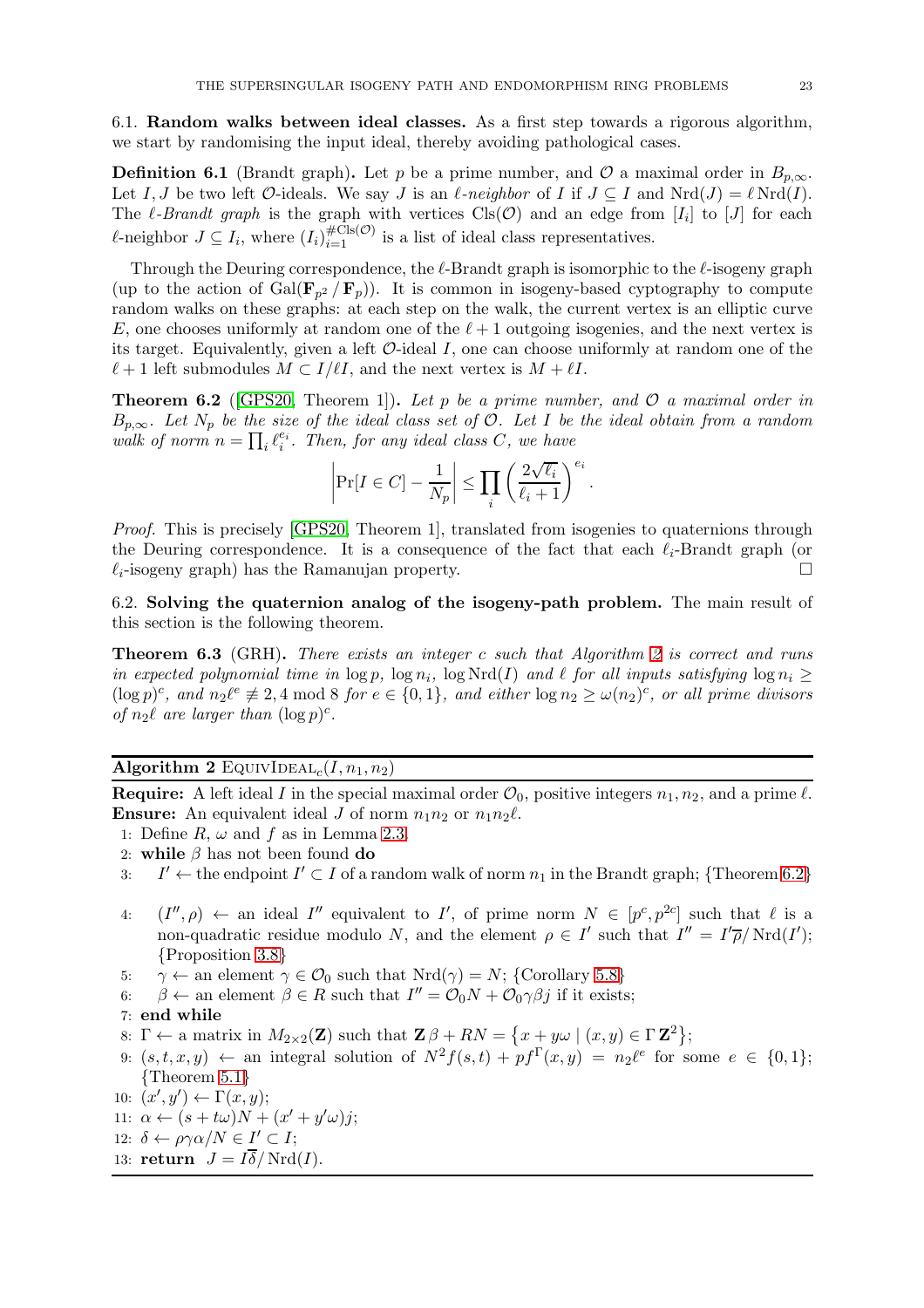Proof. The efficiency and correctness of most steps are already justified by the various results referred to in the comments of Algorithm [2.](#page-22-1) The constraints on  $n_2$  come from Theorem [5.1.](#page-17-1)

Step [3.](#page-22-3) From Theorem [6.2,](#page-22-2) there is a constant c such that if  $\log n_1 \geq (\log p)^c$ , then I' is in any given class set with probability between  $1/2N_p$  and  $3/2N_p$ , with  $N_p$  the number of classes.

Step [5.](#page-22-4) Corollary [5.8](#page-21-0) requires  $N = Nrd(I'')$  to be large enough; therefore, in constructing  $I''$ , we resort to Proposition [3.8](#page-9-3) rather that Theorem [3.7.](#page-9-0) This issue is dealt with differently in [\[KLPT14\]](#page-29-6): they solve an equation of the form  $Nrd(\gamma) = Nn_3$  for some large enough  $n_3$ . Our approach has a theoretical advantage: Corollary [5.8](#page-21-0) ensures that  $\gamma$  has large entropy, which allows to avoid corner cases in Step [6.](#page-22-5) More precisely, let us prove that  $\mathcal{O}_0\gamma/\mathcal{O}_0N$  has large entropy. It is sufficient to prove that the map  $\gamma \mapsto \mathcal{O}_0\gamma/\mathcal{O}_0N$ , for  $\gamma \in \mathcal{O}_0$  of norm N, has small fibre. Suppose that  $\mathcal{O}_0\gamma/\mathcal{O}_0N = \mathcal{O}_0\gamma/\mathcal{O}_0N$ . Then, there exists  $x, y \in \mathcal{O}_0$  such that  $\gamma' = x\gamma + yN$ . Then,

$$
\gamma' = x\gamma + yN = (x + y\overline{\gamma})\gamma.
$$

Comparing norms, we deduce  $Nrd(x+y\overline{\gamma})=1$ , hence  $\gamma' \in \mathcal{O}_0^{\times} \gamma$ . Since  $\#\mathcal{O}_0^{\times} \leq 6$ , the map  $\gamma \mapsto \mathcal{O}_0\gamma/\mathcal{O}_0N$  is  $O(1)$ -to-1, which proves that  $\mathcal{O}_0\gamma/\mathcal{O}_0N$  has large entropy.

Step [6.](#page-22-5) This step is solved with elementary linear algebra, as described in [\[KLPT14,](#page-29-6) Sec-tion 4.3. The method of [\[KLPT14,](#page-29-6) Section 4.3] succeeds under the assumption that  $I''/N\mathcal{O}_0$ and  $\mathcal{O}_0\gamma/N\mathcal{O}_0$  are distinct from the (at most two) fixed points for the action of  $(R/NR)^{\times}$ . This is heuristically assumed in [\[KLPT14\]](#page-29-6), but with our new methods, we can prove it. The large entropy of  $\mathcal{O}_0\gamma/N\mathcal{O}_0$  ensures that with good probability, it is not one of the two fixed points. From Step [3,](#page-22-3) I' is close to uniformly distributed in the class set, so with overwhelming probability it is not equivalent to an ideal induced by an R-ideal (i.e., to an ideal of the form  $\mathcal{O}_0$  a for some R-ideal a). It is then also the case of  $I''$ , so with good probability, it is not a fixed point either (the ideals of norm N that are fixed points are induced by the R-ideals above  $N$ ).

Step [9.](#page-22-6) Most conditions for Theorem [5.1](#page-17-1) are already met. The value  $e \in \{0,1\}$  is determined by the constraint that the equation must have a solution modulo N. It remains to justify that the equation does have a solution in  $G = \mathbf{Z}/\text{disc}(f) \mathbf{Z}$  for which  $f(s, t)$  is invertible. Suppose  $p \equiv 1 \mod 8$ , so from Lemma [2.2,](#page-4-0) disc(f) is a negative odd prime. From [\[Cox11,](#page-28-9) Theorem 3.15], there is only one genus of forms of discriminant disc $(f)$ , so f represents all quadratic residues in G. Since  $(N, \text{disc}(f)) = 1$ , the form  $f^{\Gamma}$  also represents all the quadratic residues in G. Lemma [2.2](#page-4-0) implies that  $p$  is not a quadratic residue. Any element is  $G$  is the sum of a quadratic residue and a quadratic non-residue, so  $n_2\ell^e$  also is, and we are done. Similarly, if  $\text{disc}(f) = 4$  there is a solution when  $n_2 \ell^e \neq 2 \text{ mod } 4$ , and if  $\text{disc}(f) = 8$  there is a solution when  $n_2\ell^e \not\equiv 4 \bmod 8.$  $e \neq 4 \mod 8.$ 

Remark 3. Given a prime  $\ell$ , one can choose  $n_1$  and  $n_2$  to be large enough powers of  $\ell$ , so Algorithm [2](#page-22-1) straightforwardly specialises to the power-of- $\ell$  variant  $\ell$ -QUATERNIONPATH. We deal with the powersmooth variant B-PSQUATERNIONPATH in the next section.

6.3. Finding power-smooth paths. In Theorem [6.3,](#page-22-0) the integers  $n_i$  either have very few prime factors, or the prime factors are not too small. This seems to come at odds with a major application of [\[KLPT14\]](#page-29-6): constructing ideals of powersmooth norm. We now prove that it is not an issue, and we can indeed solve the  $B$ -PSQUATERNIONPATH variant.

<span id="page-23-0"></span>**Theorem 6.4** (GRH). There exists an integer c and an algorithm  $\mathscr A$  such that the following holds. On input a left  $\mathcal{O}_0$ -ideal I, the algorithm outputs an equivalent ideal J whose norm is  $(\log p)^c$ -powersmooth, and runs in expected polynomial time in  $\log p$  and  $\log Nrd(I)$ .

*Proof.* It is sufficient to prove that one can find suitable powersmooth integers  $n_i$  to apply Theorem [6.3.](#page-22-0) Let  $c_0$  be the constant from Theorem [6.3,](#page-22-0) and let  $\delta > 0$  be some parameter to be adjusted. Let  $c = 2(c_0 + \delta)$ . We need to construct two  $(\log p)^{c_0 + \delta}$ -powersmooth integers  $n_i$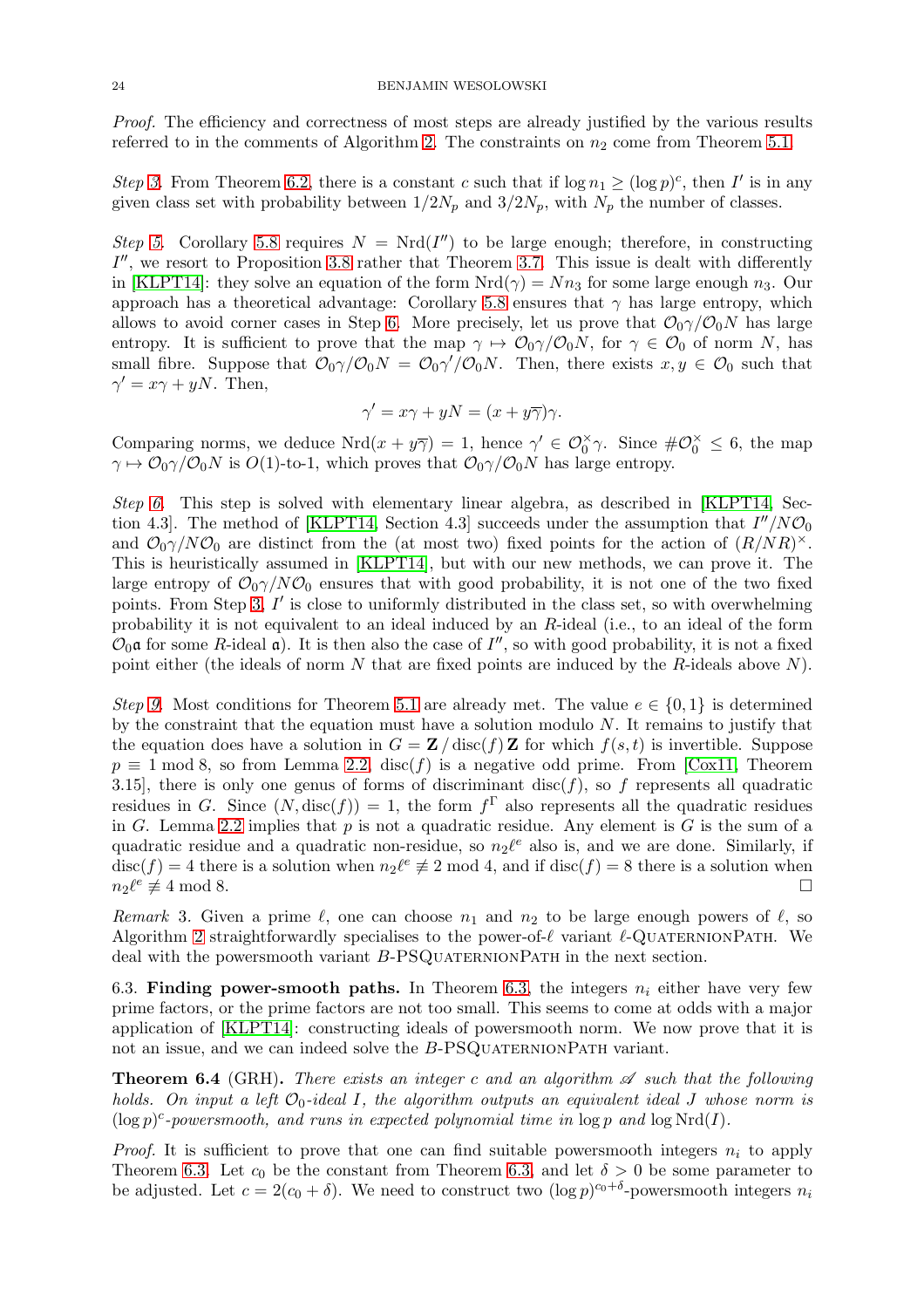such that  $\log n_i > (\log p)^{c_0}$  and prime divisors of  $n_2$  are larger than  $(\log p)^{c_0}$ . We choose

$$
n_1 = n_2 = \prod_{(\log p)^{c_0} < \ell < (\log p)^{c_0 + \delta}} \ell^{\frac{(c_0 + \delta) \log p}{\log \ell}}.
$$

Then, from the prime number theorem (with Riemann's hypothesis),

$$
\log n_2 \geq \sum_{(\log p)_0^c < \ell < (\log p)^{c_0+\delta}} \log \ell = (\log p)^{c_0} \left( (\log p)^{\delta} - 1 \right) + O \left( (\log p)^{\frac{c_0+\delta}{2}} (\log \log p)^2 \right).
$$

<span id="page-24-0"></span>Choosing  $\delta$  large enough ensures that  $\log n_2 > (\log p)^{c_0}$ , which concludes the proof.

## 7. MAXIMAL ORDER AND ISOGENY PATH ARE EQUIVALENT

In this section and the next, we prove that  $\ell$ -IsogenyPath, EndRing and MAXORDER are all equivalent, under probabilistic polynomial-time reductions. We start in this section by showing that  $\ell$ -ISOGENYPATH is equivalent to MAXORDER.

<span id="page-24-1"></span>7.1. Maximal Order reduces to Isogeny Path. From Lemma [2.6,](#page-6-2) we know how to translate powersmooth  $\mathcal{O}_0$ -ideals into isogenies. The following lemma deals with the converse direction.

**Lemma 7.1.** Let  $\mathcal{O}_0$  and  $E_0$  as in Lemmata [2.3](#page-4-1) and [2.5.](#page-6-1) There exists an algorithm which, given an isogeny  $\varphi: E_0 \to E$  of degree  $\prod_i \ell_i^{e_i}$ , returns the corresponding left  $\mathcal{O}_0$ -ideal  $I_{\varphi}$ . The complexity of this algorithm is polynomial in  $\log p$  and  $\max_i(\ell_i^{e_i})$  (if  $p \equiv 1 \mod 8$ , we assume GRH).

Proof. A proof of this lemma was first given in [\[Kri20\]](#page-29-20), building upon the heuristic result [\[GPS20,](#page-29-7) Lemma 6. It can also be seen as a consequence of Lemma [2.6:](#page-6-2) for each  $i$ ,

- (1) Enumerate the set  $S_i$  of all left  $\mathcal{O}_0$ -ideals of norm  $\ell_i^{e_i}$  (see [\[KV10\]](#page-29-19));
- (2) For each  $J \in S_i$ , compute the corresponding isogeny  $\varphi_J$  with Lemma [2.6,](#page-6-2) and if  $\ker(\varphi_J) = \ker(\varphi) \cap E_0[\ell_i^{\bar{e_i}}], \text{ let } I_i = J.$

Finally, return  $I_{\varphi} = \bigcap_i I_i$ . Of course, this guessing approach is not as efficient as the method proposed in [\[GPS20,](#page-29-7) Lemma 6], but it is still polynomial in  $\max_i(\ell_i^{e_i})$  $\Box$ 

To prove that MAXORDER reduces to  $\ell$ -ISOGENYPATH, we show that an isogeny between E and the special curve  $E_0$  (of known endomorphism ring) allows to recover the endomorphism ring of E. A heuristic version of this approach was described in [\[DMPS19\]](#page-29-13).

# <span id="page-24-2"></span>Algorithm 3 Reducing MAXORDER to  $\ell$ -ISOGENYPATH

**Require:** A supersingular elliptic curves  $E/\mathbf{F}_{p^2}$ , with  $p \neq \ell$ . We suppose there is an algorithm  $\mathcal{A}_{\ell\text{-IsogenvPart}}$  that solves the  $\ell\text{-IsogenvPart}$  problem.

**Ensure:** A basis of an order in  $B_{p,\infty}$  isomorphic to End(E).

1:  $c \leftarrow$  the constant from Theorem [6.4;](#page-23-0)

2:  $(\mathcal{O}_0, E_0) \leftarrow$  the special order and curve from Lemmata [2.3](#page-4-1) and [2.5;](#page-6-1)

3:  $\varphi \leftarrow \mathscr{A}_{\ell\text{-IsogenyPart}}(E_0, E)$ , with  $\varphi = \varphi_e \circ \cdots \circ \varphi_1$ , and  $\deg(\varphi_i) = \ell$ ;

4:  $\psi_0 \leftarrow$  the identity isogeny  $E_0 \rightarrow E_0$ ;

5: for  $i = 1, \ldots, e$  do

6:  $I_i \leftarrow$  the ideal corresponding to  $\varphi_i \circ \psi_{i-1}$ ; {Lemma [7.1](#page-24-1)}<br>7:  $J_i \leftarrow$  an ideal equivalent to  $I_i$ , with  $(\log p)^c$ -powersmoot

- 7:  $J_i \leftarrow$  an ideal equivalent to  $I_i$ , with  $(\log p)^c$ -powersmooth norm; {Theorem [6.4](#page-23-0)}
- 8:  $\psi_i \leftarrow$  the isogeny corresponding to  $J_i$ ; {Lemma [2.6](#page-6-2)}
- 9: end for
- 10:  $\mathcal{O} \leftarrow \mathcal{O}_R(J_e); \{ [\text{Rón92, Theorem 3.2}] \}$
- 11: **return** A basis of  $\mathcal{O}$ .

**Theorem 7.2** (GRH). The reduction in Algorithm [3](#page-24-2) is correct and runs in expected polynomial time in log p and the output size of  $\mathcal{A}_{\ell\text{-IsoGENYPATH}}$ , plus one call to  $\mathcal{A}_{\ell\text{-IsoGENYPATH}}$ .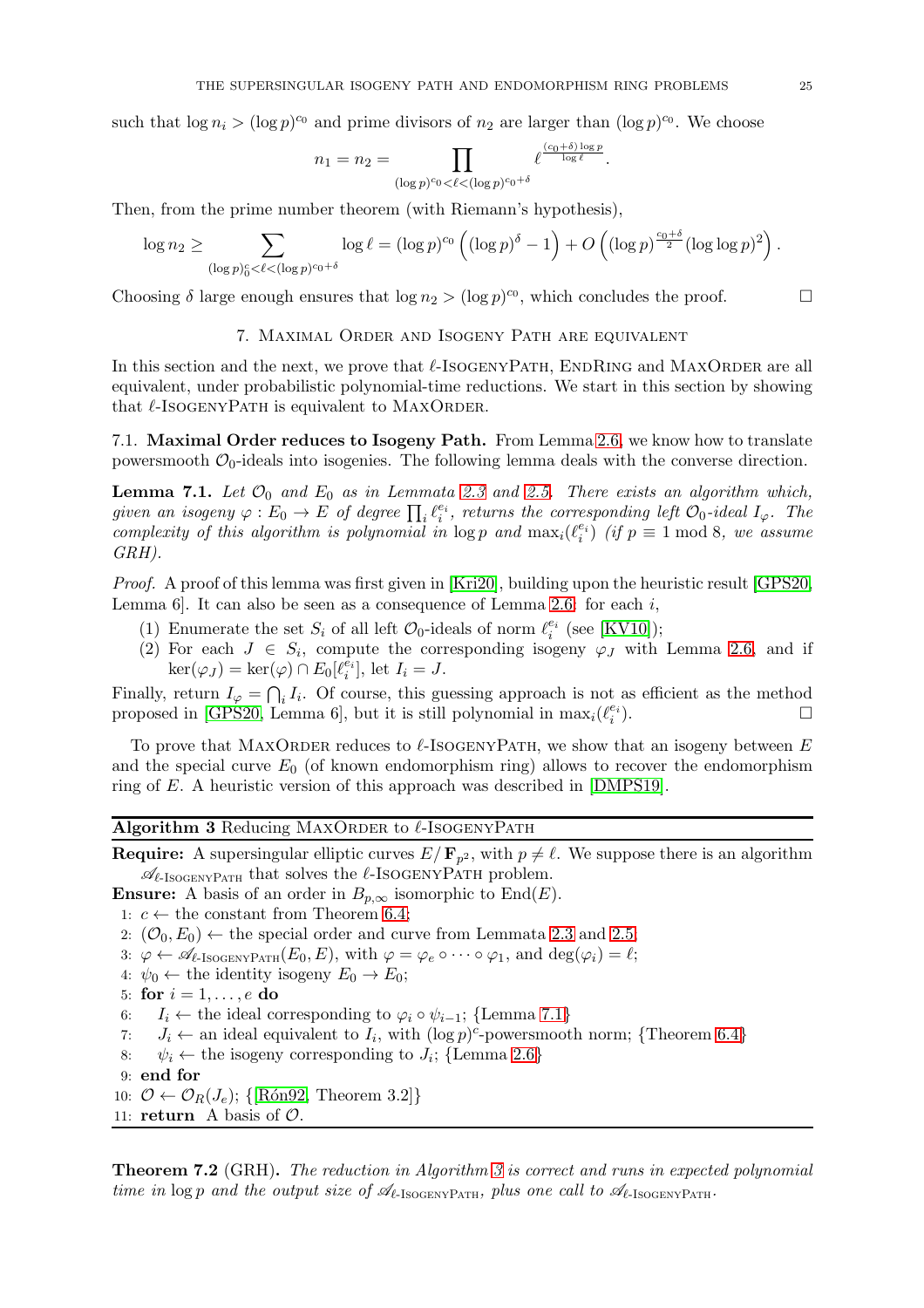*Proof.* Write  $\varphi_i : E_{i-1} \to E_i$ , with  $E_e = E$ . At each step of the loop, we have that  $J_i$  is equivalent to the ideal corresponding to  $\varphi_i \circ \cdots \circ \varphi_1$ , hence  $\mathcal{O}_R(J_i) \cong \text{End}(E_i)$ . This proves the correctness. The running time follows from the results cited at each step of Algorithm [3.](#page-24-2)

7.2. Isogeny Path reduces to Maximal Order. To reduce  $\ell$ -IsogENYPATH to MAXORDER, we prove that one can translate left  $\mathcal{O}_0$ -ideals of norm a power of  $\ell$  to the corresponding isogeny.

## <span id="page-25-1"></span>Algorithm 4 Translating a left  $\mathcal{O}_0$ -ideal of prime-power norm to an isogeny

**Require:** A left  $\mathcal{O}_0$ -ideal I of norm  $\ell^e$ , with  $\ell \neq p$  prime, and  $\ell \nmid I$ . **Ensure:** The corresponding isogeny  $\varphi_I$ . 1:  $c \leftarrow$  the constant from Theorem [6.4;](#page-23-0) 2: for  $i = 1, \ldots, e$  do 3:  $I_i \leftarrow I + \mathcal{O}_0 \ell^i;$ 4:  $J_i \leftarrow$  an ideal equivalent to  $I_i$ , with  $(\log p)^c$ -powersmooth norm; {Theorem [6.4](#page-23-0)} 5:  $\psi_i \leftarrow$  the isogeny corresponding to  $J_i$ ; {Lemma [2.6](#page-6-2)} 6:  $E_i \leftarrow \text{target}(\psi_i);$ <br>7:  $\varphi_i \leftarrow \text{the } \ell\text{-isogen}$ 7:  $\varphi_i \leftarrow$  the  $\ell$ -isogeny from  $E_{i-1}$  to  $E_i$ ; {see [Vél71]} 8: end for 9: return  $\varphi_e \circ \cdots \circ \varphi_1$ .

<span id="page-25-2"></span>**Lemma 7.3.** Algorithm [4](#page-25-1) is correct and runs in expected polynomial time in  $\log p$ ,  $\ell$  and  $e$  (if  $p \equiv 1 \mod 8$ , we assume GRH).

Proof. Heuristic versions of this strategy have already appeared in the literature (for instance as a part of [\[EHL](#page-29-3)+18, Algorithm 7]). Using Theorem [6.4](#page-23-0) instead of [\[KLPT14\]](#page-29-6) makes it rigorous.  $\Box$ 

<span id="page-25-3"></span>Algorithm 5 Reducing  $\ell$ -IsogenyPath to MAXORDER

**Require:** Two supersingular elliptic curves  $E_1$  and  $E_2$  over  $\mathbf{F}_{p^2}$ . We suppose we are given the two MAXORDER-solutions  $\mathcal{O}_1$  and  $\mathcal{O}_2$ , maximal orders in  $B_{p,\infty}$  isomorphic to End(E<sub>1</sub>) and  $End(E_2)$  respectively.

**Ensure:** An  $\ell$ -isogeny path from  $E_1$  to  $E_2$ .

1:  $c$  ← the constant from Theorems [6.3;](#page-22-0)

$$
2: e \leftarrow \left\lceil \frac{(\log p)^c}{\log \ell} \right\rceil;
$$

- 3:  $(\mathcal{O}_0, E_0) \leftarrow$  the special order and curve from Lemmata [2.3](#page-4-1) and [2.5;](#page-6-1)
- 4: for  $i = 1, 2$  do
- 5:  $I_i \leftarrow I(\mathcal{O}_0, \mathcal{O}_i)$  the ideal connecting  $\mathcal{O}_0$  and  $\mathcal{O}_i$ ; {[\[KV10,](#page-29-19) Algorithm 3.5]}
- 6:  $J_i \leftarrow \text{EQUIVIDEAL}_c(I_i, \ell^e, \ell^e, \ell); \{\text{Theorem 6.3}\}\$  $J_i \leftarrow \text{EQUIVIDEAL}_c(I_i, \ell^e, \ell^e, \ell); \{\text{Theorem 6.3}\}\$  $J_i \leftarrow \text{EQUIVIDEAL}_c(I_i, \ell^e, \ell^e, \ell); \{\text{Theorem 6.3}\}\$
- 7:  $\varphi_i \leftarrow$  the isogeny corresponding to  $J_i$ ; {Lemma [7.3](#page-25-2)}
- 8: end for
- 9: return  $\varphi_2 \circ \hat{\varphi}_1$ .

**Theorem 7.4** (GRH). Algorithm [5](#page-25-3) is correct and runs in expected polynomial time in  $\log p$ ,  $\ell$ and in the length of the two provided MAXORDER-solutions  $\mathcal{O}_1$  and  $\mathcal{O}_2$ .

*Proof.* The reduction is almost the same as  $[EHL+18,$  Algorithm 7, but using Theorems [6.3](#page-22-0) and [6.4](#page-23-0) instead of [\[KLPT14\]](#page-29-6). Note that we reduce to  $MAXORDER$  whereas  $[EHL<sup>+</sup>18,$  Algorithm 7 reduces to ENDRING. However, in  $[EHL+18,$  Algorithm 7, the algorithm solving ENDRING is only used to recover the maximal orders  $\mathcal{O}_1$  and  $\mathcal{O}_2$  via the reduction from MAXORDER to ENDRING. We simply short-circuit the chain of reductions. MAXORDER to ENDRING. We simply short-circuit the chain of reductions.

8. Endomorphism Ring is equivalent to Maximal Order

<span id="page-25-0"></span>We finally prove the equivalence between ENDRING and MAXORDER.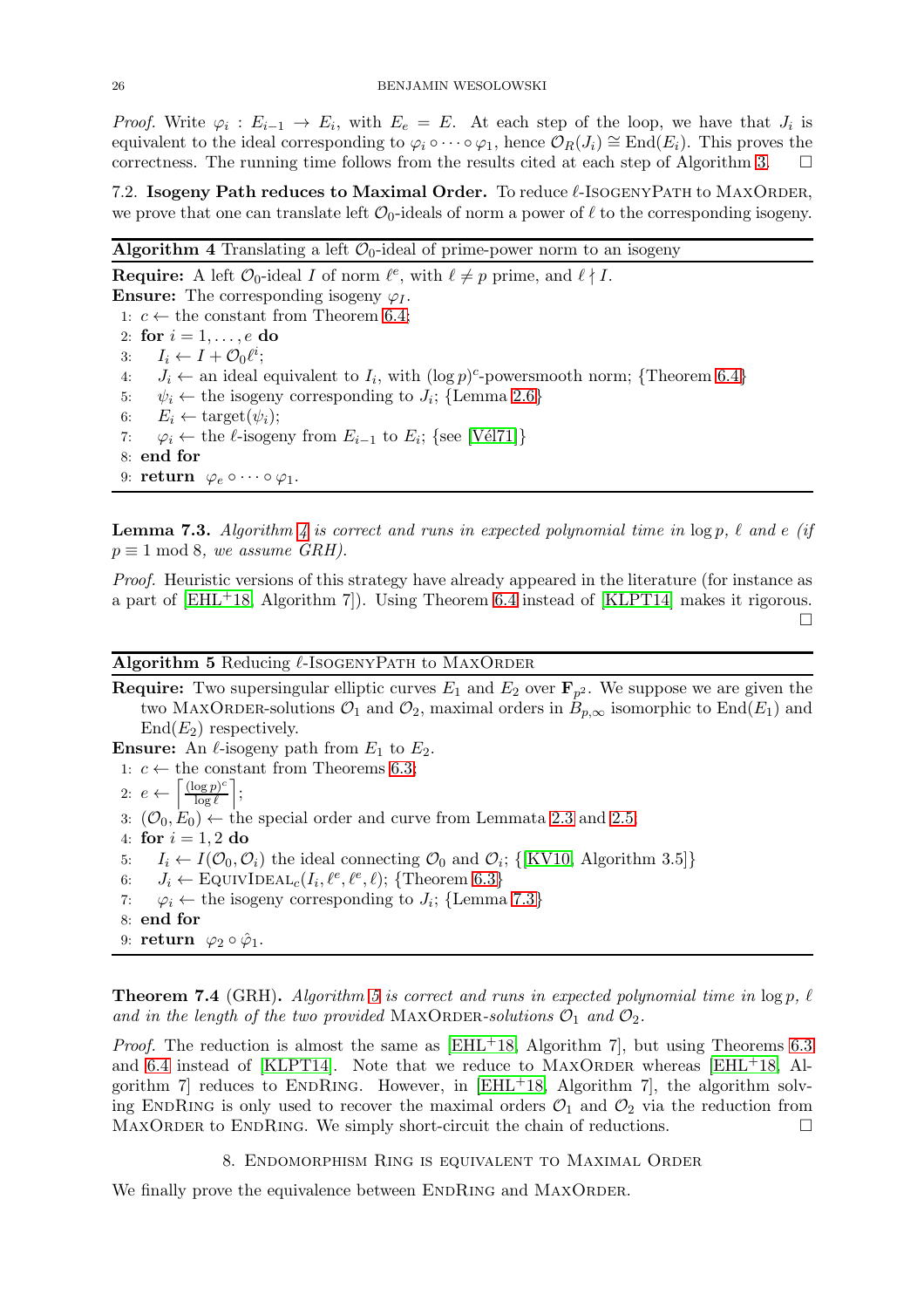8.1. Endomorphism Ring reduces to Maximal Order. We start with the simplest direction, which can readily be adapted from previous heuristic reductions with our new tools.

<span id="page-26-0"></span>**Algorithm 6** Reducing ENDRING to MAXORDER, with a parameter  $\delta > 0$ 

**Require:** A supersingular elliptic curve  $E/\mathbf{F}_{p^2}$ , with  $p \neq \ell$ . We suppose we are given the MAXORDER-solution  $\mathcal{O}$ , a maximal order in  $B_{p,\infty}$  isomorphic to End(E).

**Ensure:** Four endomorphisms of E that generate  $\text{End}(E)$ .

1:  $I \leftarrow I(\mathcal{O}_0, \mathcal{O})$ , the ideal connecting  $\mathcal{O}_0$  to  $\mathcal{O}$ ; {[\[KV10,](#page-29-19) Algorithm 3.5]}

- 2:  $c \leftarrow$  the constant from Theorem [6.4;](#page-23-0)
- 3:  $J \leftarrow$  an ideal equivalent to I, with  $(\log p)^c$ -powersmooth norm; {Theorem [6.4](#page-23-0)}
- 4:  $\mathcal{O}' \leftarrow \mathcal{O}_R(J)$  the right-order of J; {[Rón92, Theorem 3.2]}
- 5:  $(\beta_i)_{i=1}^4 \leftarrow$  a basis of  $\mathcal{O}'$ ;
- 6:  $(\alpha_i)_{i=1}^4$ ,  $(\phi_i)_{i=1}^4$   $\leftarrow$  the special basis  $(\alpha_i)_{i=1}^4$  of  $\mathcal{O}_0$  from Lemma [2.3,](#page-4-1) with the corresponding endomorphisms  $\phi_i \in \text{End}(E_0)$  from Lemma [2.5;](#page-6-1)
- 7:  $(c_{ij})_{i,j=1}^4 \leftarrow$  integers such that  $Nrd(J)\beta_i = \sum_{j=1}^4 c_{ij}\alpha_j$  for  $i = 1, ..., 4;$
- 8:  $\varphi \leftarrow \text{the isogeny corresponding to } J$ ; {Lemma [2.6](#page-6-2)}
- 9: **return**  $(N, \varphi, (c_{ij})_{i,j})$ , which represents the endomorphisms  $\frac{1}{N} \sum_{j=1}^4 c_{ij} \varphi \phi_j \hat{\varphi}$ .

**Theorem 8.1** (GRH). Algorithm [6](#page-26-0) is correct and runs in expected polynomial time in  $\log p$ and in the length of the provided MAXORDER-solution  $\mathcal{O}$ .

*Proof.* The algorithm is the same as [\[EHL](#page-29-3)<sup>+</sup>18, Algorithm 4], but using Theorem [6.3](#page-22-0) instead of [\[KLPT14\]](#page-29-6). In particular, it is proven in [\[EHL](#page-29-3)+18, Lemma 3] that  $(N, \varphi, (c_{ij})_{i,j})$  is an efficient representation of the basis.

8.2. Maximal Order reduces to Endomorphism Ring. Finally, we prove that MAXORDER reduces to ENDRING. The most delicate issue is that the corresponding heuristic reduction [\[EHL](#page-29-3)+18, Algorithm 6] requires the factorisation of large integers, a task that in the worst case cannot be solved in polynomial time (to the best or our knowledge). We modify the reduction to provably avoid all hard factorisations. To do so, we force the corresponding integers to be prime, by leveraging Proposition [3.5](#page-8-1) and an explicit parameterisation of solutions of quadratic forms. We start with a lemma, and introducing some handy notation.

<span id="page-26-1"></span>**Lemma 8.2.** Given two endomorphisms  $\alpha$  and  $\beta$  in an efficient representation, one can compute  $\langle \alpha, \beta \rangle$  in time polynomial in the length of the representation of  $\alpha$  and  $\beta$ , and in log p.

*Proof.* This is proven in  $[EHL+18, Lemma 4]$ . Recall that an efficient representation means that there is an algorithm that evaluates  $\alpha(P)$  for any  $P \in E(\mathbf{F}_{p^k})$  in time polynomial in the length of the representation of  $\alpha$  and in k log p. Also, the length of an efficient representation of  $\alpha$  is  $\Omega(\log(\deg(\alpha)))$  (which rules out exotic representations where the number of bits of  $\langle \alpha, \beta \rangle$  would be exponential in the length of the input). would be exponential in the length of the input).

*Notation* 1. Given two quadratic forms f and g, we write  $f \oplus g$  their orthogonal sum, defined as

$$
(f \oplus g)(x, y) = f(x) + g(y).
$$

We extend this notation naturally to  $U \oplus V$  or  $G \oplus H$  for quadratic spaces U and V or Gram matrices  $G$  and  $H$ .

*Notation* 2. We write  $\langle a_1, \ldots, a_r \rangle$  the quadratic form whose Gram matrix is diag( $a_1, \ldots, a_r$ ).

**Theorem 8.3** (GRH). Algorithm [7](#page-27-0) is correct and runs in expected polynomial time in  $\log p$ , and in the length of the provided ENDRING-solution  $(\beta_i)_{i=1}^4$ .

Proof. Let us go through the reduction step by step.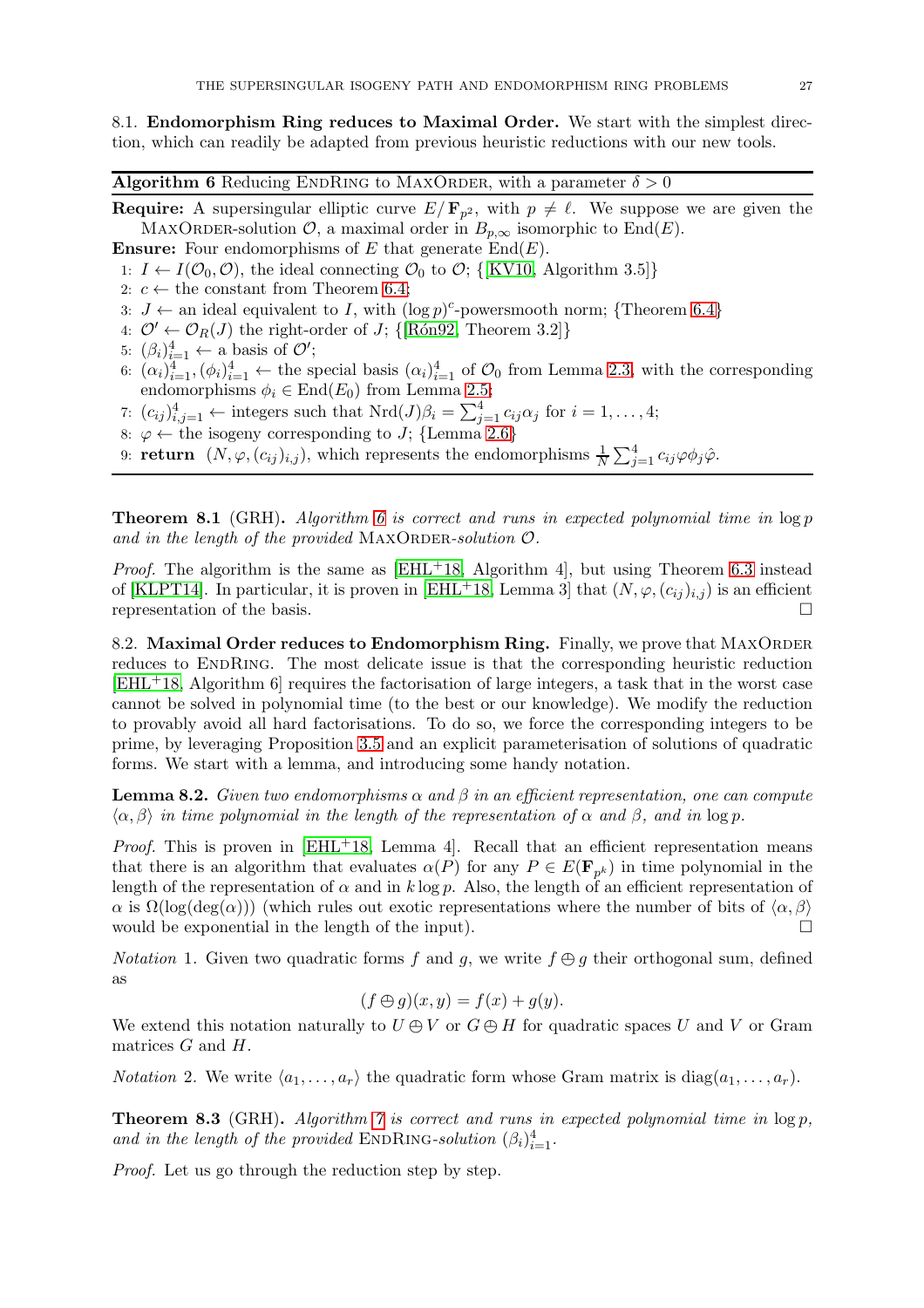## <span id="page-27-0"></span>Algorithm 7 Reducing MAXORDER to ENDRING

**Require:** A supersingular elliptic curve  $E/\mathbf{F}_{p^2}$ . We suppose we are given the ENDRINGsolution  $(\beta_i)_{i=1}^4$ , a list of four endomorphisms that generate End $(E)$ .

**Ensure:** A basis of an order in  $B_{p,\infty}$  isomorphic to End(E).

<span id="page-27-1"></span>1:  $G_0 \leftarrow (\langle \beta_i, \beta_j \rangle)_{i,j=1}^4$  the Gram matrix of  $(\beta_i)_{i=1}^4$ ;

- <span id="page-27-2"></span>2: Find a change of basis such that  $A<sup>t</sup>G<sub>0</sub>A = \langle 1 \rangle \oplus G$ , where G is integral and disc(G) is only divisible by p and 2;
- <span id="page-27-4"></span><span id="page-27-3"></span>3: Solve  $x^t G x = q(a\ell)^2$ , where  $x \in \mathbb{Z}^3$  is primitive,  $\ell$  is prime (or  $\ell = 1$ ) and a may only be divisible by the primes 2 and  $p$ ;
- <span id="page-27-5"></span>4: Find a change of basis  $B = \langle 1 \rangle \oplus B'$  such that  $B^t(\langle 1 \rangle \oplus G)B = \langle 1, q \rangle \oplus H$ , where H is integral, and disc(H) is only divisible by 2, p, q and  $\ell$ .
- <span id="page-27-6"></span>5: Solve  $y^t H y = p$  with  $y \in \mathbf{Q}^2$ ;
- 6:  $\iota \leftarrow (A(0, \frac{x}{a\ell}))^{t} (\beta_i)_{i=1}^4;$
- 7:  $\pi \leftarrow (AB(0,0,y))^t (\beta_i)_{i=1}^4;$
- <span id="page-27-7"></span>8:  $\kappa \leftarrow \iota \circ \pi$ ;
- 9:  $\Phi$  : End(E)  $\otimes$  Q  $\rightarrow$  B<sub>p, $\infty$ </sub>, the isomorphism sending 1,  $\iota$ ,  $\pi$ ,  $\kappa$  to 1, *i*, *j*, *ij*;
- 10: **return**  $(\Phi(\beta_i))_{i=1}^4$ .

Step [1.](#page-27-1) The Gram matrix  $G_0$  of  $(\beta_1, \beta_2, \beta_3, \beta_4)$  can be computed via Lemma [8.2.](#page-26-1)

Step [2.](#page-27-2) First recall that  $\text{disc}(G_0) = \text{disc}(\text{End}(E)) = p^2$ . This step follows from the fact that the endomorphisms  $(2\beta_i - \text{tr}(\beta_i))^4_{i=1}$  generate the (rank 3) orthogonal complement of 1 in  $\mathbf{Z} + 2 \text{End}(E)$  (an order of discriminant only divisible by p and 2).

Step [3.](#page-27-3) This step calls for more extensive explanations. First note that the norm form on  $B_{p,\infty}$  is Q-equivalent to  $\langle 1, q, p, qp \rangle$ , so by the cancellation theorem,  $G \simeq_Q \langle q, p, qp \rangle$ . Let  $Q = G \oplus \langle -q \rangle$ . The factorisation of  $disc(G)$  (hence  $disc(Q)$ ) being known, we can find a solution  $X_0^t Q X_0 = 0$ with  $X_0 = (x_0, \ell_0)$ , where  $x_0 \in \mathbb{Z}^3$  is primitive and  $\ell_0 \in \mathbb{Z}_{>0}$  using [\[Sim06\]](#page-30-11). Yet,  $\ell_0$  is not necessarily prime. From [\[Coh08,](#page-28-7) Proposition 6.3.2], the general solution  $X$  is given by

$$
X = d((R^t Q R) X_0 - 2(R^t Q X_0) R),
$$

for arbitrary  $R \in \mathbf{Q}^4$  and  $d \in \mathbf{Q}^*$ . Fix  $d = 1$ . Write  $R = (r_x, r_\ell)$  with  $r_x \in \mathbf{Z}^3$  and  $r_\ell \in \mathbf{Z}$ . The last coordinate of  $X$  is given by the integral quadratic form

$$
r_x^t G r_x \ell_0 - 2r_x^t G x_0 r_\ell + q \ell_0 r_\ell^2 = \frac{(r_x \ell_0 - x_0 r_\ell)^t G (r_x \ell_0 - x_0 r_\ell)}{\ell_0}
$$

<span id="page-27-8"></span>.

It is of rank 3, so let  $M \in M_{3\times 3}(\mathbf{Z})$  be a matrix whose columns generate  $\Lambda = \ell_0 \mathbf{Z}^3 + x_0 \mathbf{Z}$ , and

$$
g(z) = \frac{z^t (M^t G M) z}{\ell_0}.
$$

It is positive definite, since G is and  $\ell_0 > 0$ . Let us show that g is (almost) primitive. If s is a prime that does not divide  $\ell_0$ , both M and  $\ell_0$  are invertible modulo s, so g is primitive at s because G is. Now suppose  $s \mid \ell_0$ . Then, writing  $Mz = r_x \ell_0 - x_0 r_\ell$ , we have

$$
g(z) \equiv -2r_x^t G x_0 r_\ell \bmod s.
$$

Therefore, if  $s \neq 2$  and  $Gx_0 \neq 0 \mod s$ , then g is primitive at s. If  $Gx_0 \equiv 0 \mod s$ , since  $x_0$  is primitive, s must divide  $disc(G)$ , so s is 2 or p. This proves that the only primes where g might not be primitive are 2 and p. We can then write  $g = g'/a$  where g' is primitive and a may only be divisible by the primes 2 and  $p$ . Applying Proposition [3.5,](#page-8-1) we can find in polynomial time a z such that  $\ell = g'(z)$  is prime, hence a solution of the form  $x^t G x = q(a\ell)^2$ . In this solution, we can assume that x is primitive: if c divides the content of x, then  $c^2$  divides  $q(a\ell)^2$ , so c divides  $a\ell$ .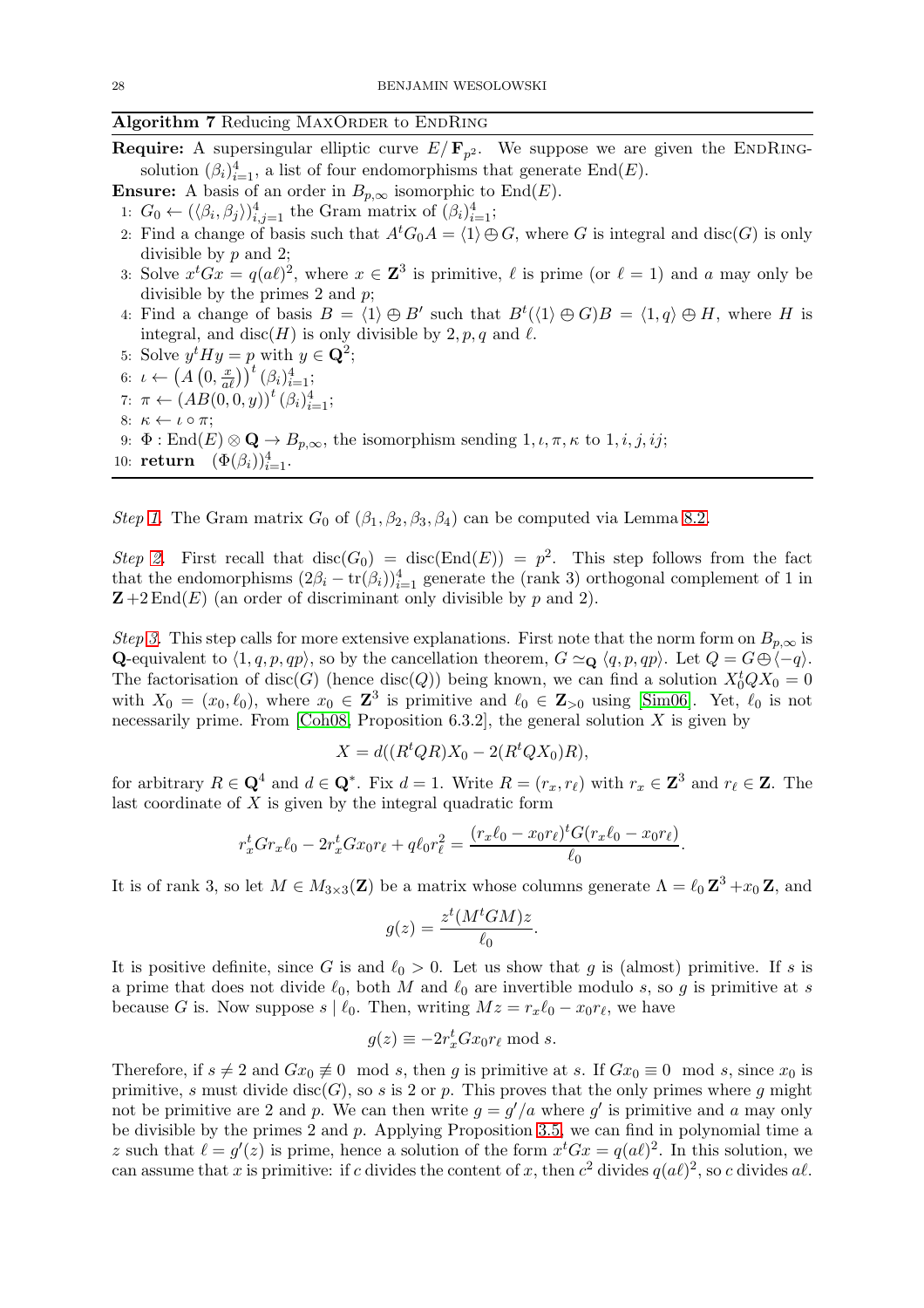Step [4.](#page-27-4) We are looking for B' such that  $(B')^t GB' = \langle q \rangle \oplus H$ . Let  $(x | \Gamma)$  be a unimodular integral matrix with first column equal to  $x$  (it can be found because  $x$  is primitive). Let

$$
P = I_3 - \left(\frac{e_1^t G x}{x^t G x} x \mid \frac{e_2^t G x}{x^t G x} x \mid \frac{e_3^t G x}{x^t G x} x\right)
$$

be the  $3 \times 3$  matrix projecting orthogonally along x. With  $B' = (x/(a\ell) \mid (x^t G x) P \Gamma)$ , we obtain  $(B')^tGB'$  of the desired form.

Step [5.](#page-27-5) It can be solved efficiently with  $[\text{Sim05}]$  since the factorisation of disc(H) is known.

Steps [6](#page-27-6) to [9.](#page-27-7) In  $\text{End}(E) \otimes \mathbf{Q}$ , we have  $\text{Nrd}(\iota) = q$  and  $\text{tr}(\iota) = 0$  so  $\iota^2 = -q$ . Similarly,  $\pi^2 = -p$ . Therefore  $\Phi$  is indeed an isomorphism.

Step [10.](#page-27-8) All we need to do is express each  $\beta_i$  in the basis  $1, \iota, \pi, \kappa$  (allowing to evaluate  $\Phi(\beta_i)$ ). We already know how to express  $1, \iota, \pi$  in terms of  $(\beta_i)_{i=1}^4$ ; if we can also express  $\kappa$ , then we obtain a change of basis between  $1, \iota, \pi, \kappa$  and  $(\beta_i)_{i=1}^4$  and we are done. Without loss of generality,  $\beta_4$  is not in span $(1, \iota, \pi)$ . Let

$$
\gamma = \beta_4 - \langle \beta_4, 1 \rangle - \langle \beta_4, \iota \rangle \iota - \langle \beta_4, \pi \rangle \pi.
$$

Then,  $\gamma$  is orthogonal to span $(1, \iota, \pi)$ , so it belongs to span $(\kappa)$ . Renormalising, we obtain  $\kappa$  as a combination of  $(\beta_i)_i^4$  $\frac{4}{i=1}$ .

### 9. ACKNOWLEDGEMENTS

The author wishes to thank Corentin Perret-Gentil and Léo Ducas for their help and feedback on several aspects of this work. This work was supported by the Agence Nationale de la Recherche under grants ANR MELODIA (ANR-20-CE40-0013) and ANR CIAO (ANR-19-CE48-0008).

### **REFERENCES**

- <span id="page-28-8"></span>[ABL20] Edgar Assing, Valentin Blomer, and Junxian Li. Uniform Titchmarsh divisor problems. Preprint arXiv:2005.13915, 2020. <https://arxiv.org/abs/2005.13915>.
- <span id="page-28-4"></span>[BKV19] Ward Beullens, Thorsten Kleinjung, and Frederik Vercauteren. CSI-FiSh: Efficient isogeny based signatures through class group computations. In Steven D. Galbraith and Shiho Moriai, editors, *Advances in Cryptology - ASIACRYPT 2019 - 25th International Conference on the Theory and Application of Cryptology and Information Security*, volume 11921 of *Lecture Notes in Computer Science*, pages 227–247. Springer, 2019.
- <span id="page-28-5"></span>[BKW20] Dan Boneh, Dmitry Kogan, and Katharine Woo. Oblivious pseudorandom functions from isogenies. In Shiho Moriai and Huaxiong Wang, editors, *Advances in Cryptology - ASIACRYPT 2020 - 26th International Conference on the Theory and Application of Cryptology and Information Security*, volume 12492 of *Lecture Notes in Computer Science*, pages 520–550. Springer, 2020.
- <span id="page-28-0"></span>[CLG09] Denis X. Charles, Kristin E. Lauter, and Eyal Z. Goren. Cryptographic hash functions from expander graphs. *Journal of Cryptology*, 22(1):93–113, Jan 2009.
- <span id="page-28-2"></span>[CLM<sup>+</sup>18] Wouter Castryck, Tanja Lange, Chloe Martindale, Lorenz Panny, and Joost Renes. CSIDH: an efficient post-quantum commutative group action. In Thomas Peyrin and Steven D. Galbraith, editors, *Advances in Cryptology - ASIACRYPT 2018 - 24th International Conference on the Theory and Application of Cryptology and Information Security*, volume 11274 of *Lecture Notes in Computer Science*, pages 395–427. Springer, 2018.
- <span id="page-28-7"></span>[Coh08] Henri Cohen. *Number theory: Volume I: Tools and diophantine equations*, volume 239. Springer Science & Business Media, 2008.
- <span id="page-28-6"></span>[Coh13] Henri Cohen. *A course in computational algebraic number theory*, volume 138. Springer Science & Business Media, 2013.
- <span id="page-28-3"></span>[Cos20] Craig Costello. B-SIDH: supersingular isogeny diffie-hellman using twisted torsion. In Shiho Moriai and Huaxiong Wang, editors, *Advances in Cryptology - ASIACRYPT 2020 - 26th International Conference on the Theory and Application of Cryptology and Information Security*, volume 12492 of *Lecture Notes in Computer Science*, pages 440–463. Springer, 2020.
- <span id="page-28-1"></span>[Cou06] Jean Marc Couveignes. Hard homogeneous spaces. IACR Cryptology ePrint Archive, Report 2006/291, 2006. <https://eprint.iacr.org/2006/291>.
- <span id="page-28-9"></span>[Cox11] David A Cox. *Primes of the form x2+ ny2: Fermat, class field theory, and complex multiplication*, volume 34. John Wiley & Sons, 2011.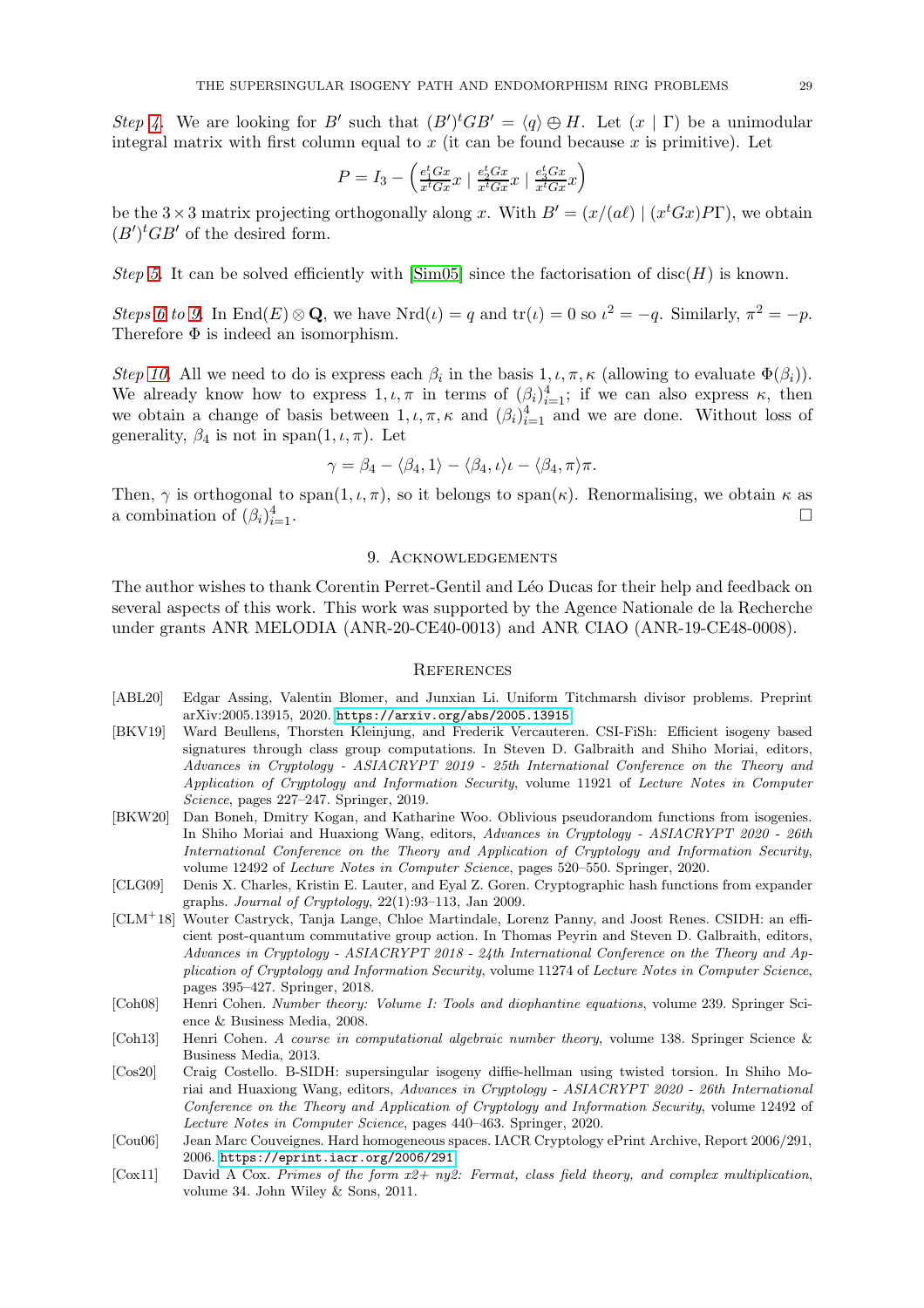#### 30 BENJAMIN WESOLOWSKI

- <span id="page-29-1"></span>[CPV20] Wouter Castryck, Lorenz Panny, and Frederik Vercauteren. Rational isogenies from irrational endomorphisms. In Anne Canteaut and Yuval Ishai, editors, *Advances in Cryptology - EUROCRYPT 2020 - 39th Annual International Conference on the Theory and Applications of Cryptographic Techniques*, volume 12106 of *Lecture Notes in Computer Science*, pages 523–548. Springer, 2020.
- <span id="page-29-4"></span>[Deu41] Max Deuring. Die typen der multiplikatorenringe elliptischer funktionenk¨orper. *Abhandlungen aus* dem Mathematischen Seminar der Universität Hamburg, 14(1):197–272, 1941.
- <span id="page-29-11"></span>[DG19] Luca De Feo and Steven D. Galbraith. Seasign: Compact isogeny signatures from class group actions. In Yuval Ishai and Vincent Rijmen, editors, *Advances in Cryptology - EUROCRYPT 2019 - 38th Annual International Conference on the Theory and Applications of Cryptographic Techniques*, volume 11478 of *Lecture Notes in Computer Science*, pages 759–789. Springer, 2019.
- <span id="page-29-12"></span>[DKL<sup>+</sup>20] Luca De Feo, David Kohel, Antonin Leroux, Christophe Petit, and Benjamin Wesolowski. Sqisign: Compact post-quantum signatures from quaternions and isogenies. In Shiho Moriai and Huaxiong Wang, editors, *Advances in Cryptology - ASIACRYPT 2020 - 26th International Conference on the Theory and Application of Cryptology and Information Security*, volume 12491 of *Lecture Notes in Computer Science*, pages 64–93. Springer, 2020.
- <span id="page-29-9"></span>[DKPS19] Cyprien Delpech de Saint Guilhem, Péter Kutas, Christophe Petit, and Javier Silva. Séta: Supersingular encryption from torsion attacks. IACR Cryptology ePrint Archive, Report 2019/1291, 2019. <https://eprint.iacr.org/2019/1291>.
- <span id="page-29-13"></span>[DMPS19] Luca De Feo, Simon Masson, Christophe Petit, and Antonio Sanso. Verifiable delay functions from supersingular isogenies and pairings. In Steven D. Galbraith and Shiho Moriai, editors, *Advances in Cryptology - ASIACRYPT 2019 - 25th International Conference on the Theory and Application of Cryptology and Information Security*, volume 11921 of *Lecture Notes in Computer Science*, pages 248–277. Springer, 2019.
- <span id="page-29-3"></span>[EHL<sup>+</sup>18] Kirsten Eisenträger, Sean Hallgren, Kristin Lauter, Travis Morrison, and Christophe Petit. Supersingular isogeny graphs and endomorphism rings: Reductions and solutions. In Jesper Buus Nielsen and Vincent Rijmen, editors, *Advances in Cryptology – EUROCRYPT 2018*, pages 329–368, Cham, 2018. Springer International Publishing.
- <span id="page-29-2"></span>[EHM17] Kirsten Eisenträger, Sean Hallgren, and Travis Morrison. On the hardness of computing endomorphism rings of supersingular elliptic curves. IACR Cryptology ePrint Archive, Report 2017/986, 2017. <https://eprint.iacr.org/2017/986>.
- <span id="page-29-14"></span>[FKM21] Tako Boris Fouotsa, Péter Kutas, and Simon-Philipp Merz. On the isogeny problem with torsion point information. IACR Cryptology ePrint Archive, Report 2021/153, 2021. <https://eprint.iacr.org/2021/153>.
- <span id="page-29-7"></span>[GPS20] Steven D. Galbraith, Christophe Petit, and Javier Silva. Identification protocols and signature schemes based on supersingular isogeny problems. *Journal of Cryptology*, 33(1):130–175, 2020.
- <span id="page-29-0"></span>[GPST16] Steven D. Galbraith, Christophe Petit, Barak Shani, and Yan Bo Ti. On the security of supersingular isogeny cryptosystems. In Jung Hee Cheon and Tsuyoshi Takagi, editors, *Advances in Cryptology - ASIACRYPT 2016 - 22nd International Conference on the Theory and Application of Cryptology and Information Security*, volume 10031 of *Lecture Notes in Computer Science*, pages 63–91, 2016.
- <span id="page-29-15"></span>[HL23] Godfrey H. Hardy and John E. Littlewood. Some problems of 'partitio numerorum'; III: On the expression of a number as a sum of primes. *Acta Mathematica*, 44:1–70, 1923.
- <span id="page-29-16"></span>[Hoo57] Christopher Hooley. On the representation of a number as the sum of two squares and a prime. *Acta Mathematica*, 97:189–210, 1957.
- <span id="page-29-17"></span>[IK04] H. Iwaniec and E. Kowalski. *Analytic Number Theory*. Number v. 53 in American Mathematical Society Colloquium Publications. American Mathematical Society, 2004.
- <span id="page-29-10"></span>[JAC<sup>+</sup>17] David Jao, Reza Azarderakhsh, Matt Campagna, Craig Costello, Luca De Feo, Basil Hess, Amir Jalili, Brian Koziel, Brian Lamacchia, Patrick Longa, et al. Sike: Supersingular isogeny key encapsulation. 2017.
- <span id="page-29-8"></span>[JD11] David Jao and Luca De Feo. Towards quantum-resistant cryptosystems from supersingular elliptic curve isogenies. In Bo-Yin Yang, editor, *International Workshop on Post-Quantum Cryptography – PQCrypto 2011*, pages 19–34, 2011.
- <span id="page-29-18"></span>[JMV05] D. Jao, S. D. Miller, and R. Venkatesan. Do all elliptic curves of the same order have the same difficulty of discrete log? In Bimal K. Roy, editor, *Advances in Cryptology – ASIACRYPT 2005*, volume 3788 of *Lecture Notes in Computer Science*, pages 21–40. Springer, 2005.
- <span id="page-29-6"></span>[KLPT14] David Kohel, Kristin Lauter, Christophe Petit, and Jean-Pierre Tignol. On the quaternion ℓ-isogeny path problem. *LMS Journal of Computation and Mathematics*, 17(A):418–432, 2014.
- <span id="page-29-5"></span>[Koh96] David Kohel. *Endomorphism rings of elliptic curves over finite fields*. PhD thesis, University of California, Berkeley, 1996.
- <span id="page-29-20"></span>[Kri20] Alexander Krigsman. Efficient Deuring correspondence computation. Master's thesis, Universiteit Leiden, The Netherlands, 2020.
- <span id="page-29-19"></span>[KV10] Markus Kirschmer and John Voight. Algorithmic enumeration of ideal classes for quaternion orders. *SIAM Journal on Computing*, 39(5):1714–1747, 2010.